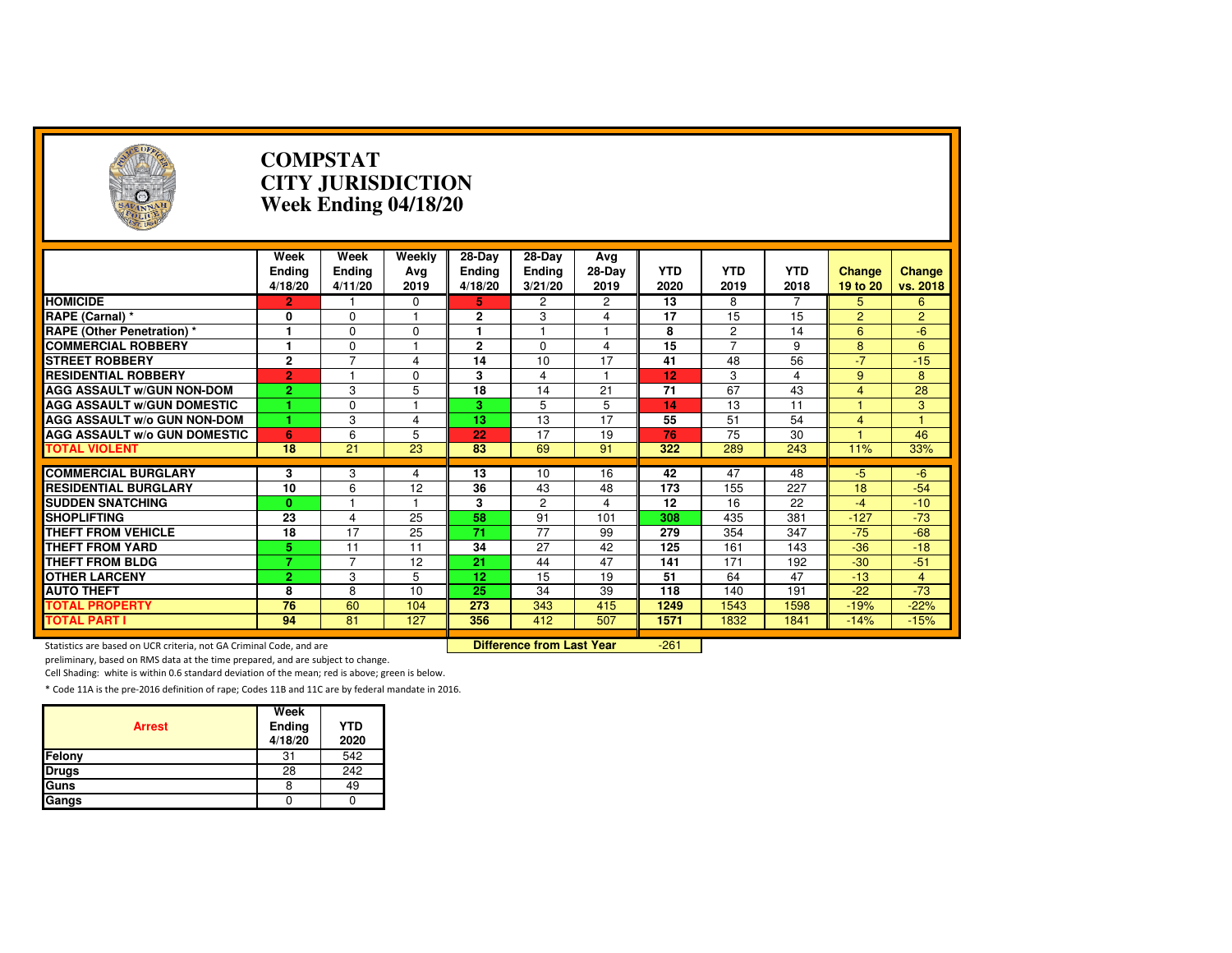

### **COMPSTATNORTH PRECINCTWeek Ending 04/18/20**

#### **PRECINCT COMMANDER:**

**CAPT. CARY HILL**



|                                     | Week<br><b>Endina</b><br>4/18/20 | Week<br><b>Ending</b><br>4/11/20 | Weekly<br>Ava<br>2019 | $28-Dav$<br><b>Ending</b><br>4/18/20 | 28-Day<br><b>Ending</b><br>3/21/20 | Avg<br>28-Day<br>2019 | <b>YTD</b><br>2020 | YTD<br>2019             | <b>YTD</b><br>2018 | Change<br>19 to 20 | Change<br>vs. 2018 |
|-------------------------------------|----------------------------------|----------------------------------|-----------------------|--------------------------------------|------------------------------------|-----------------------|--------------------|-------------------------|--------------------|--------------------|--------------------|
| <b>HOMICIDE</b>                     | 0                                |                                  | $\Omega$              | $\overline{2}$                       |                                    | $\Omega$              | 3                  | 2                       |                    |                    | $\overline{2}$     |
| RAPE (Carnal) *                     | 0                                | $\Omega$                         | $\Omega$              | $\bf{0}$                             |                                    |                       | 6                  | 4                       | $\overline{2}$     | $\overline{2}$     | $\overline{4}$     |
| <b>RAPE (Other Penetration) *</b>   | 1                                | $\Omega$                         | $\Omega$              | ٠                                    | $\Omega$                           | $\Omega$              |                    |                         | $\overline{2}$     | $\overline{0}$     | -1                 |
| <b>COMMERCIAL ROBBERY</b>           | 0                                | $\Omega$                         | $\Omega$              | 0                                    | $\Omega$                           |                       | $\overline{2}$     |                         | $\overline{2}$     |                    | $\Omega$           |
| <b>STREET ROBBERY</b>               | $\bf{0}$                         | $\overline{c}$                   |                       | 3                                    | $\overline{c}$                     | 5                     | 11                 | 14                      | 23                 | $-3$               | $-12$              |
| <b>RESIDENTIAL ROBBERY</b>          | ٠                                |                                  | $\Omega$              | $\overline{2}$                       |                                    | $\Omega$              | 4                  | $\Omega$                | $\overline{2}$     | 4                  | $\overline{2}$     |
| <b>AGG ASSAULT W/GUN NON-DOM</b>    | $\bf{0}$                         | $\Omega$                         |                       | $\mathbf{0}$                         | 9                                  | 4                     | 21                 | 12                      | 10                 | 9                  | 11                 |
| <b>AGG ASSAULT W/GUN DOMESTIC</b>   | $\mathbf{0}$                     | $\Omega$                         | $\Omega$              | и                                    | $\overline{c}$                     | $\overline{ }$        | 4                  | $\overline{\mathbf{1}}$ | 3                  | 3                  | и                  |
| <b>AGG ASSAULT W/o GUN NON-DOM</b>  | $\bf{0}$                         | $\Omega$                         |                       | $\bf{0}$                             | 3                                  | 6                     | 17                 | 16                      | 17                 |                    | $\Omega$           |
| <b>AGG ASSAULT W/o GUN DOMESTIC</b> | $\mathbf{0}$                     |                                  |                       | 2.                                   | $\overline{c}$                     | 5                     | 10                 | 16                      | 8                  | $-6$               | $\overline{2}$     |
| <b>TOTAL VIOLENT</b>                | $\overline{2}$                   | 5 <sup>5</sup>                   | 6                     | 11                                   | 21                                 | 24                    | 79                 | 67                      | 70                 | 18%                | 13%                |
|                                     |                                  |                                  |                       |                                      |                                    |                       |                    |                         |                    |                    |                    |
| <b>COMMERCIAL BURGLARY</b>          | 0<br>и                           | 0<br>н                           |                       |                                      |                                    | 4                     | 9                  | 12                      | 10                 | $-3$               | -1                 |
| <b>RESIDENTIAL BURGLARY</b>         |                                  |                                  | $\overline{2}$        | 5                                    | 15                                 | $\overline{7}$        | 38                 | 19                      | 24                 | 19                 | 14                 |
| <b>SUDDEN SNATCHING</b>             | 0                                | $\Omega$                         | $\Omega$              | 2                                    | $\overline{c}$                     | 1                     | 7                  | 6                       | 12                 |                    | $-5$               |
| <b>SHOPLIFTING</b>                  | 4                                |                                  | 3                     | 10                                   | 12                                 | 12                    | 39                 | 48                      | 76                 | $-9$               | $-37$              |
| <b>THEFT FROM VEHICLE</b>           | 3                                | $\Omega$                         | 6                     | 5.                                   | 8                                  | 24                    | 40                 | 76                      | 59                 | $-36$              | $-19$              |
| <b>THEFT FROM YARD</b>              | $\bf{0}$                         | $\overline{c}$                   | 3                     | $\overline{7}$                       | $\overline{7}$                     | 11                    | 31                 | 43                      | 40                 | $-12$              | -9                 |
| <b>THEFT FROM BLDG</b>              | $\mathbf{2}$                     | $\overline{c}$                   | 3                     | 6                                    | 4                                  | 11                    | 28                 | 34                      | 59                 | $-6$               | $-31$              |
| <b>OTHER LARCENY</b>                | $\bf{0}$                         | $\Omega$                         |                       | $\overline{2}$                       | $\overline{2}$                     | 4                     | 9                  | 11                      | 8                  | $-2$               | ٠                  |
| <b>AUTO THEFT</b>                   | $\mathbf{2}$                     | 3                                | 2                     | 5                                    | 11                                 | 8                     | 28                 | 17                      | 25                 | 11                 | 3                  |
| <b>TOTAL PROPERTY</b>               | 12                               | 9                                | 21                    | 43                                   | 62                                 | 82                    | 229                | 266                     | 313                | $-14%$             | $-27%$             |
| <b>TOTAL PART I</b>                 | 14                               | 14                               | 26                    | 54                                   | 83                                 | 106                   | 308                | 333                     | 383                | $-8%$              | $-20%$             |

Statistics are based on UCR criteria, not GA Criminal Code, and are **Difference from Last Year** 

-25

preliminary, based on RMS data at the time prepared, and are subject to change.

Cell Shading: white is within 0.6 standard deviation of the mean; red is above; green is below.

| <b>Arrests</b> | Week<br>Ending<br>4/18/20 | <b>YTD</b><br>2020 |
|----------------|---------------------------|--------------------|
| Felony         |                           | 142                |
| <b>Drugs</b>   | 8                         | 73                 |
| Guns           | 2                         | 12                 |
| Gangs          |                           |                    |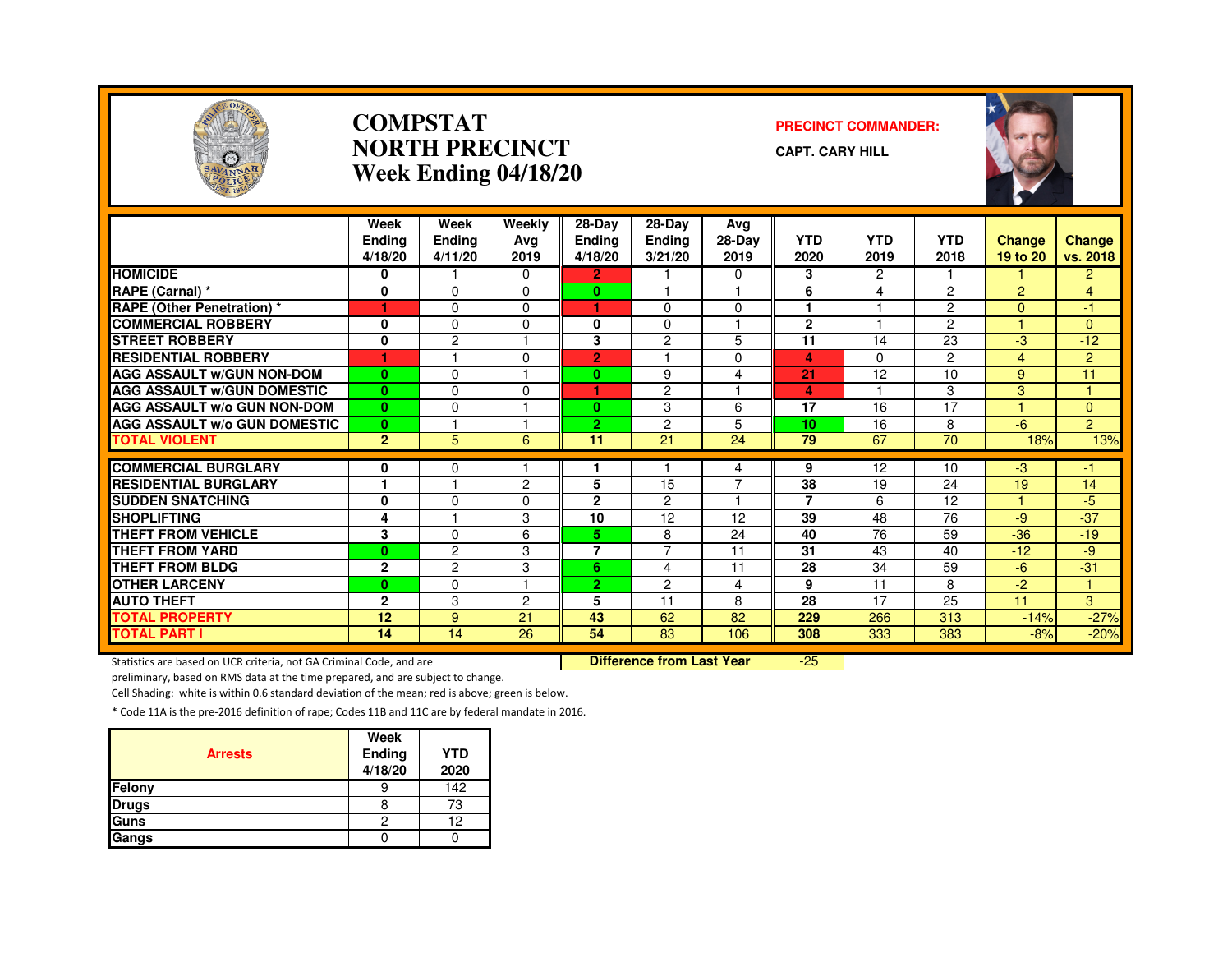

### **COMPSTATCENTRAL PRECINCTWeek Ending 04/18/20**

#### **PRECINCT COMMANDER:**

**CAPT. TONYA REID**



|                                     | Week<br><b>Ending</b> | Week<br><b>Ending</b> | Weekly<br>Avg  | 28-Day<br><b>Ending</b> | $28-Dav$<br>Ending | Avg<br>28-Day  | <b>YTD</b>   | <b>YTD</b>     | <b>YTD</b>     | <b>Change</b>  | <b>Change</b>   |
|-------------------------------------|-----------------------|-----------------------|----------------|-------------------------|--------------------|----------------|--------------|----------------|----------------|----------------|-----------------|
|                                     | 4/18/20               | 4/11/20               | 2019           | 4/18/20                 | 3/21/20            | 2019           | 2020         | 2019           | 2018           | 19 to 20       | vs. 2018        |
| <b>HOMICIDE</b>                     |                       | $\Omega$              | $\Omega$       | $\overline{2}$          |                    | $\Omega$       | 8            |                | $\Omega$       | $\overline{7}$ | 8               |
| <b>RAPE (Carnal) *</b>              | 0                     | $\Omega$              | 0              | 0                       |                    |                | 6            | 4              | 5              | $\overline{2}$ |                 |
| <b>RAPE (Other Penetration) *</b>   | $\mathbf{0}$          | $\Omega$              | $\Omega$       | $\mathbf{0}$            | $\Omega$           | $\Omega$       |              |                | 4              | $\Omega$       | لې.             |
| <b>COMMERCIAL ROBBERY</b>           | $\mathbf{0}$          | $\Omega$              | 0              | 0                       | $\Omega$           | $\overline{c}$ | $\mathbf{2}$ | $\mathcal{P}$  |                | $\overline{0}$ |                 |
| <b>STREET ROBBERY</b>               | $\mathbf{2}$          | 3                     |                | 5                       | 5                  | 5              | 13           | 13             | 12             | 0              |                 |
| <b>RESIDENTIAL ROBBERY</b>          | ٠                     | $\Omega$              | $\Omega$       |                         | $\overline{c}$     | $\Omega$       | 4            |                |                | 3              | 3               |
| <b>AGG ASSAULT W/GUN NON-DOM</b>    | $\bf{0}$              |                       | $\overline{2}$ | $\overline{7}$          | $\overline{2}$     | $\overline{7}$ | 21           | 24             | 15             | $-3$           | 6               |
| <b>AGG ASSAULT W/GUN DOMESTIC</b>   | $\mathbf{0}$          | $\Omega$              | 0              | 0                       | $\Omega$           | 1              | 3            | 4              | 5              | $-1$           | $-2$            |
| <b>AGG ASSAULT W/o GUN NON-DOM</b>  | $\mathbf{0}$          |                       |                | 4                       | 3                  | 4              | 13           | 10             | 16             | 3              | $-3$            |
| <b>AGG ASSAULT W/o GUN DOMESTIC</b> | $\overline{2}$        |                       |                | 7                       | 9                  | 5              | 24           | 21             | $\overline{ }$ | 3              | 17              |
| <b>TOTAL VIOLENT</b>                | 6                     | 6                     | 6              | 26                      | 23                 | 26             | 95           | 81             | 66             | 17%            | 44%             |
|                                     |                       |                       |                |                         |                    |                |              |                |                |                |                 |
| <b>COMMERCIAL BURGLARY</b>          | 1                     |                       |                | 4                       | 4                  | 6              | 14           | 12             | 16             | $\overline{2}$ | $-2$            |
| <b>RESIDENTIAL BURGLARY</b>         | 5                     | 3                     | 4              | 14                      | 15                 | 16             | 61           | 53             | 55             | 8              | 6               |
| <b>SUDDEN SNATCHING</b>             | $\bf{0}$              |                       | 0              |                         | $\Omega$           |                | $\mathbf{2}$ | $\overline{2}$ | $\overline{c}$ | $\Omega$       | $\Omega$        |
| <b>SHOPLIFTING</b>                  | 5                     |                       | 5              | 14                      | 14                 | 19             | 55           | 75             | 43             | $-20$          | 12 <sub>2</sub> |
| <b>THEFT FROM VEHICLE</b>           | ٠                     | 3                     | 6              | 11                      | 21                 | 25             | 56           | 72             | 104            | $-16$          | $-48$           |
| <b>THEFT FROM YARD</b>              | $\mathbf{2}$          | 3                     | 4              | 12                      | 9                  | 15             | 43           | 60             | 46             | $-17$          | -3              |
| <b>THEFT FROM BLDG</b>              | 1                     | 3                     | 3              | 5.                      | 10                 | 10             | 27           | 40             | 55             | $-13$          | $-28$           |
| <b>OTHER LARCENY</b>                | $\mathbf{2}$          | $\Omega$              | $\overline{c}$ | 3.                      | 8                  | $\overline{7}$ | 17           | 23             | 9              | $-6$           | 8               |
| <b>AUTO THEFT</b>                   | $\mathbf{0}$          | 3                     | $\overline{2}$ | $\overline{\mathbf{A}}$ | 11                 | 10             | 41           | 44             | 62             | $-3$           | $-21$           |
| <b>TOTAL PROPERTY</b>               | 17                    | 18                    | 27             | 68                      | 92                 | 107            | 316          | 381            | 392            | $-17%$         | $-19%$          |
| <b>TOTAL PART I</b>                 | 23                    | 24                    | 33             | 94                      | 115                | 133            | 411          | 462            | 458            | $-11%$         | $-10%$          |

Statistics are based on UCR criteria, not GA Criminal Code, and are **Difference from Last Year** 

-51

preliminary, based on RMS data at the time prepared, and are subject to change.

Cell Shading: white is within 0.6 standard deviation of the mean; red is above; green is below.

|                | Week              |                    |
|----------------|-------------------|--------------------|
| <b>Arrests</b> | Ending<br>4/18/20 | <b>YTD</b><br>2020 |
| <b>Felony</b>  | 16                | 182                |
| <b>Drugs</b>   |                   | 93                 |
| <b>Guns</b>    |                   | 19                 |
| Gangs          |                   |                    |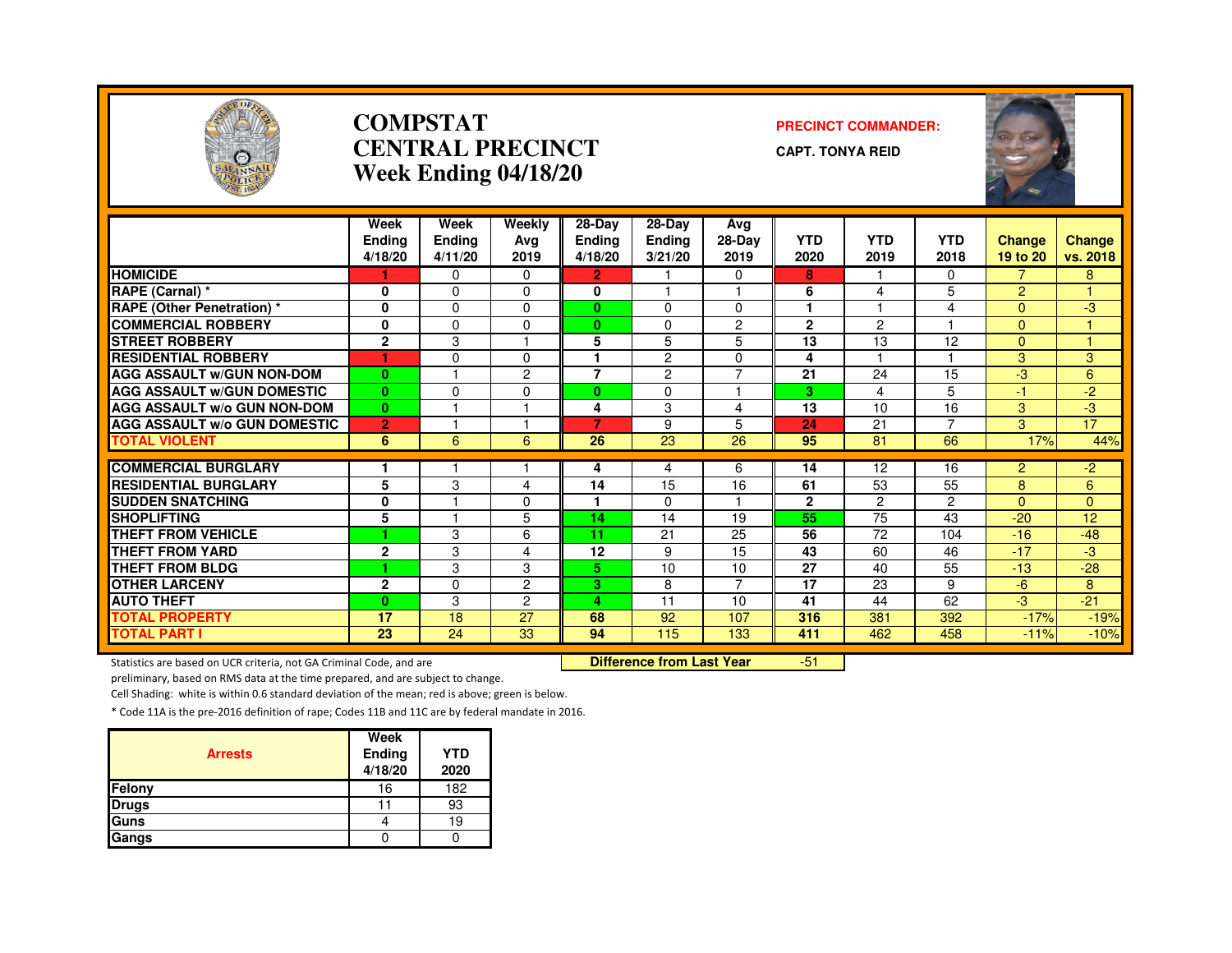

### **COMPSTATSOUTH PRECINCTWeek Ending 04/18/20**

### **PRECINCT COMMANDER:**

**CAPT. MICHELLE HALFORD**



|                                                           | Week<br><b>Ending</b><br>4/18/20 | Week<br>Ending<br>4/11/20 | Weekly<br>Avg<br>2019 | 28-Day<br><b>Ending</b><br>4/18/20 | $28$ -Day<br><b>Ending</b><br>3/21/20 | Ava<br>28-Day<br>2019 | <b>YTD</b><br>2020 | <b>YTD</b><br>2019 | <b>YTD</b><br>2018       | <b>Change</b><br>19 to 20 | Change<br>vs. 2018 |
|-----------------------------------------------------------|----------------------------------|---------------------------|-----------------------|------------------------------------|---------------------------------------|-----------------------|--------------------|--------------------|--------------------------|---------------------------|--------------------|
| <b>HOMICIDE</b>                                           | 0                                | $\Omega$                  | $\Omega$              | 0                                  | $\Omega$                              |                       | 1                  | 4                  |                          | $-3$                      | $\mathbf{0}$       |
| RAPE (Carnal) *                                           | $\mathbf 0$                      | $\Omega$                  | $\Omega$              | $\mathbf{2}$                       |                                       |                       | 5                  | 3                  | 4                        | 2                         | $\overline{1}$     |
| <b>RAPE (Other Penetration)</b> *                         | $\mathbf{0}$                     | $\Omega$                  | $\Omega$              | 0                                  | $\Omega$                              | $\Omega$              | 4                  | 0                  | 5                        | 4                         | -1                 |
| <b>COMMERCIAL ROBBERY</b>                                 |                                  | $\Omega$                  | $\Omega$              | $\mathbf{2}$                       | $\Omega$                              |                       | 8                  | 3                  | 4                        | 5                         | $\overline{4}$     |
| <b>STREET ROBBERY</b>                                     | $\mathbf 0$                      | $\Omega$                  |                       | 3                                  | 3                                     | 3                     | 10                 | 9                  | $\overline{\phantom{a}}$ |                           | 3                  |
| <b>RESIDENTIAL ROBBERY</b>                                | $\mathbf{0}$                     | $\Omega$                  | $\Omega$              | 0                                  |                                       | $\Omega$              | 3                  | $\Omega$           |                          | 3                         | $\overline{2}$     |
| <b>AGG ASSAULT W/GUN NON-DOM</b>                          |                                  |                           |                       | 5                                  | 3                                     | 3                     | 16                 | 11                 | 2                        | 5                         | 14                 |
| <b>AGG ASSAULT W/GUN DOMESTIC</b>                         | $\bf{0}$                         | $\Omega$                  | $\Omega$              | 0                                  | 2                                     |                       | 3                  | 5                  |                          | $-2$                      | 2                  |
| <b>AGG ASSAULT w/o GUN NON-DOM</b>                        | $\bf{0}$                         |                           |                       | $\mathbf{2}$                       | 3                                     | $\overline{2}$        | 8                  | 11                 | 7                        | -3                        |                    |
| <b>AGG ASSAULT w/o GUN DOMESTIC</b>                       | 1                                | $\Omega$                  |                       | 4                                  | 2                                     | $\overline{4}$        | 16                 | 15                 | 5                        |                           | 11                 |
| <b>TOTAL VIOLENT</b>                                      | $\overline{3}$                   | $\overline{2}$            | 4                     | 18                                 | 15                                    | 17                    | 74                 | 61                 | 37                       | 21%                       | 100%               |
|                                                           |                                  |                           |                       |                                    |                                       |                       |                    |                    |                          |                           |                    |
| <b>COMMERCIAL BURGLARY</b><br><b>RESIDENTIAL BURGLARY</b> | $\mathbf{2}$<br>1                |                           | $\overline{2}$        | 7                                  |                                       | 5                     | 9<br>29            | 19<br>17           | 14<br>67                 | $-10$<br>12               | $-5$               |
|                                                           |                                  |                           |                       | 4                                  | 6                                     | 9                     |                    |                    |                          |                           | $-38$              |
| <b>SUDDEN SNATCHING</b><br><b>SHOPLIFTING</b>             | 0                                | $\Omega$                  | 0                     | 0                                  | $\Omega$                              |                       |                    | 4                  | 3                        | -3                        | -2                 |
|                                                           | $\overline{2}$                   |                           | 12<br>⇁               | 11                                 | 40                                    | 48                    | 113                | 234                | 175                      | $-121$                    | $-62$              |
| THEFT FROM VEHICLE                                        | 8                                | 13                        |                       | 39                                 | 19                                    | 26                    | 94                 | 93                 | 98                       |                           | $-4$               |
| <b>THEFT FROM YARD</b>                                    | $\mathbf{2}$                     | 4                         |                       | $\overline{7}$                     | 3                                     | 6                     | 19                 | 22                 | 21                       | -3                        | $-2$               |
| <b>THEFT FROM BLDG</b>                                    | 3                                | $\Omega$                  | 3                     | 5.                                 | 14                                    | 13                    | 36                 | 50                 | 30                       | $-14$                     | 6                  |
| <b>OTHER LARCENY</b>                                      | $\bf{0}$                         | $\overline{2}$            |                       | 3                                  |                                       | 4                     | 8                  | 10                 | $\overline{7}$           | $-2$                      | и                  |
| <b>AUTO THEFT</b>                                         | 1                                |                           | 3                     | 4                                  | 5                                     | 11                    | 20                 | 37                 | 45                       | $-17$                     | $-25$              |
| <b>TOTAL PROPERTY</b>                                     | 19                               | 23                        | 31                    | 80                                 | 89                                    | 123                   | 329                | 486                | 460                      | $-32%$                    | $-28%$             |
| <b>TOTAL PART I</b>                                       | 22                               | 25                        | 35                    | 98                                 | 104                                   | 141                   | 403                | 547                | 497                      | $-26%$                    | $-19%$             |

Statistics are based on UCR criteria, not GA Criminal Code, and are **Difference from Last Year** 

 $-144$ 

preliminary, based on RMS data at the time prepared, and are subject to change.

Cell Shading: white is within 0.6 standard deviation of the mean; red is above; green is below.

| <b>Arrests</b> | Week<br>Ending<br>4/18/20 | <b>YTD</b><br>2020 |
|----------------|---------------------------|--------------------|
| Felony         |                           | 111                |
| <b>Drugs</b>   |                           | 48                 |
| Guns           |                           |                    |
| Gangs          |                           |                    |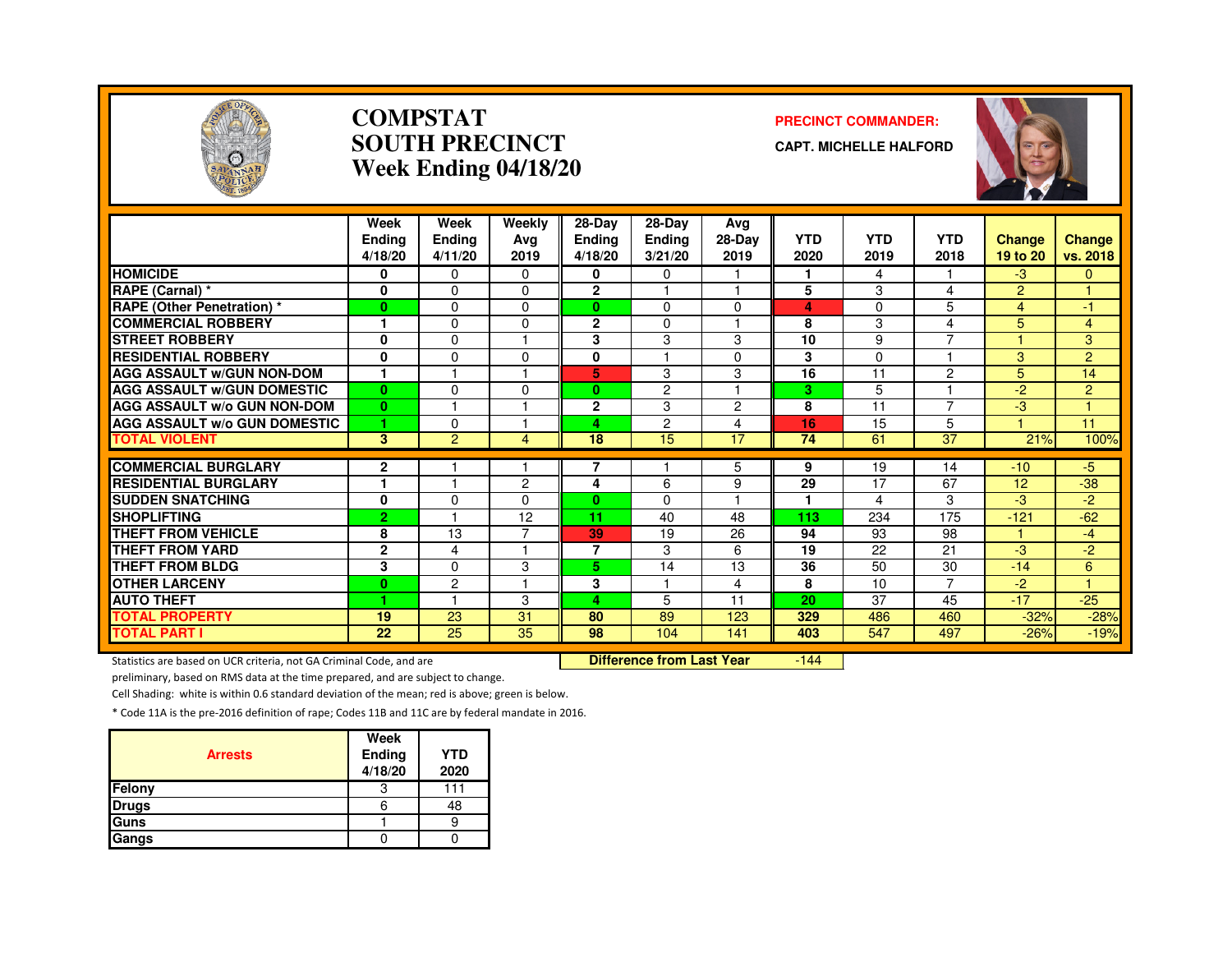

### **COMPSTATEAST PRECINCTWeek Ending 04/18/20**

#### **PRECINCT COMMANDER:**

**CAPT. GEORGE GUNDICH**



|                                     | Week           | Week           | Weekly   | 28-Day         | $28-Dav$             | Avg            |                 |            |                 |                |                |
|-------------------------------------|----------------|----------------|----------|----------------|----------------------|----------------|-----------------|------------|-----------------|----------------|----------------|
|                                     | <b>Endina</b>  | Ending         | Ava      | <b>Ending</b>  | <b>Ending</b>        | 28-Day         | <b>YTD</b>      | <b>YTD</b> | <b>YTD</b>      | <b>Change</b>  | <b>Change</b>  |
|                                     | 4/18/20        | 4/11/20        | 2019     | 4/18/20        | 3/21/20              | 2019           | 2020            | 2019       | 2018            | 19 to 20       | vs. 2018       |
| <b>HOMICIDE</b>                     |                | $\Omega$       | $\Omega$ |                | 0                    | 0              |                 |            | 5.              | 0              | $-4$           |
| RAPE (Carnal) *                     | 0              | $\Omega$       | $\Omega$ | $\bf{0}$       | 0                    | ٠              | 0               | 4          | 4               | $-4$           | $-4$           |
| <b>RAPE (Other Penetration) *</b>   | $\mathbf{0}$   | $\Omega$       | $\Omega$ | $\mathbf{0}$   | $\blacktriangleleft$ | $\Omega$       | $\mathbf{2}$    | $\Omega$   | 3               | $\overline{2}$ | 47             |
| <b>COMMERCIAL ROBBERY</b>           | 0              | $\Omega$       | $\Omega$ | $\bf{0}$       | 0                    | ٠              | 3               |            | $\overline{2}$  | $\overline{2}$ |                |
| <b>STREET ROBBERY</b>               | $\bf{0}$       | $\overline{c}$ |          | 3              | 0                    | 4              | 7               | 12         | 14              | $-5$           | $-7$           |
| <b>RESIDENTIAL ROBBERY</b>          | 0              | $\Omega$       | $\Omega$ | $\bf{0}$       | 0                    |                |                 | 2          | $\Omega$        | $-1$           |                |
| <b>AGG ASSAULT W/GUN NON-DOM</b>    | 1              |                | 2        | 6              | 0                    | 6              | 13              | 20         | 16              | $-7$           | -3             |
| <b>AGG ASSAULT W/GUN DOMESTIC</b>   | 1              | $\Omega$       | $\Omega$ | $\overline{2}$ |                      | $\overline{c}$ | 4               | 3          | $\overline{2}$  |                | $\overline{2}$ |
| <b>AGG ASSAULT w/o GUN NON-DOM</b>  | $\mathbf{1}$   |                | ٠        | $\overline{7}$ | 4                    | 5              | 17              | 14         | 14              | 3              | 3              |
| <b>AGG ASSAULT W/o GUN DOMESTIC</b> | 3              | 4              |          | 9              | 4                    | 5              | 26              | 23         | 10              | 3              | 16             |
| <b>TOTAL VIOLENT</b>                | $\overline{7}$ | 8              | 6        | 28             | 10 <sup>1</sup>      | 24             | 74              | 80         | 70              | $-8%$          | 6%             |
|                                     |                |                |          |                |                      |                |                 |            |                 |                |                |
| <b>COMMERCIAL BURGLARY</b>          | 0              |                | $\Omega$ |                | 4<br>7               | $\overline{2}$ | 10              | 4          | 8               | 6              | $\overline{2}$ |
| <b>RESIDENTIAL BURGLARY</b>         | 3              |                | 4        | 13             |                      | 17<br>1        | 45              | 66         | 81              | $-21$          | $-36$          |
| <b>SUDDEN SNATCHING</b>             | 0              | $\Omega$       | $\Omega$ | $\mathbf{0}$   | 0                    |                | $\mathbf{2}$    | 4          | 5               | $-2$           | $-3$           |
| <b>SHOPLIFTING</b>                  | 12             |                | 6        | 23             | 25                   | 23             | 101             | 78         | 87              | 23             | 14             |
| <b>THEFT FROM VEHICLE</b>           | 6              |                | 6        | 16             | 29                   | 24             | 89              | 113        | 86              | $-24$          | 3              |
| <b>THEFT FROM YARD</b>              |                | $\overline{c}$ | 2        | 8              | 8                    | 10             | $\overline{32}$ | 36         | $\overline{36}$ | $-4$           | $-4$           |
| <b>THEFT FROM BLDG</b>              | ٠              | $\overline{c}$ | 3        | 5.             | 16                   | 12             | 50              | 47         | 48              | 3              | $\overline{2}$ |
| <b>OTHER LARCENY</b>                | $\bf{0}$       |                | и        | 4              | 4                    | 5              | 17              | 20         | 23              | $-3$           | $-6$           |
| <b>AUTO THEFT</b>                   | 5.             |                | 2        | 12             | 7                    | 10             | 29              | 42         | 59              | $-13$          | $-30$          |
| <b>TOTAL PROPERTY</b>               | 28             | 10             | 26       | 82             | 100                  | 103            | 375             | 410        | 433             | $-9%$          | $-13%$         |
| <b>TOTAL PART I</b>                 | 35             | 18             | 32       | 110            | 110                  | 127            | 449             | 490        | 503             | $-8%$          | $-11%$         |

Statistics are based on UCR criteria, not GA Criminal Code, and are **Difference from Last Year** 

-41

preliminary, based on RMS data at the time prepared, and are subject to change.

Cell Shading: white is within 0.6 standard deviation of the mean; red is above; green is below.

| <b>Arrests</b> | Week<br>Ending<br>4/18/20 | <b>YTD</b><br>2020 |
|----------------|---------------------------|--------------------|
| Felony         | З                         | 107                |
| <b>Drugs</b>   | 3                         | 28                 |
| Guns           |                           |                    |
| Gangs          |                           |                    |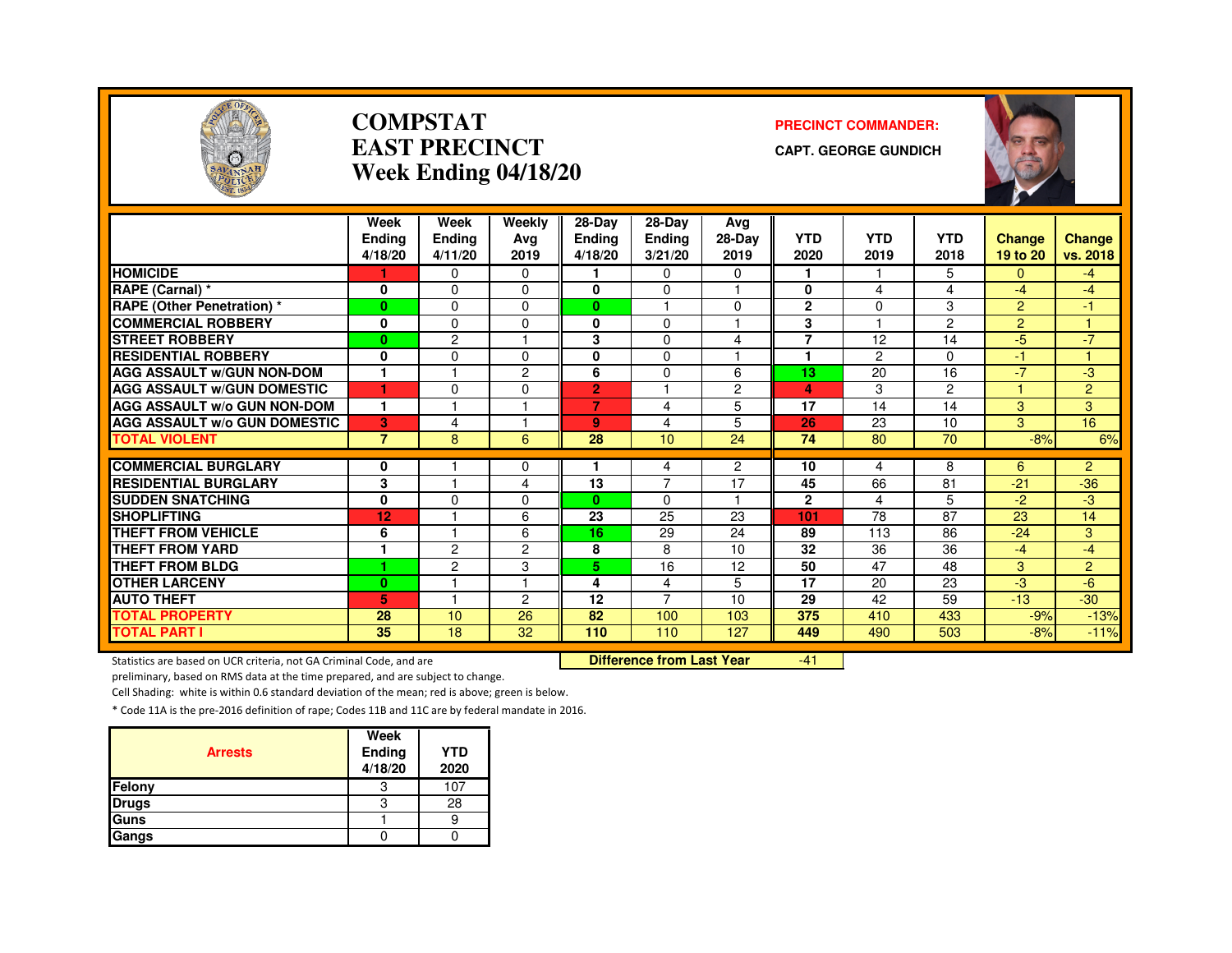# **BEAT 21 North PrecinctWeek Ending 4/18/20**

|                                     |              |                                  | <b>Last 4 Weeks</b> |                | 28 Days        | 28 Day  |                |                |                |                |                |
|-------------------------------------|--------------|----------------------------------|---------------------|----------------|----------------|---------|----------------|----------------|----------------|----------------|----------------|
|                                     | Ending       | Ending                           | <b>Ending</b>       | <b>Ending</b>  | Ending         | Average | <b>YTD</b>     | <b>YTD</b>     | <b>YTD</b>     | <b>Change</b>  | <b>Change</b>  |
|                                     | 03/28/20     | 04/04/20                         | 04/11/20 04/18/20   |                | 04/18/20       | 2019    | 2020           | 2019           | 2018           | 19 to 20       | vs. 2018       |
| <b>HOMICIDE</b>                     | 0            | 0                                | $\mathbf{0}$        | 0              | 0              | 0.0     | $\Omega$       | $\Omega$       | $\Omega$       | $\Omega$       | $\mathbf{0}$   |
| RAPE (Carnal) *                     | 0            | 0                                | 0                   | 0              | 0              | 0.2     | 1              | $\mathbf{1}$   | $\Omega$       | $\Omega$       | 1              |
| <b>RAPE (Other Penetration) *</b>   | $\Omega$     | $\mathbf 0$                      | $\Omega$            | 0              | 0              | 0.0     | $\Omega$       | $\mathbf{0}$   | $\mathbf{1}$   | $\Omega$       | $-1$           |
| <b>COMMERCIAL ROBBERY</b>           | $\mathbf 0$  | 0                                | $\Omega$            | 0              | 0              | 0.0     | $\mathbf{0}$   | $\mathbf{0}$   | $\Omega$       | $\Omega$       | $\mathbf{0}$   |
| <b>STREET ROBBERY</b>               | $\Omega$     | $\Omega$                         | $\mathbf{1}$        | $\Omega$       | 1              | 0.0     | $\overline{2}$ | $\Omega$       | $\Omega$       | $\overline{2}$ | $\overline{2}$ |
| <b>RESIDENTIAL ROBBERY</b>          | $\Omega$     | $\mathbf 0$                      | $\Omega$            | 0              | 0              | 0.0     | $\Omega$       | $\mathbf{0}$   | 0              | $\Omega$       | $\Omega$       |
| <b>AGG ASSAULT w/GUN NON-DOM</b>    | $\Omega$     | $\Omega$                         | $\Omega$            | $\Omega$       | 0              | 0.1     | $\overline{2}$ | $\mathbf{0}$   | 0              | $\overline{2}$ | $\overline{2}$ |
| <b>AGG ASSAULT W/GUN DOMESTIC</b>   | $\Omega$     | $\Omega$                         | $\mathbf 0$         | $\Omega$       | $\Omega$       | 0.0     | $\Omega$       | $\mathbf{0}$   | $\Omega$       | $\Omega$       | $\Omega$       |
| <b>AGG ASSAULT W/o GUN NON-DOM</b>  | $\Omega$     | $\Omega$                         | $\Omega$            | $\Omega$       | $\Omega$       | 0.2     | $\Omega$       | $\Omega$       | $\mathbf{1}$   | $\Omega$       | $-1$           |
| <b>AGG ASSAULT w/o GUN DOMESTIC</b> | $\Omega$     | $\mathbf 0$                      | $\Omega$            | 0              | 0              | 0.4     | $\overline{2}$ | $\mathbf{0}$   | 0              | $\overline{2}$ | $\overline{2}$ |
| <b>TOTAL VIOLENT</b>                | $\mathbf{0}$ | $\mathbf{0}$                     | $\mathbf{1}$        | $\mathbf{0}$   | $\mathbf{1}$   | 0.8     | $\overline{7}$ | $\mathbf{1}$   | $\overline{2}$ | 600%           | 250%           |
| <b>COMMERCIAL BURGLARY</b>          | 0            | 0                                | 0                   | 0              | 0              | 0.1     | 1              | 1              | 0              | $\Omega$       | 1              |
| <b>RESIDENTIAL BURGLARY</b>         | 0            | $\mathbf 0$                      | 0                   | 0              | 0              | 1.3     | 3              | 7              | 4              | $-4$           | $-1$           |
| <b>SUDDEN SNATCHING</b>             | $\Omega$     | $\mathbf 0$                      | $\Omega$            | $\Omega$       | $\Omega$       | 0.0     | $\Omega$       | $\Omega$       | $\Omega$       | $\Omega$       | $\Omega$       |
| <b>SHOPLIFTING</b>                  | 0            | $\mathbf{1}$                     | 0                   | 0              | 1              | 0.5     | $\mathbf{1}$   | 4              | $\mathbf{1}$   | $-3$           | $\Omega$       |
| THEFT FROM VEHICLE                  | $\Omega$     | $\Omega$                         | $\Omega$            | 0              | 0              | 3.8     | 3              | 11             | 9              | $-8$           | $-6$           |
| <b>THEFT FROM YARD</b>              | $\Omega$     | 0                                | $\mathbf 0$         | 0              | $\Omega$       | 0.6     | $\Omega$       | $\overline{2}$ | 3              | $-2$           | $-3$           |
| <b>THEFT FROM BLDG</b>              | $\mathbf{1}$ | $\Omega$                         | $\Omega$            | $\Omega$       | $\mathbf{1}$   | 0.5     | $\overline{2}$ | $\overline{2}$ | 5              | $\Omega$       | $-3$           |
| <b>OTHER LARCENY</b>                | $\Omega$     | $\Omega$                         | $\Omega$            | $\Omega$       | 0              | 0.6     | $\Omega$       | $\mathbf{1}$   | $\Omega$       | $-1$           | $\Omega$       |
| <b>AUTO THEFT</b>                   | $\Omega$     | 0                                | $\mathbf 0$         | $\Omega$       | $\Omega$       | 1.5     | $\Omega$       | 3              | 3              | $-3$           | $-3$           |
| <b>TOTAL PROPERTY</b>               | $\mathbf{1}$ | $\mathbf{1}$                     | $\Omega$            | $\mathbf{0}$   | $\overline{2}$ | 8.7     | 10             | 31             | 25             | $-68%$         | $-60%$         |
| <b>TOTAL PART I</b>                 | $\mathbf{1}$ | $\mathbf{1}$                     | $\mathbf{1}$        | $\overline{0}$ | 3              | 9.5     | 17             | 32             | 27             | $-47%$         | $-37%$         |
|                                     |              | <b>Difference from Last Year</b> |                     | $-15$          |                |         |                |                |                |                |                |

 **Difference from Last Year**

Statistics are based on UCR criteria, not GA Criminal Code.

\* Rape Code 11A is the historical definition of rape (aka Legacy Rape); Rape Codes 11B and 11C are those moved from Part II to Part I in 2017.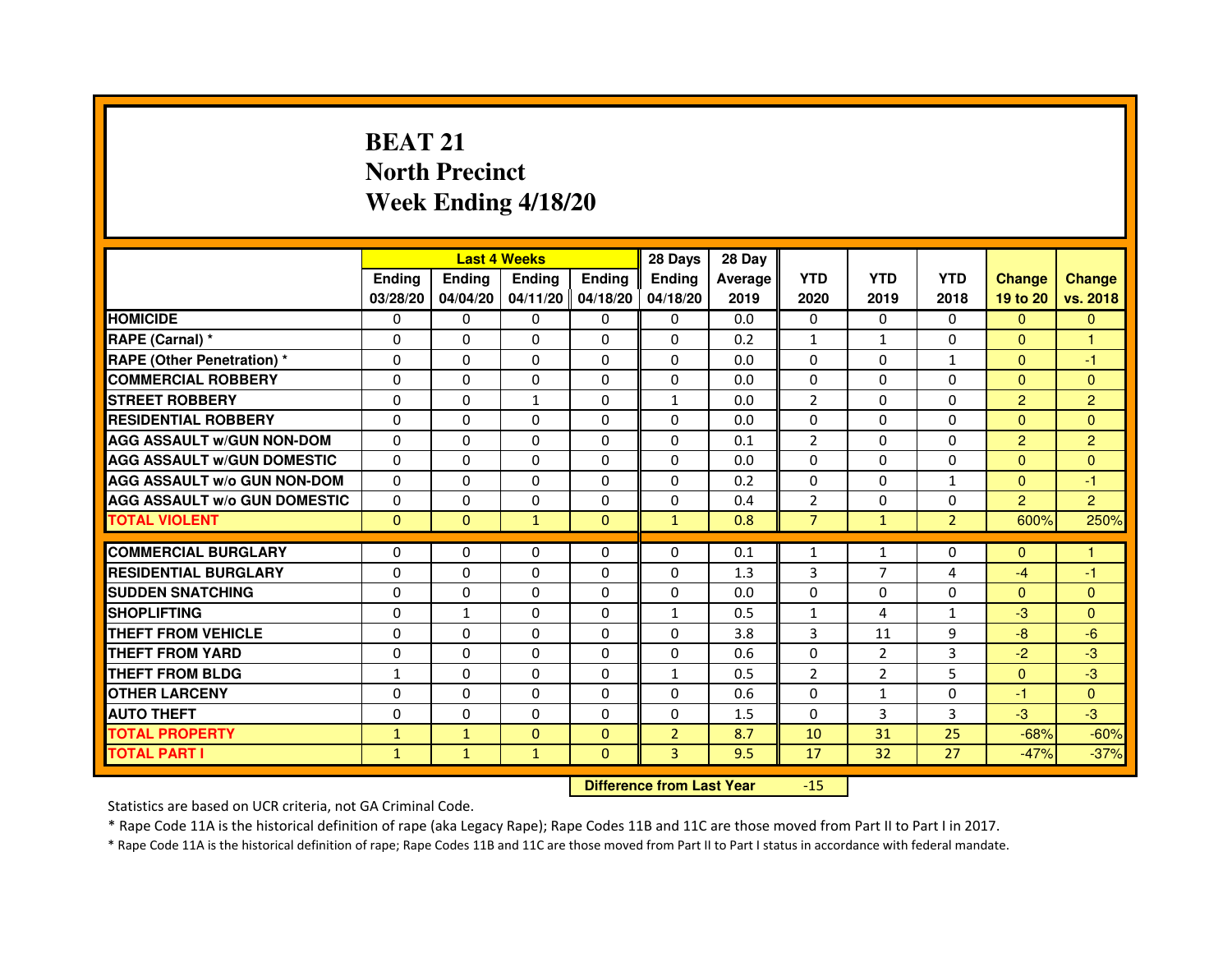# **BEAT 22 North PrecinctWeek Ending 4/18/20**

|                                     |                | <b>Last 4 Weeks</b> |                |                | 28 Days        | 28 Day  |                |                |                |                |                |
|-------------------------------------|----------------|---------------------|----------------|----------------|----------------|---------|----------------|----------------|----------------|----------------|----------------|
|                                     | <b>Ending</b>  | Ending              | <b>Ending</b>  | <b>Ending</b>  | Ending         | Average | <b>YTD</b>     | <b>YTD</b>     | <b>YTD</b>     | <b>Change</b>  | <b>Change</b>  |
|                                     | 3/28/2020      | 04/04/20            | 04/11/20       | 04/18/20       | 04/18/20       | 2019    | 2020           | 2019           | 2018           | 19 to 20       | vs. 2018       |
| <b>HOMICIDE</b>                     | 0              | $\Omega$            | 0              | 0              | $\mathbf{0}$   | 0.1     | $\mathbf{1}$   | $\mathbf{1}$   | $\mathbf{1}$   | $\mathbf{0}$   | $\mathbf{0}$   |
| RAPE (Carnal) *                     | 0              | 0                   | 0              | 0              | 0              | 0.2     | $\mathbf{1}$   | 0              | 0              | 1              | 1              |
| RAPE (Other Penetration) *          | $\Omega$       | 0                   | $\Omega$       | $\mathbf{1}$   | $\mathbf{1}$   | 0.0     | $\mathbf{1}$   | $\Omega$       | $\Omega$       | 1              | 1              |
| <b>COMMERCIAL ROBBERY</b>           | 0              | $\Omega$            | $\Omega$       | $\Omega$       | $\Omega$       | 0.2     | $\Omega$       | $\Omega$       | $\Omega$       | $\Omega$       | $\mathbf{0}$   |
| <b>STREET ROBBERY</b>               | $\Omega$       | $\Omega$            | $\Omega$       | $\Omega$       | $\Omega$       | 0.7     | $\Omega$       | $\overline{3}$ | 3              | $-3$           | $-3$           |
| <b>RESIDENTIAL ROBBERY</b>          | 0              | 0                   | 0              | $\mathbf{1}$   | $\mathbf{1}$   | 0.1     | 2              | 0              | $\Omega$       | $\overline{2}$ | $\overline{2}$ |
| <b>AGG ASSAULT w/GUN NON-DOM</b>    | $\Omega$       | $\Omega$            | $\Omega$       | $\Omega$       | $\Omega$       | 1.5     | 10             | 5              | 3              | 5              | $\overline{7}$ |
| <b>AGG ASSAULT W/GUN DOMESTIC</b>   | $\Omega$       | $\Omega$            | $\Omega$       | $\Omega$       | $\Omega$       | 0.4     | $\mathbf{1}$   | $\Omega$       | 0              | $\mathbf{1}$   | $\mathbf{1}$   |
| <b>AGG ASSAULT W/o GUN NON-DOM</b>  | $\Omega$       | $\Omega$            | $\Omega$       | $\Omega$       | $\Omega$       | 1.2     | $\mathbf{1}$   | $\mathbf{1}$   | 4              | $\Omega$       | $-3$           |
| <b>AGG ASSAULT w/o GUN DOMESTIC</b> | $\mathbf{1}$   | $\Omega$            | $\Omega$       | $\Omega$       | $\mathbf{1}$   | 1.6     | $\overline{2}$ | $\overline{7}$ | 3              | $-5$           | $-1$           |
| <b>TOTAL VIOLENT</b>                | $\mathbf{1}$   | $\mathbf{0}$        | $\mathbf{0}$   | $\overline{2}$ | $\overline{3}$ | 5.8     | 19             | 17             | 14             | 12%            | 36%            |
| <b>COMMERCIAL BURGLARY</b>          | 0              | 0                   | 0              | 0              | 0              | 0.5     | $\mathbf{1}$   | $\overline{2}$ | 3              | -1             | $-2$           |
| <b>RESIDENTIAL BURGLARY</b>         | 0              | $\overline{2}$      | $\mathbf{1}$   | 1              | 4              | 1.3     | 18             | 6              | $\overline{7}$ | 12             | 11             |
| <b>SUDDEN SNATCHING</b>             | $\Omega$       | $\Omega$            | $\Omega$       | $\Omega$       | $\Omega$       | 0.2     | $\Omega$       | $\Omega$       | $\mathbf{1}$   | $\Omega$       | $-1$           |
| <b>SHOPLIFTING</b>                  | 0              | $\Omega$            | $\Omega$       | $\Omega$       | $\Omega$       | 0.9     | 4              | 3              | 10             | 1              | $-6$           |
| <b>THEFT FROM VEHICLE</b>           | 0              | $\mathbf{1}$        | $\Omega$       | $\mathbf{1}$   | $\overline{2}$ | 2.8     | 12             | 8              | 13             | 4              | -1             |
| <b>THEFT FROM YARD</b>              | 3              | $\Omega$            | $\Omega$       | $\Omega$       | 3              | 1.4     | 5              | $\overline{7}$ | 5              | $-2$           | $\mathbf{0}$   |
| <b>THEFT FROM BLDG</b>              | $\Omega$       | $\Omega$            | $\mathbf{1}$   | $\Omega$       | $\mathbf{1}$   | 1.8     | $\overline{7}$ | 6              | 4              | $\mathbf{1}$   | 3              |
| <b>OTHER LARCENY</b>                | 0              | $\mathbf{1}$        | $\Omega$       | $\Omega$       | $\mathbf{1}$   | 0.2     | $\mathbf{1}$   | 0              | 0              | $\mathbf{1}$   | 1              |
| <b>AUTO THEFT</b>                   | $\Omega$       | $\Omega$            | $\mathbf{1}$   | $\Omega$       | $\mathbf{1}$   | 1.8     | $\overline{7}$ | 4              | 6              | 3              | $\mathbf{1}$   |
| <b>TOTAL PROPERTY</b>               | $\overline{3}$ | $\overline{4}$      | $\overline{3}$ | $\overline{2}$ | 12             | 10.9    | 55             | 36             | 49             | 53%            | 12%            |
| <b>TOTAL PART I</b>                 | $\overline{4}$ | $\overline{4}$      | 3              | $\overline{4}$ | 15             | 16.7    | 74             | 53             | 63             | 40%            | 17%            |
|                                     |                |                     |                |                |                |         |                |                |                |                |                |

 **Difference from Last Year**

Statistics are based on UCR criteria, not GA Criminal Code.

\* Rape Code 11A is the historical definition of rape (aka Legacy Rape); Rape Codes 11B and 11C are those moved from Part II to Part I in 2017.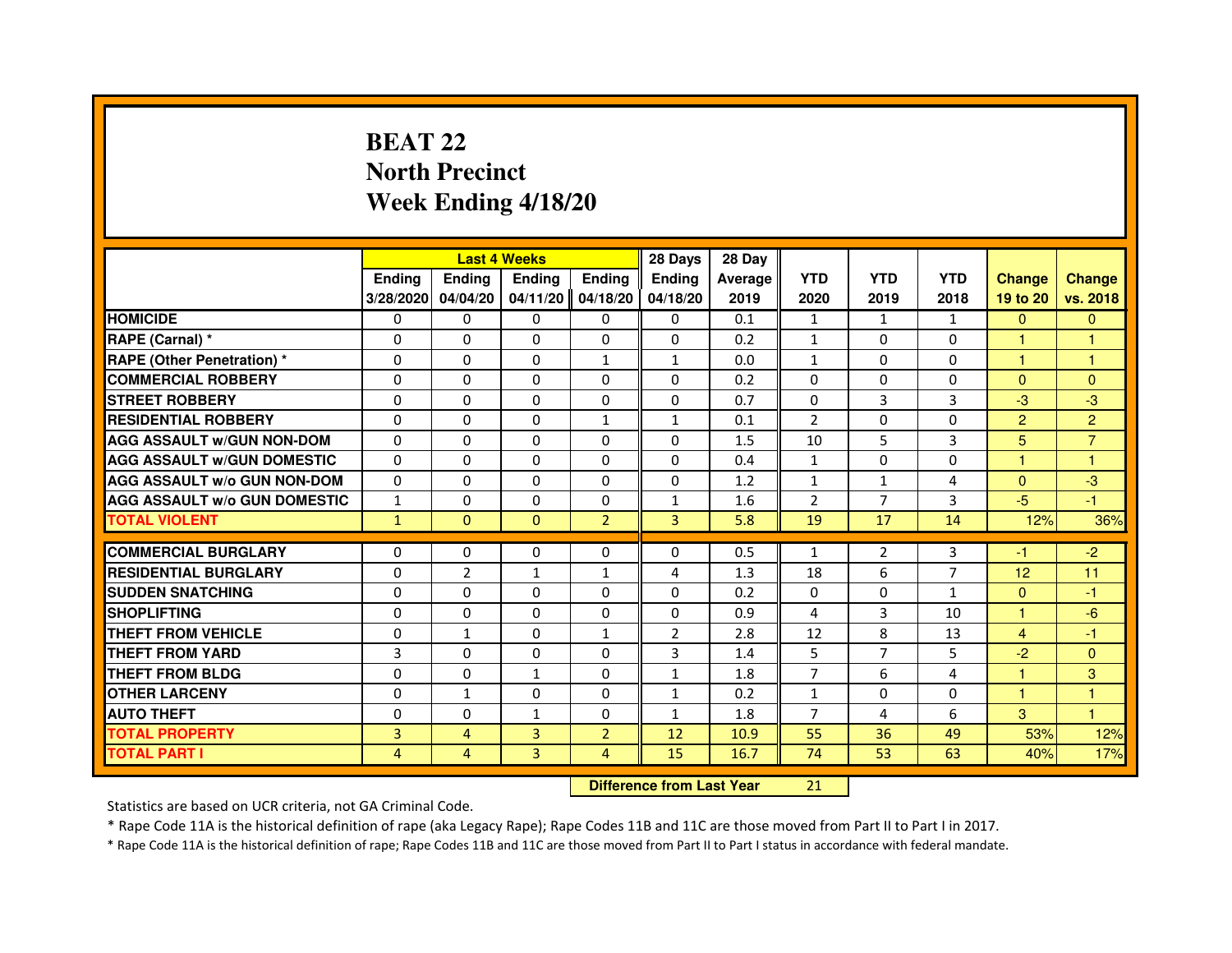# **BEAT 23 North PrecinctWeek Ending 4/18/20**

|                                     |                | <b>Last 4 Weeks</b>              |                |                | 28 Days        | 28 Day  |                |                |                |                      |               |
|-------------------------------------|----------------|----------------------------------|----------------|----------------|----------------|---------|----------------|----------------|----------------|----------------------|---------------|
|                                     | <b>Ending</b>  | Ending                           | <b>Ending</b>  | <b>Ending</b>  | Ending         | Average | <b>YTD</b>     | <b>YTD</b>     | <b>YTD</b>     | <b>Change</b>        | <b>Change</b> |
|                                     | 3/28/2020      | 04/04/20                         | 04/11/20       | 04/18/20       | 04/18/20       | 2019    | 2020           | 2019           | 2018           | 19 to 20             | vs. 2018      |
| <b>HOMICIDE</b>                     | $\Omega$       | $\Omega$                         | $\mathbf{1}$   | $\Omega$       | 1              | 0.2     | $\mathbf{1}$   | 1              | $\Omega$       | $\Omega$             | 1.            |
| RAPE (Carnal) *                     | 0              | $\Omega$                         | $\Omega$       | $\Omega$       | $\Omega$       | 0.1     | $\Omega$       | $\mathbf{1}$   | 0              | $-1$                 | $\mathbf{0}$  |
| <b>RAPE (Other Penetration) *</b>   | $\Omega$       | $\Omega$                         | $\Omega$       | $\Omega$       | $\Omega$       | 0.0     | $\Omega$       | $\Omega$       | $\Omega$       | $\Omega$             | $\mathbf{0}$  |
| <b>COMMERCIAL ROBBERY</b>           | 0              | $\Omega$                         | $\Omega$       | $\Omega$       | $\Omega$       | 0.0     | $\Omega$       | $\Omega$       | $\Omega$       | $\Omega$             | $\mathbf{0}$  |
| <b>STREET ROBBERY</b>               | $\mathbf{1}$   | $\Omega$                         | $\Omega$       | $\Omega$       | $\mathbf{1}$   | 0.2     | 4              | 2              | 3              | $\overline{2}$       | $\mathbf{1}$  |
| <b>RESIDENTIAL ROBBERY</b>          | $\Omega$       | $\Omega$                         | $\Omega$       | $\Omega$       | $\Omega$       | 0.0     | $\mathbf{1}$   | $\Omega$       | $\mathbf{1}$   | $\blacktriangleleft$ | $\mathbf{0}$  |
| <b>AGG ASSAULT w/GUN NON-DOM</b>    | $\Omega$       | $\Omega$                         | $\Omega$       | $\Omega$       | $\Omega$       | 1.0     | $\mathbf{1}$   | $\overline{3}$ | 3              | $-2$                 | $-2$          |
| <b>AGG ASSAULT w/GUN DOMESTIC</b>   | $\Omega$       | $\mathbf{1}$                     | $\Omega$       | $\Omega$       | $\mathbf{1}$   | 0.2     | $\overline{2}$ | $\Omega$       | $\overline{2}$ | $\overline{2}$       | $\mathbf{0}$  |
| <b>AGG ASSAULT W/o GUN NON-DOM</b>  | $\Omega$       | $\Omega$                         | $\Omega$       | 0              | 0              | 1.2     | $\mathbf{1}$   | 5              | 0              | $-4$                 | 1             |
| <b>AGG ASSAULT W/o GUN DOMESTIC</b> | $\Omega$       | 0                                | $\mathbf{1}$   | $\Omega$       | $\mathbf{1}$   | 0.8     | $\mathbf{1}$   | $\mathbf{1}$   | 3              | $\overline{0}$       | $-2$          |
| <b>TOTAL VIOLENT</b>                | $\mathbf{1}$   | $\mathbf{1}$                     | $\overline{2}$ | $\mathbf{0}$   | $\overline{4}$ | 3.6     | 11             | 13             | 12             | $-15%$               | $-8%$         |
| <b>COMMERCIAL BURGLARY</b>          | $\Omega$       | 0                                | 0              | 0              | $\Omega$       | 1.3     | 2              | 3              | 4              | $-1$                 | $-2$          |
| <b>RESIDENTIAL BURGLARY</b>         | $\Omega$       | $\Omega$                         | $\Omega$       | $\Omega$       | $\Omega$       | 0.8     | 6              | 4              | $\overline{7}$ | $\overline{2}$       | $-1$          |
| <b>SUDDEN SNATCHING</b>             | $\mathbf{1}$   | $\Omega$                         | $\Omega$       | $\Omega$       | $\mathbf{1}$   | 0.2     | $\overline{2}$ | $\mathbf{1}$   | $\mathbf{1}$   | 1                    | 1             |
| <b>SHOPLIFTING</b>                  | 0              | 0                                | 0              | $\mathbf{1}$   | $\mathbf{1}$   | 1.5     | 4              | $\overline{2}$ | 3              | $\overline{2}$       | 1             |
| <b>THEFT FROM VEHICLE</b>           | $\Omega$       | $\Omega$                         | $\Omega$       | $\mathbf{1}$   | $\mathbf{1}$   | 2.5     | $\overline{7}$ | $\overline{7}$ | 8              | $\Omega$             | $-1$          |
| <b>THEFT FROM YARD</b>              | 0              | 0                                | $\mathbf{1}$   | 0              | $\mathbf{1}$   | 1.0     | $\overline{7}$ | 3              | 4              | 4                    | 3             |
| <b>THEFT FROM BLDG</b>              | $\Omega$       | $\Omega$                         | $\Omega$       | $\Omega$       | $\Omega$       | 1.0     | $\overline{2}$ | 3              | 10             | $-1$                 | $-8$          |
| <b>OTHER LARCENY</b>                | $\Omega$       | $\Omega$                         | $\Omega$       | $\Omega$       | $\Omega$       | 0.2     | $\Omega$       | $\Omega$       | $\overline{2}$ | $\Omega$             | $-2$          |
| <b>AUTO THEFT</b>                   | $\Omega$       | $\Omega$                         | $\Omega$       | $\Omega$       | $\Omega$       | 1.1     | 3              | 6              | 5              | $-3$                 | $-2$          |
| <b>TOTAL PROPERTY</b>               | $\mathbf{1}$   | $\mathbf{0}$                     | $\mathbf{1}$   | $\overline{2}$ | $\overline{4}$ | 9.6     | 33             | 29             | 44             | 14%                  | $-25%$        |
| <b>TOTAL PART I</b>                 | $\overline{2}$ | $\mathbf{1}$                     | 3              | $\overline{2}$ | 8              | 13.2    | 44             | 42             | 56             | 5%                   | $-21%$        |
|                                     |                | <b>Difference from Last Year</b> |                | $\overline{2}$ |                |         |                |                |                |                      |               |

 **Difference from Last Year**

Statistics are based on UCR criteria, not GA Criminal Code.

\* Rape Code 11A is the historical definition of rape (aka Legacy Rape); Rape Codes 11B and 11C are those moved from Part II to Part I in 2017.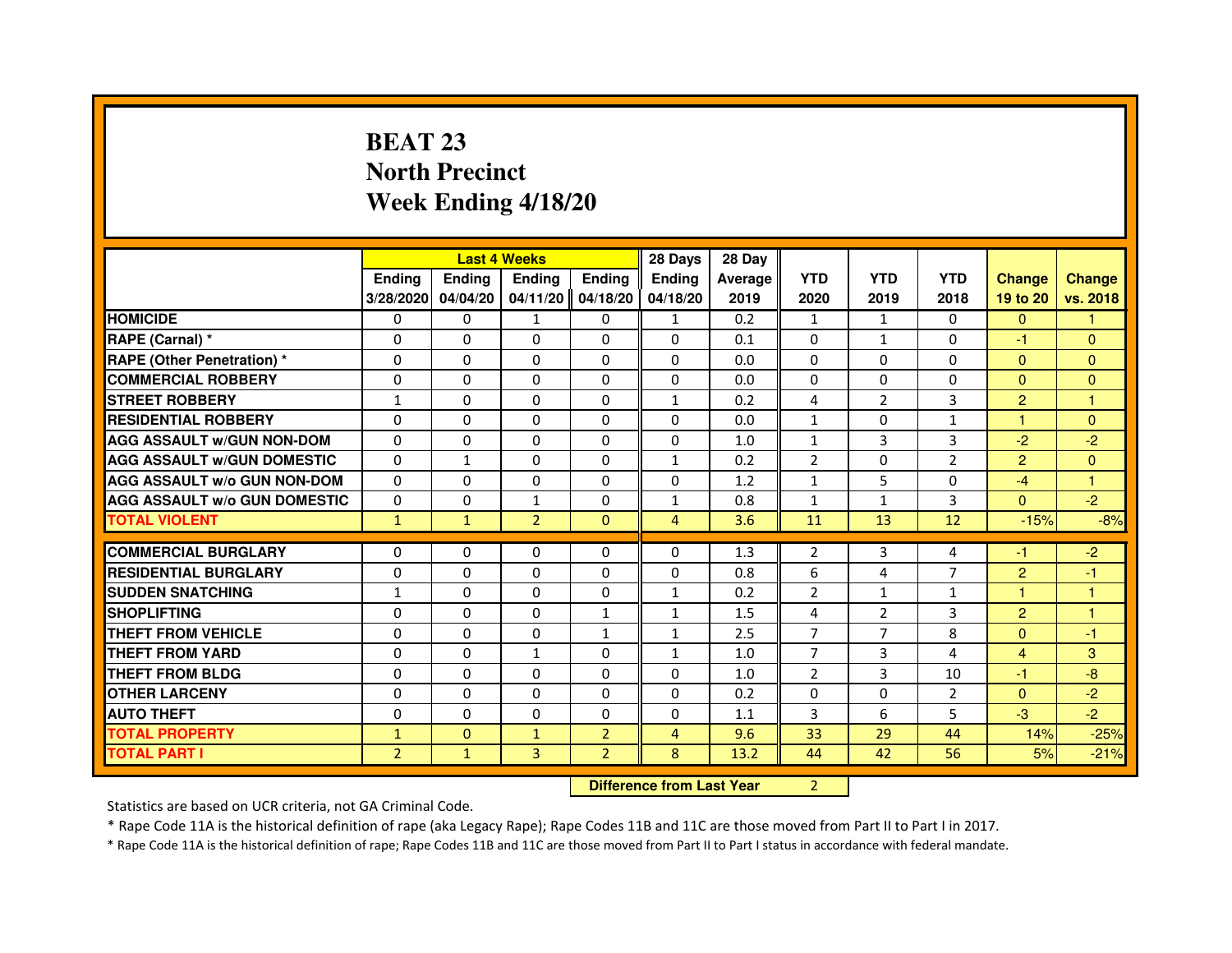# **BEAT 24 North PrecinctWeek Ending 4/18/20**

|                                     |                | <b>Last 4 Weeks</b> |                                  |                | 28 Days        | 28 Day  |                |              |                |                |                |
|-------------------------------------|----------------|---------------------|----------------------------------|----------------|----------------|---------|----------------|--------------|----------------|----------------|----------------|
|                                     | <b>Ending</b>  | Ending              | Ending                           | <b>Ending</b>  | Ending         | Average | <b>YTD</b>     | <b>YTD</b>   | <b>YTD</b>     | <b>Change</b>  | <b>Change</b>  |
|                                     | 3/28/2020      | 04/04/20            | 04/11/20                         | 04/18/20       | 04/18/20       | 2019    | 2020           | 2019         | 2018           | 19 to 20       | vs. 2018       |
| <b>HOMICIDE</b>                     | $\mathbf{1}$   | $\Omega$            | $\Omega$                         | $\Omega$       | 1              | 0.0     | $\mathbf{1}$   | $\Omega$     | $\Omega$       | 1.             | 1              |
| RAPE (Carnal) *                     | 0              | $\Omega$            | $\Omega$                         | $\Omega$       | $\Omega$       | 0.2     | $\Omega$       | $\Omega$     | $\Omega$       | $\mathbf{0}$   | $\mathbf{0}$   |
| <b>RAPE (Other Penetration) *</b>   | $\Omega$       | $\Omega$            | $\Omega$                         | $\Omega$       | $\Omega$       | 0.2     | $\Omega$       | $\mathbf{1}$ | $\Omega$       | -1             | $\mathbf{0}$   |
| <b>COMMERCIAL ROBBERY</b>           | 0              | $\Omega$            | $\Omega$                         | $\Omega$       | 0              | 0.2     | $\mathbf{1}$   | $\Omega$     | $\Omega$       | $\mathbf{1}$   | $\mathbf{1}$   |
| <b>STREET ROBBERY</b>               | $\Omega$       | $\Omega$            | $\mathbf{1}$                     | $\Omega$       | $\mathbf{1}$   | 0.8     | $\mathbf{1}$   | $\Omega$     | $\overline{2}$ | $\mathbf{1}$   | $-1$           |
| <b>RESIDENTIAL ROBBERY</b>          | $\Omega$       | $\Omega$            | $\Omega$                         | $\Omega$       | $\Omega$       | 0.1     | $\Omega$       | $\Omega$     | $\Omega$       | $\Omega$       | $\mathbf{0}$   |
| <b>AGG ASSAULT w/GUN NON-DOM</b>    | $\Omega$       | $\Omega$            | $\Omega$                         | $\Omega$       | $\Omega$       | 0.3     | $\overline{2}$ | $\Omega$     | $\mathbf{1}$   | $\overline{2}$ | $\mathbf{1}$   |
| <b>AGG ASSAULT w/GUN DOMESTIC</b>   | $\Omega$       | $\Omega$            | $\Omega$                         | $\Omega$       | $\Omega$       | 0.0     | $\Omega$       | $\Omega$     | $\Omega$       | $\Omega$       | $\mathbf{0}$   |
| <b>AGG ASSAULT W/o GUN NON-DOM</b>  | $\Omega$       | $\Omega$            | $\Omega$                         | 0              | $\Omega$       | 0.4     | 2              | 0            | $\mathbf{1}$   | $\overline{2}$ | 1              |
| <b>AGG ASSAULT w/o GUN DOMESTIC</b> | $\Omega$       | 0                   | $\Omega$                         | $\Omega$       | $\Omega$       | 0.5     | $\mathbf{1}$   | $\Omega$     | 1              | $\overline{1}$ | $\Omega$       |
| <b>TOTAL VIOLENT</b>                | $\mathbf{1}$   | $\mathbf{0}$        | $\mathbf{1}$                     | $\overline{0}$ | $\overline{2}$ | 2.7     | 8              | $\mathbf{1}$ | 5              | 700%           | 60%            |
| <b>COMMERCIAL BURGLARY</b>          | $\Omega$       | 0                   | 0                                | 0              | $\Omega$       | 0.4     | $\mathbf{1}$   | $\mathbf{1}$ | 0              | $\Omega$       | 1              |
| <b>RESIDENTIAL BURGLARY</b>         | $\Omega$       | $\Omega$            | $\Omega$                         | $\Omega$       | $\Omega$       | 1.2     | 3              | $\Omega$     | $\mathbf{1}$   | 3              | $\overline{2}$ |
| <b>SUDDEN SNATCHING</b>             | $\Omega$       | $\Omega$            | $\Omega$                         | $\Omega$       | $\Omega$       | 0.2     | $\mathbf{1}$   | $\Omega$     | $\mathbf{1}$   | 1              | $\Omega$       |
| <b>SHOPLIFTING</b>                  | $\mathbf{1}$   | 1                   | 0                                | $\overline{2}$ | 4              | 2.1     | 7              | 13           | 42             | $-6$           | $-35$          |
| <b>THEFT FROM VEHICLE</b>           | 0              | $\Omega$            | $\Omega$                         | $\Omega$       | $\Omega$       | 3.6     | 4              | 12           | $\overline{7}$ | $-8-$          | $-3$           |
| <b>THEFT FROM YARD</b>              | $\mathbf{1}$   | $\Omega$            | $\Omega$                         | 0              | $\mathbf{1}$   | 4.1     | 6              | 14           | 6              | $-8$           | $\overline{0}$ |
| <b>THEFT FROM BLDG</b>              | $\Omega$       | $\Omega$            | $\Omega$                         | $\overline{2}$ | $\overline{2}$ | 1.1     | 5              | 4            | 9              | $\mathbf{1}$   | $-4$           |
| <b>OTHER LARCENY</b>                | $\Omega$       | $\Omega$            | $\Omega$                         | $\Omega$       | $\Omega$       | 1.4     | 5              | 6            | $\overline{2}$ | $-1$           | 3              |
| <b>AUTO THEFT</b>                   | $\Omega$       | $\Omega$            | $\Omega$                         | $\overline{2}$ | $\overline{2}$ | 0.7     | 4              | $\mathbf{1}$ | $\mathbf{1}$   | 3              | 3              |
| <b>TOTAL PROPERTY</b>               | $\overline{2}$ | $\mathbf{1}$        | $\Omega$                         | 6              | $\overline{9}$ | 14.8    | 36             | 51           | 69             | $-29%$         | $-48%$         |
| <b>TOTAL PART I</b>                 | $\overline{3}$ | $\mathbf{1}$        | $\mathbf{1}$                     | 6              | 11             | 17.5    | 44             | 52           | 74             | $-15%$         | $-41%$         |
|                                     |                |                     | <b>Difference from Last Year</b> |                | $-8$           |         |                |              |                |                |                |

 **Difference from Last Year**

Statistics are based on UCR criteria, not GA Criminal Code.

\* Rape Code 11A is the historical definition of rape (aka Legacy Rape); Rape Codes 11B and 11C are those moved from Part II to Part I in 2017.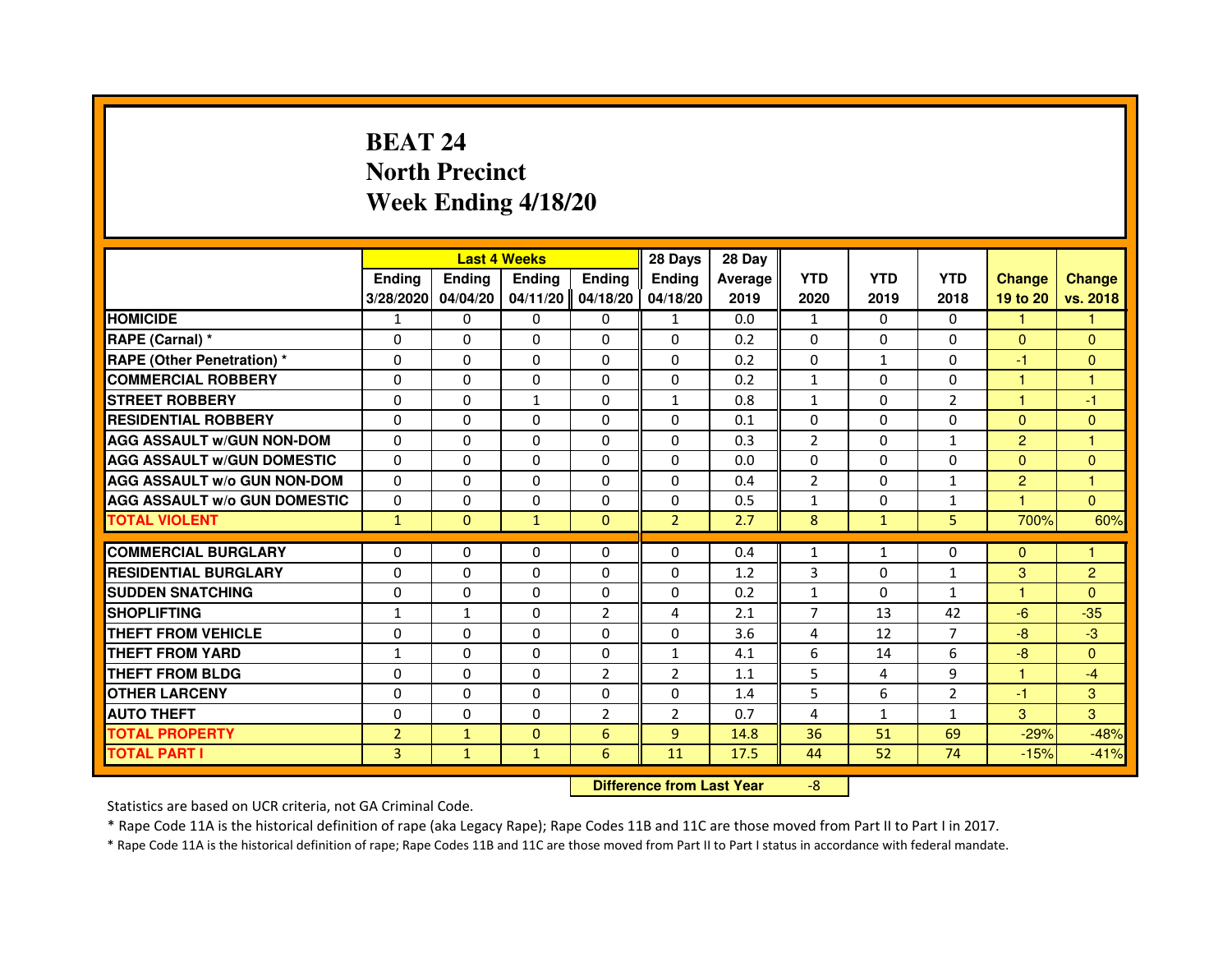# **BEAT 25 North PrecinctWeek Ending 4/18/20**

|                                     |               |                | <b>Last 4 Weeks</b> |               | 28 Days        | 28 Day  |                |                |                |                |                |
|-------------------------------------|---------------|----------------|---------------------|---------------|----------------|---------|----------------|----------------|----------------|----------------|----------------|
|                                     | <b>Ending</b> | <b>Endina</b>  | <b>Endina</b>       | <b>Ending</b> | <b>Endina</b>  | Average | <b>YTD</b>     | <b>YTD</b>     | <b>YTD</b>     | <b>Change</b>  | <b>Change</b>  |
|                                     | 3/28/2020     | 04/04/20       | 04/11/20            | 04/18/20      | 04/18/20       | 2019    | 2020           | 2019           | 2018           | 19 to 20       | vs. 2018       |
| <b>HOMICIDE</b>                     | 0             | 0              | 0                   | 0             | 0              | 0.0     | 0              | 0              | 0              | $\Omega$       | $\mathbf{0}$   |
| RAPE (Carnal) *                     | $\Omega$      | $\Omega$       | $\Omega$            | $\Omega$      | $\Omega$       | 0.1     | $\mathbf{1}$   | $\mathbf{1}$   | $\mathbf{1}$   | $\Omega$       | $\Omega$       |
| <b>RAPE (Other Penetration) *</b>   | $\Omega$      | $\Omega$       | $\Omega$            | $\Omega$      | $\Omega$       | 0.0     | $\Omega$       | $\Omega$       | $\Omega$       | $\Omega$       | $\Omega$       |
| <b>COMMERCIAL ROBBERY</b>           | 0             | 0              | 0                   | $\mathbf{0}$  | 0              | 0.1     | 0              | 1              | 0              | $-1$           | $\Omega$       |
| <b>STREET ROBBERY</b>               | $\Omega$      | $\Omega$       | 0                   | $\Omega$      | $\Omega$       | 0.5     | $\Omega$       | $\mathbf{1}$   | $\overline{7}$ | $-1$           | $-7$           |
| <b>RESIDENTIAL ROBBERY</b>          | $\Omega$      | $\Omega$       | 1                   | $\Omega$      | 1              | 0.0     | 1              | $\Omega$       | $\Omega$       | $\mathbf{1}$   | 1              |
| <b>AGG ASSAULT w/GUN NON-DOM</b>    | $\Omega$      | $\Omega$       | $\Omega$            | $\Omega$      | $\Omega$       | 0.2     | $\Omega$       | $\Omega$       | $\Omega$       | $\Omega$       | $\mathbf{0}$   |
| <b>AGG ASSAULT W/GUN DOMESTIC</b>   | $\Omega$      | $\Omega$       | $\Omega$            | $\Omega$      | $\Omega$       | 0.0     | $\Omega$       | $\Omega$       | $\mathbf{1}$   | $\Omega$       | $-1$           |
| <b>AGG ASSAULT W/o GUN NON-DOM</b>  | 0             | 0              | $\Omega$            | 0             | $\Omega$       | 0.2     | 3              | 1              | 1              | $\overline{2}$ | $\overline{2}$ |
| <b>AGG ASSAULT W/o GUN DOMESTIC</b> | $\Omega$      | 0              | 0                   | $\Omega$      | 0              | 0.2     | $\overline{2}$ | 0              | $\mathbf{1}$   | $\overline{2}$ | 1              |
| <b>TOTAL VIOLENT</b>                | $\mathbf{0}$  | $\mathbf{0}$   | $\mathbf{1}$        | $\Omega$      | $\mathbf{1}$   | 1.2     | $\overline{7}$ | $\overline{4}$ | 11             | 75%            | $-36%$         |
|                                     |               |                |                     |               |                |         |                |                |                |                |                |
| <b>COMMERCIAL BURGLARY</b>          | 0             | 0              | 0                   | $\mathbf{0}$  | $\mathbf{0}$   | 0.8     | $\overline{2}$ | $\mathbf{1}$   | 0              | 1              | $\overline{2}$ |
| <b>RESIDENTIAL BURGLARY</b>         | 0             | 1              | 0                   | 0             | $\mathbf{1}$   | 1.4     | 4              | 0              | 0              | 4              | 4              |
| <b>SUDDEN SNATCHING</b>             | $\mathbf 0$   | $\Omega$       | 0                   | $\Omega$      | 0              | 0.1     | $\mathbf{1}$   | $\Omega$       | $\Omega$       | 1              | 1              |
| <b>SHOPLIFTING</b>                  | $\Omega$      | $\Omega$       | $\mathbf{1}$        | $\mathbf{1}$  | $\overline{2}$ | 1.5     | 6              | 5              | $\overline{2}$ | $\mathbf{1}$   | 4              |
| <b>THEFT FROM VEHICLE</b>           | $\Omega$      | $\Omega$       | $\Omega$            | $\Omega$      | $\Omega$       | 5.0     | 3              | 17             | 13             | $-14$          | $-10$          |
| <b>THEFT FROM YARD</b>              | $\Omega$      | $\Omega$       | $\mathbf{1}$        | $\Omega$      | $\mathbf{1}$   | 1.8     | 4              | $\overline{7}$ | 9              | $-3$           | $-5$           |
| <b>THEFT FROM BLDG</b>              | $\Omega$      | 0              | 0                   | 0             | $\Omega$       | 2.0     | 4              | 6              | 10             | $-2$           | $-6$           |
| <b>OTHER LARCENY</b>                | 0             | $\mathbf{1}$   | 0                   | 0             | $\mathbf{1}$   | 0.5     | 3              | 2              | 3              | $\mathbf{1}$   | $\Omega$       |
| <b>AUTO THEFT</b>                   | $\Omega$      | $\Omega$       | $\mathbf{1}$        | $\Omega$      | $\mathbf{1}$   | 1.3     | 5              | $\mathbf{1}$   | $\overline{2}$ | $\overline{4}$ | 3              |
| <b>TOTAL PROPERTY</b>               | $\mathbf{0}$  | $\overline{2}$ | 3                   | $\mathbf{1}$  | 6              | 14.3    | 32             | 39             | 39             | $-18%$         | $-18%$         |
| <b>TOTAL PART I</b>                 | $\Omega$      | $\overline{2}$ | 4                   | $\mathbf{1}$  | $\overline{7}$ | 15.4    | 39             | 43             | 50             | $-9%$          | $-22%$         |

 **Difference from Last Year**

-4

Statistics are based on UCR criteria, not GA Criminal Code.

\* Rape Code 11A is the historical definition of rape (aka Legacy Rape); Rape Codes 11B and 11C are those moved from Part II to Part I in 2017.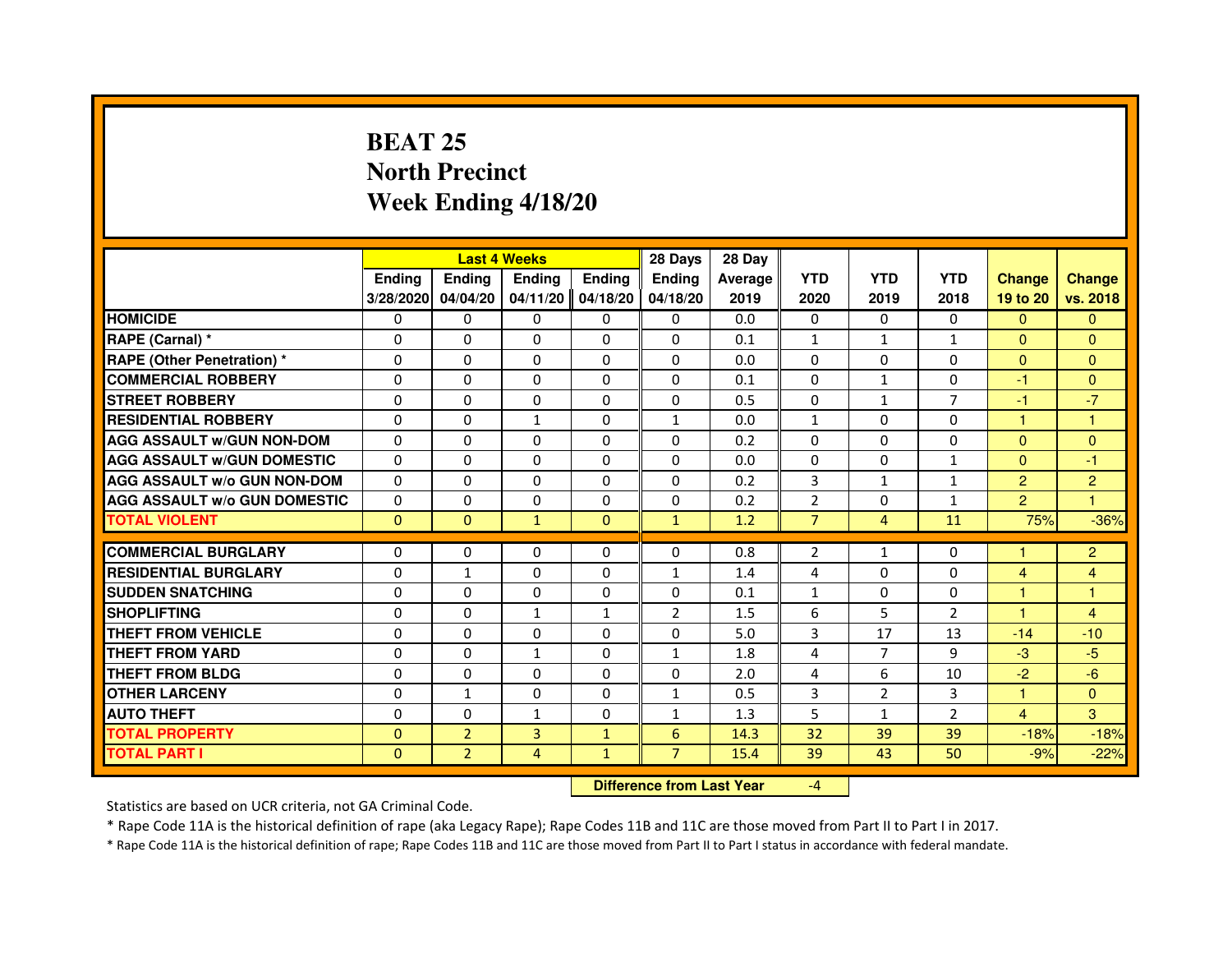# **BEAT 26 North PrecinctWeek Ending 4/18/20**

|                                     |               | <b>Last 4 Weeks</b> |                                  |               | 28 Days      | 28 Day  |                |                |                |               |               |
|-------------------------------------|---------------|---------------------|----------------------------------|---------------|--------------|---------|----------------|----------------|----------------|---------------|---------------|
|                                     | <b>Ending</b> | Ending              | Ending                           | <b>Ending</b> | Ending       | Average | <b>YTD</b>     | <b>YTD</b>     | <b>YTD</b>     | <b>Change</b> | <b>Change</b> |
|                                     | 3/28/2020     | 04/04/20            | 04/11/20                         | 04/18/20      | 04/18/20     | 2019    | 2020           | 2019           | 2018           | 19 to 20      | vs. 2018      |
| <b>HOMICIDE</b>                     | $\Omega$      | $\Omega$            | $\Omega$                         | $\Omega$      | $\mathbf{0}$ | 0.1     | $\Omega$       | $\Omega$       | $\Omega$       | $\Omega$      | $\mathbf{0}$  |
| RAPE (Carnal) *                     | 0             | $\Omega$            | $\Omega$                         | $\Omega$      | $\Omega$     | 0.2     | $\overline{2}$ | $\mathbf{1}$   | $\mathbf{1}$   | $\mathbf{1}$  | 1             |
| <b>RAPE (Other Penetration) *</b>   | $\Omega$      | $\Omega$            | $\Omega$                         | $\Omega$      | $\Omega$     | 0.0     | $\Omega$       | $\Omega$       | $\Omega$       | $\Omega$      | $\mathbf{0}$  |
| <b>COMMERCIAL ROBBERY</b>           | $\Omega$      | $\Omega$            | $\Omega$                         | $\Omega$      | $\Omega$     | 0.1     | $\mathbf{1}$   | $\Omega$       | $\Omega$       | $\mathbf{1}$  | $\mathbf{1}$  |
| <b>STREET ROBBERY</b>               | $\Omega$      | $\Omega$            | $\Omega$                         | $\Omega$      | $\Omega$     | 1.2     | 3              | 4              | 6              | $-1$          | $-3$          |
| <b>RESIDENTIAL ROBBERY</b>          | $\Omega$      | $\Omega$            | $\Omega$                         | $\Omega$      | $\Omega$     | 0.0     | $\Omega$       | $\Omega$       | $\Omega$       | $\Omega$      | $\Omega$      |
| <b>AGG ASSAULT w/GUN NON-DOM</b>    | $\Omega$      | $\Omega$            | $\Omega$                         | $\Omega$      | $\Omega$     | 0.4     | $\Omega$       | $\mathbf{1}$   | $\Omega$       | -1            | $\mathbf{0}$  |
| <b>AGG ASSAULT w/GUN DOMESTIC</b>   | $\Omega$      | $\Omega$            | $\Omega$                         | $\Omega$      | $\Omega$     | 0.0     | $\Omega$       | $\Omega$       | $\Omega$       | $\Omega$      | $\mathbf{0}$  |
| <b>AGG ASSAULT W/o GUN NON-DOM</b>  | $\Omega$      | $\Omega$            | $\Omega$                         | 0             | $\Omega$     | 1.2     | 6              | 3              | $\overline{7}$ | 3             | -1            |
| <b>AGG ASSAULT W/o GUN DOMESTIC</b> | $\Omega$      | $\Omega$            | $\Omega$                         | $\Omega$      | $\Omega$     | 0.2     | $\Omega$       | 2              | $\Omega$       | $-2$          | $\Omega$      |
| <b>TOTAL VIOLENT</b>                | $\mathbf{0}$  | $\mathbf{0}$        | $\mathbf{0}$                     | $\mathbf{0}$  | $\mathbf{0}$ | 3.4     | 12             | 11             | 14             | 9%            | $-14%$        |
| <b>COMMERCIAL BURGLARY</b>          | $\Omega$      | 1                   | 0                                | 0             | $\mathbf{1}$ | 0.5     | 2              | 2              | $\mathbf{1}$   | $\Omega$      | 1             |
| <b>RESIDENTIAL BURGLARY</b>         | $\Omega$      | $\Omega$            | $\Omega$                         | $\Omega$      | $\Omega$     | 0.2     | $\mathbf 0$    | $\Omega$       | 0              | $\Omega$      | $\mathbf{0}$  |
| <b>SUDDEN SNATCHING</b>             | $\Omega$      | $\mathbf{1}$        | $\Omega$                         | $\Omega$      | $\mathbf{1}$ | 0.5     | $\mathbf{1}$   | 3              | 4              | $-2$          | $-3$          |
| <b>SHOPLIFTING</b>                  | $\mathbf{1}$  | 0                   | 0                                | 0             | $\mathbf{1}$ | 2.6     | 11             | 11             | 7              | $\mathbf{0}$  | 4             |
| <b>THEFT FROM VEHICLE</b>           | $\Omega$      | $\Omega$            | $\Omega$                         | $\mathbf{1}$  | $\mathbf{1}$ | 2.9     | $\overline{7}$ | $\overline{7}$ | 4              | $\Omega$      | 3             |
| <b>THEFT FROM YARD</b>              | 0             | $\mathbf{1}$        | 0                                | 0             | $\mathbf{1}$ | 1.7     | 6              | 8              | $\overline{7}$ | $-2$          | $-1$          |
| <b>THEFT FROM BLDG</b>              | $\Omega$      | $\Omega$            | $\mathbf{1}$                     | $\Omega$      | $\mathbf{1}$ | 2.5     | 3              | 3              | 11             | $\Omega$      | $-8$          |
| <b>OTHER LARCENY</b>                | $\Omega$      | $\Omega$            | $\Omega$                         | $\Omega$      | $\Omega$     | 0.4     | $\Omega$       | $\overline{2}$ | $\mathbf{1}$   | $-2$          | $-1$          |
| <b>AUTO THEFT</b>                   | $\Omega$      | $\Omega$            | $\Omega$                         | $\Omega$      | $\Omega$     | 0.7     | $\overline{2}$ | $\mathbf{1}$   | 5              | $\mathbf{1}$  | $-3$          |
| <b>TOTAL PROPERTY</b>               | $\mathbf{1}$  | 3                   | $\mathbf{1}$                     | $\mathbf{1}$  | 6            | 11.9    | 32             | 37             | 40             | $-14%$        | $-20%$        |
| <b>TOTAL PART I</b>                 | $\mathbf{1}$  | 3                   | $\mathbf{1}$                     | $\mathbf{1}$  | 6            | 15.3    | 44             | 48             | 54             | $-8%$         | $-19%$        |
|                                     |               |                     | <b>Difference from Last Year</b> |               | $-4$         |         |                |                |                |               |               |

 **Difference from Last Year**

Statistics are based on UCR criteria, not GA Criminal Code.

\* Rape Code 11A is the historical definition of rape (aka Legacy Rape); Rape Codes 11B and 11C are those moved from Part II to Part I in 2017.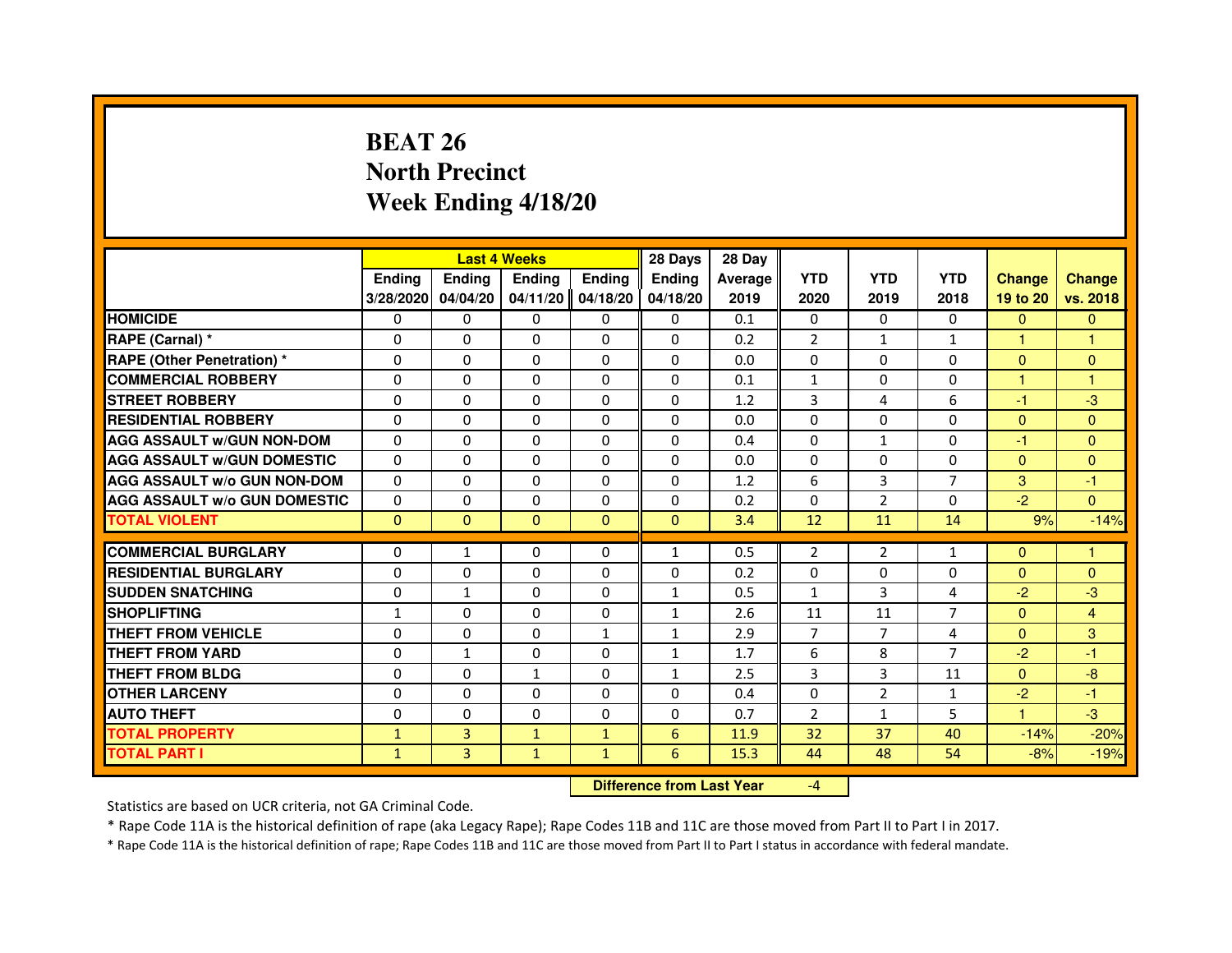# **BEAT 27 North PrecinctWeek Ending 4/18/20**

|                                     |               | <b>Last 4 Weeks</b> |               |                   | 28 Days        | 28 Day  |                |                |                |                |                |
|-------------------------------------|---------------|---------------------|---------------|-------------------|----------------|---------|----------------|----------------|----------------|----------------|----------------|
|                                     | <b>Ending</b> | <b>Endina</b>       | <b>Endina</b> | Ending            | <b>Endina</b>  | Average | <b>YTD</b>     | <b>YTD</b>     | <b>YTD</b>     | <b>Change</b>  | <b>Change</b>  |
|                                     | 3/28/2020     | 04/04/20            |               | 04/11/20 04/18/20 | 04/18/20       | 2019    | 2020           | 2019           | 2018           | 19 to 20       | vs. 2018       |
| <b>HOMICIDE</b>                     | 0             | $\mathbf{0}$        | 0             | 0                 | 0              | 0.1     | $\mathbf{0}$   | 0              | $\mathbf{0}$   | $\mathbf{0}$   | $\mathbf{0}$   |
| RAPE (Carnal) *                     | 0             | $\Omega$            | $\Omega$      | $\Omega$          | $\Omega$       | 0.3     | $\mathbf{1}$   | $\Omega$       | $\Omega$       | $\mathbf{1}$   | $\mathbf{1}$   |
| <b>RAPE (Other Penetration) *</b>   | 0             | $\Omega$            | 0             | $\Omega$          | $\Omega$       | 0.2     | $\Omega$       | $\Omega$       | $\mathbf{1}$   | $\Omega$       | $-1$           |
| <b>COMMERCIAL ROBBERY</b>           | 0             | 0                   | 0             | 0                 | $\Omega$       | 0.1     | $\Omega$       | 0              | 2              | $\mathbf{0}$   | $-2$           |
| <b>STREET ROBBERY</b>               | 0             | 0                   | 0             | 0                 | 0              | 1.4     | $\mathbf{1}$   | 4              | $\overline{2}$ | $-3$           | $-1$           |
| <b>RESIDENTIAL ROBBERY</b>          | 0             | $\Omega$            | $\Omega$      | $\Omega$          | $\Omega$       | 0.1     | $\Omega$       | $\Omega$       | 1              | $\Omega$       | $-1$           |
| <b>AGG ASSAULT W/GUN NON-GUN</b>    | $\Omega$      | $\mathbf 0$         | $\Omega$      | $\Omega$          | $\Omega$       | 1.0     | 6              | $\overline{3}$ | 3              | 3              | 3              |
| <b>AGG ASSAULT W/GUN DOMESTIC</b>   | 0             | 0                   | 0             | 0                 | $\Omega$       | 0.2     | $\mathbf{1}$   | $\mathbf{1}$   | $\Omega$       | $\mathbf{0}$   | 1              |
| <b>AGG ASSAULT W/o GUN NON-DOM</b>  | $\Omega$      | 0                   | $\Omega$      | $\Omega$          | $\Omega$       | 1.5     | 4              | 6              | 3              | $-2$           | 1              |
| <b>AGG ASSAULT W/o GUN DOMESTIC</b> | $\Omega$      | $\Omega$            | 0             | $\Omega$          | 0              | 1.3     | $\overline{2}$ | 6              | 0              | $-4$           | $\overline{2}$ |
| <b>TOTAL VIOLENT</b>                | $\Omega$      | $\Omega$            | $\Omega$      | $\Omega$          | $\Omega$       | 6.2     | 15             | 20             | 12             | $-25%$         | 25%            |
|                                     |               |                     |               |                   |                |         |                |                |                |                |                |
| <b>COMMERCIAL BURGLARY</b>          | 0             | 0                   | 0             | 0                 | $\Omega$       | 0.7     | 0              | 2              | 2              | $-2$           | $-2$           |
| <b>RESIDENTIAL BURGLARY</b>         | 0             | $\Omega$            | 0             | $\Omega$          | 0              | 0.5     | 4              | 2              | 5              | $\overline{2}$ | $-1$           |
| <b>SUDDEN SNATCHING</b>             | 0             | 0                   | 0             | 0                 | $\Omega$       | 0.3     | $\overline{2}$ | $\overline{2}$ | 5              | $\Omega$       | -3             |
| <b>SHOPLIFTING</b>                  | $\mathbf{1}$  | 0                   | 0             | $\Omega$          | $\mathbf{1}$   | 3.1     | 6              | 10             | 11             | $-4$           | $-5$           |
| <b>THEFT FROM VEHICLE</b>           | $\mathbf{1}$  | $\Omega$            | $\Omega$      | $\Omega$          | $\mathbf{1}$   | 3.1     | 4              | 14             | 5              | $-10$          | $-1$           |
| <b>THEFT FROM YARD</b>              | $\Omega$      | $\Omega$            | $\Omega$      | $\Omega$          | $\Omega$       | 0.8     | 3              | $\mathcal{P}$  | 6              | 1.             | -3             |
| <b>THEFT FROM BLDG</b>              | 1             | 0                   | 0             | 0                 | 1              | 2.4     | 5              | 10             | 10             | $-5$           | $-5$           |
| <b>OTHER LARCENY</b>                | 0             | 0                   | $\Omega$      | $\Omega$          | $\Omega$       | 0.2     | $\Omega$       | $\Omega$       | $\Omega$       | $\Omega$       | $\Omega$       |
| <b>AUTO THEFT</b>                   | $\mathbf 0$   | 0                   | $\mathbf{1}$  | $\Omega$          | $\mathbf{1}$   | 0.9     | $\overline{7}$ | $\mathbf{1}$   | 3              | 6              | $\overline{4}$ |
| <b>TOTAL PROPERTY</b>               | 3             | $\mathbf{0}$        | $\mathbf{1}$  | $\mathbf{0}$      | $\overline{4}$ | 12.0    | 31             | 43             | 47             | $-28%$         | $-34%$         |
| <b>TOTAL PART I</b>                 | 3             | $\overline{0}$      | $\mathbf{1}$  | $\Omega$          | $\overline{4}$ | 18.3    | 46             | 63             | 59             | $-27%$         | $-22%$         |

 **Difference from Last Year**-17

Statistics are based on UCR criteria, not GA Criminal Code.

\* Rape Code 11A is the historical definition of rape (aka Legacy Rape); Rape Codes 11B and 11C are those moved from Part II to Part I in 2017.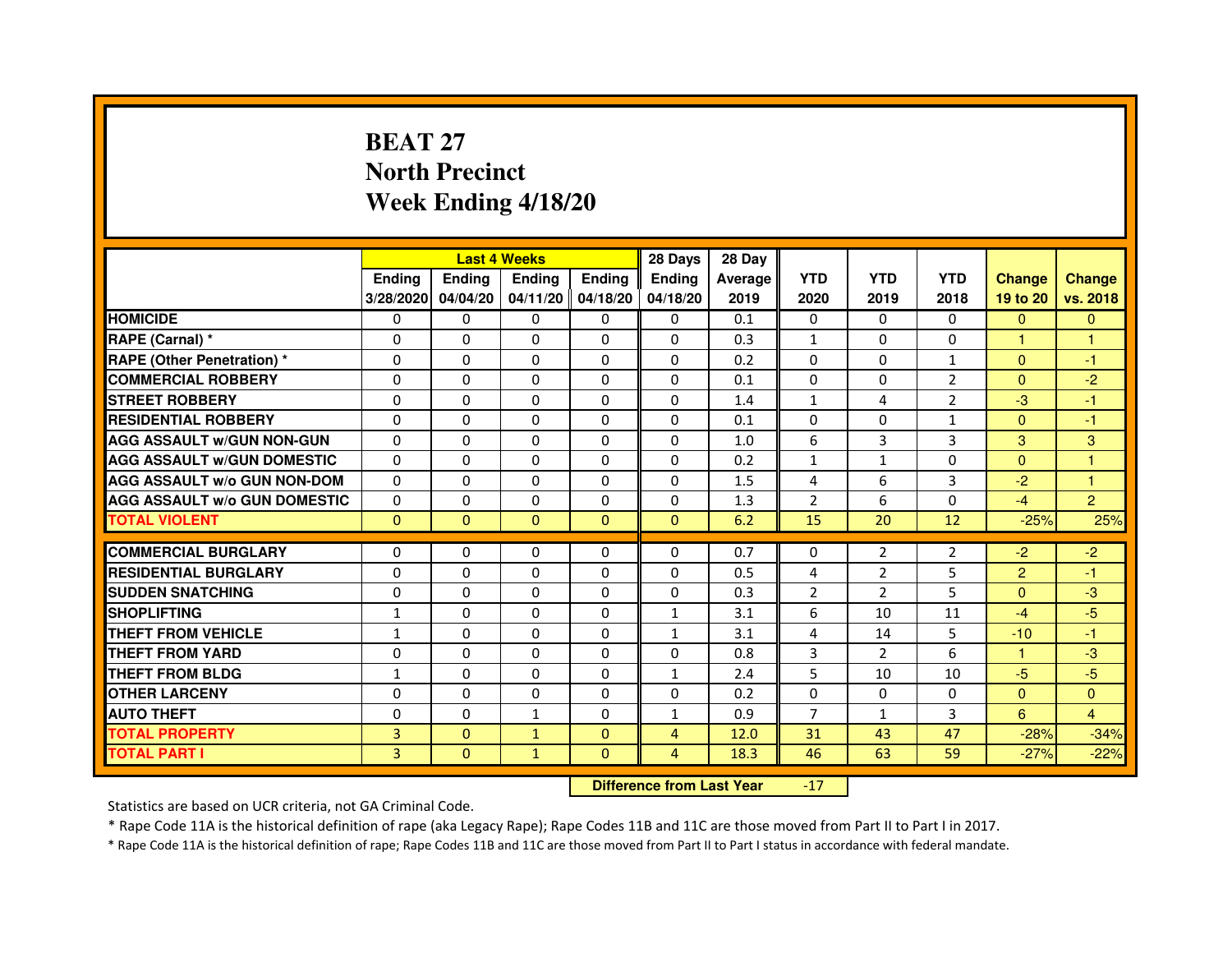# **BEAT 31 Central PrecinctWeek Ending 4/18/20**

|                                     |                | <b>Last 4 Weeks</b> |                |                   | 28 Days        | 28 Day  |                |              |                |                |                |
|-------------------------------------|----------------|---------------------|----------------|-------------------|----------------|---------|----------------|--------------|----------------|----------------|----------------|
|                                     | <b>Endina</b>  | <b>Ending</b>       | <b>Ending</b>  | <b>Endina</b>     | <b>Endina</b>  | Average | <b>YTD</b>     | <b>YTD</b>   | <b>YTD</b>     | <b>Change</b>  | <b>Change</b>  |
|                                     | 3/28/2020      | 04/04/20            |                | 04/11/20 04/18/20 | 04/18/20       | 2019    | 2020           | 2019         | 2018           | 19 to 20       | vs. 2018       |
| <b>HOMICIDE</b>                     | 0              | 0                   | 0              | 0                 | 0              | 0.1     | $\mathbf{1}$   | 0            | 0              | $\mathbf{1}$   | 1              |
| RAPE (Carnal) *                     | $\Omega$       | $\Omega$            | $\Omega$       | $\Omega$          | $\Omega$       | 0.3     | 3              | 3            | $\Omega$       | $\Omega$       | 3              |
| <b>RAPE (Other Penetration) *</b>   | $\Omega$       | $\Omega$            | $\Omega$       | $\Omega$          | $\Omega$       | 0.2     | $\Omega$       | $\Omega$     | $\mathbf{1}$   | $\Omega$       | $-1$           |
| <b>COMMERCIAL ROBBERY</b>           | 0              | 0                   | $\Omega$       | 0                 | $\Omega$       | 0.0     | $\Omega$       | $\Omega$     | $\mathbf{1}$   | $\Omega$       | $-1$           |
| <b>STREET ROBBERY</b>               | $\Omega$       | 0                   | $\overline{2}$ | 0                 | $\overline{2}$ | 0.7     | 3              | 1            | 5              | $\overline{2}$ | $-2$           |
| <b>RESIDENTIAL ROBBERY</b>          | $\Omega$       | $\mathbf 0$         | $\Omega$       | $\Omega$          | 0              | 0.0     | 0              | $\Omega$     | $\Omega$       | $\Omega$       | $\Omega$       |
| <b>AGG ASSAULT w/GUN NON-DOM</b>    | $\overline{2}$ | $\mathbf 1$         | $\mathbf 0$    | 0                 | 3              | 1.1     | 6              | 3            | $\overline{2}$ | 3              | $\overline{4}$ |
| <b>AGG ASSAULT W/GUN DOMESTIC</b>   | $\Omega$       | 0                   | 0              | 0                 | 0              | 0.2     | 0              | $\mathbf{0}$ | $\mathbf{1}$   | $\mathbf{0}$   | $-1$           |
| <b>AGG ASSAULT W/o GUN NON-DOM</b>  | $\Omega$       | $\Omega$            | $\Omega$       | $\Omega$          | $\Omega$       | 0.7     | $\mathbf{1}$   | 3            | $\overline{2}$ | $-2$           | $-1$           |
| <b>AGG ASSAULT W/o GUN DOMESTIC</b> | $\Omega$       | $\Omega$            | $\Omega$       | $\mathbf{1}$      | 1              | 0.9     | 4              | 3            | 1              | 1.             | 3              |
| <b>TOTAL VIOLENT</b>                | $\overline{2}$ | $\mathbf{1}$        | $\overline{2}$ | $\mathbf{1}$      | 6              | 4.1     | 18             | 13           | 13             | 38%            | 38%            |
|                                     |                |                     |                |                   |                |         |                |              |                |                |                |
| <b>COMMERCIAL BURGLARY</b>          | $\Omega$       | $\Omega$            | $\Omega$       | $\Omega$          | $\Omega$       | 1.2     | 3              | 4            | 6              | $-1$           | $-3$           |
| <b>RESIDENTIAL BURGLARY</b>         | $\overline{2}$ | 1                   | $\Omega$       | 0                 | 3              | 3.5     | 17             | 6            | 6              | 11             | 11             |
| <b>SUDDEN SNATCHING</b>             | 0              | $\Omega$            | 0              | 0                 | 0              | 0.3     | $\Omega$       | $\mathbf{1}$ | $\Omega$       | $-1$           | $\Omega$       |
| <b>SHOPLIFTING</b>                  | $\mathbf{1}$   | $\mathbf 0$         | 0              | 0                 | $\mathbf{1}$   | 0.4     | 3              | $\mathbf{1}$ | $\Omega$       | $\overline{2}$ | 3              |
| <b>THEFT FROM VEHICLE</b>           | $\Omega$       | $\overline{2}$      | $\Omega$       | $\Omega$          | $\overline{2}$ | 4.3     | 9              | 13           | 19             | $-4$           | $-10$          |
| <b>THEFT FROM YARD</b>              | $\mathbf{1}$   | 3                   | $\Omega$       | $\Omega$          | $\overline{a}$ | 4.4     | 14             | 11           | 11             | 3              | 3              |
| <b>THEFT FROM BLDG</b>              | $\Omega$       | $\Omega$            | 0              | $\Omega$          | 0              | 1.5     | 3              | 8            | 11             | -5             | -8             |
| <b>OTHER LARCENY</b>                | $\Omega$       | $\mathbf{1}$        | $\Omega$       | 0                 | $\mathbf{1}$   | 1.9     | 4              | 6            | $\mathbf{1}$   | $-2$           | 3              |
| <b>AUTO THEFT</b>                   | 1              | $\mathbf 0$         | $\Omega$       | 0                 | $\mathbf{1}$   | 1.1     | $\overline{7}$ | 4            | 5              | 3              | $\overline{2}$ |
| <b>TOTAL PROPERTY</b>               | 5              | $\overline{7}$      | $\Omega$       | $\mathbf{0}$      | 12             | 18.6    | 60             | 54           | 59             | 11%            | 2%             |
| <b>TOTAL PART I</b>                 | $\overline{7}$ | 8                   | $\overline{2}$ | $\mathbf{1}$      | 18             | 22.7    | 78             | 67           | 72             | 16%            | 8%             |

 **Difference from Last Year**

<sup>11</sup>

Statistics are based on UCR criteria, not GA Criminal Code.

\* Rape Code 11A is the historical definition of rape (aka Legacy Rape); Rape Codes 11B and 11C are those moved from Part II to Part I in 2017.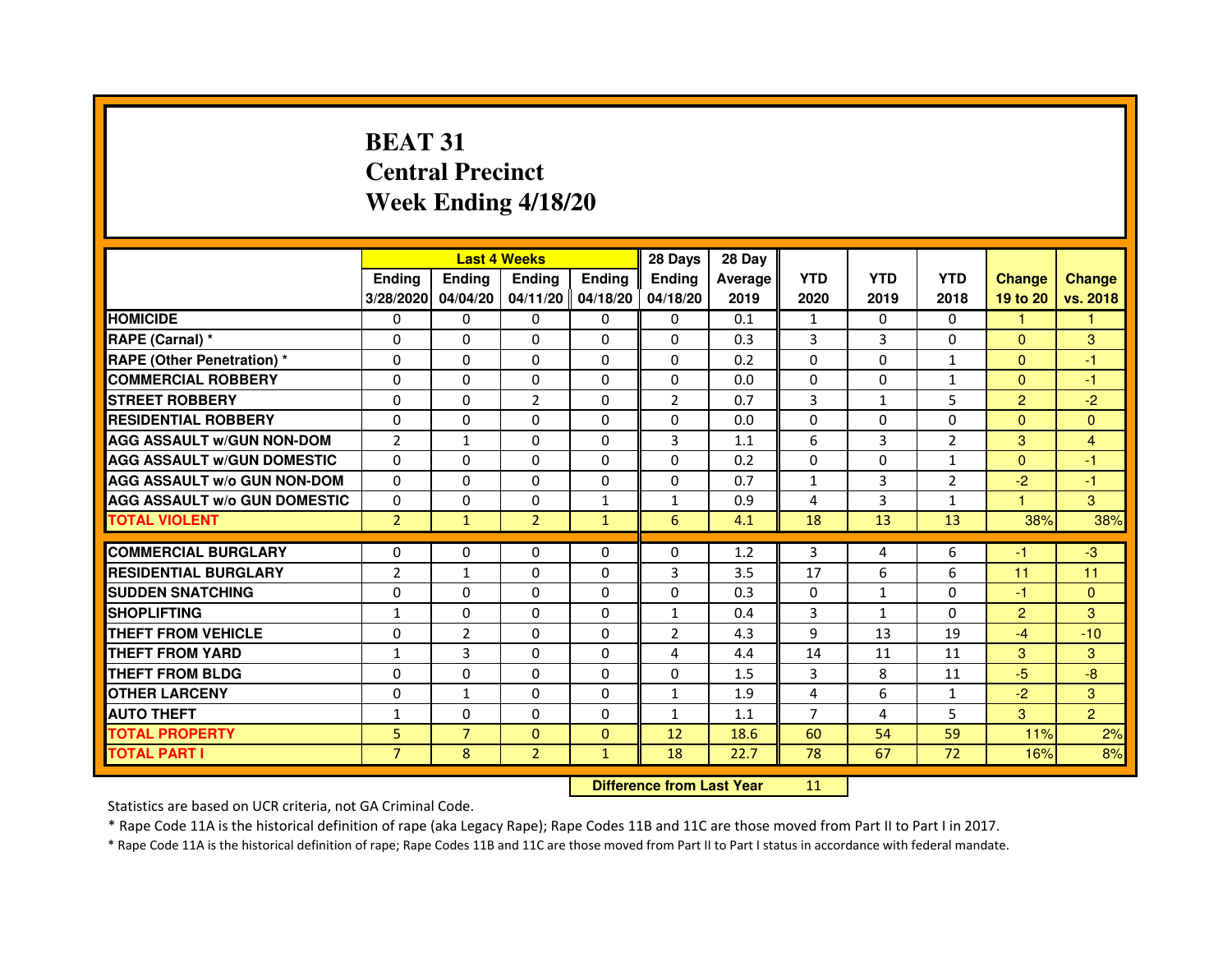# **BEAT 32 Central PrecinctWeek Ending 4/18/20**

|                                     |               | <b>Last 4 Weeks</b>              |                |              | 28 Days        | 28 Day  |                |                |                |                |                |
|-------------------------------------|---------------|----------------------------------|----------------|--------------|----------------|---------|----------------|----------------|----------------|----------------|----------------|
|                                     | <b>Ending</b> | Ending                           | Ending         | Ending       | Ending         | Average | <b>YTD</b>     | <b>YTD</b>     | <b>YTD</b>     | <b>Change</b>  | <b>Change</b>  |
|                                     | 3/28/2020     | 04/04/20                         | 04/11/20       | 04/18/20     | 04/18/20       | 2019    | 2020           | 2019           | 2018           | 19 to 20       | vs. 2018       |
| <b>HOMICIDE</b>                     | 0             | $\Omega$                         | 0              | 0            | $\mathbf{0}$   | 0.1     | $\mathbf{0}$   | $\Omega$       | $\Omega$       | $\mathbf{0}$   | $\mathbf{0}$   |
| RAPE (Carnal) *                     | 0             | 0                                | 0              | 0            | 0              | 0.2     | 0              | $\mathbf{1}$   | $\mathbf{1}$   | $-1$           | -1             |
| RAPE (Other Penetration) *          | $\Omega$      | 0                                | $\Omega$       | $\Omega$     | $\Omega$       | 0.1     | $\Omega$       | $\Omega$       | $\Omega$       | $\Omega$       | $\overline{0}$ |
| <b>COMMERCIAL ROBBERY</b>           | 0             | $\Omega$                         | $\Omega$       | $\Omega$     | $\Omega$       | 0.9     | $\overline{2}$ | $\mathbf{1}$   | $\Omega$       | $\mathbf{1}$   | $\overline{2}$ |
| <b>STREET ROBBERY</b>               | $\Omega$      | $\Omega$                         | $\Omega$       | $\Omega$     | $\Omega$       | 0.2     | $\Omega$       | $\Omega$       | $\mathbf{1}$   | $\Omega$       | $-1$           |
| <b>RESIDENTIAL ROBBERY</b>          | 0             | 0                                | 0              | 0            | 0              | 0.0     | 0              | 0              | 0              | $\overline{0}$ | $\mathbf{0}$   |
| <b>AGG ASSAULT w/GUN NON-DOM</b>    | $\Omega$      | $\Omega$                         | $\Omega$       | $\Omega$     | $\Omega$       | 0.2     | $\overline{2}$ | $\overline{2}$ | $\overline{2}$ | $\Omega$       | $\Omega$       |
| <b>AGG ASSAULT W/GUN DOMESTIC</b>   | $\Omega$      | $\Omega$                         | $\Omega$       | $\Omega$     | $\Omega$       | 0.0     | $\mathbf{1}$   | $\Omega$       | 0              | $\mathbf{1}$   | $\mathbf{1}$   |
| <b>AGG ASSAULT W/o GUN NON-DOM</b>  | $\Omega$      | $\Omega$                         | $\Omega$       | $\Omega$     | $\Omega$       | 0.3     | $\Omega$       | $\Omega$       | $\mathbf{1}$   | $\Omega$       | $-1$           |
| <b>AGG ASSAULT w/o GUN DOMESTIC</b> | $\Omega$      | $\Omega$                         | $\Omega$       | $\Omega$     | $\Omega$       | 0.4     | $\Omega$       | $\mathbf{1}$   | $\mathbf{1}$   | -1             | $-1$           |
| <b>TOTAL VIOLENT</b>                | $\mathbf{0}$  | $\mathbf{0}$                     | $\mathbf{0}$   | $\mathbf{0}$ | $\mathbf{0}$   | 2.5     | 5              | 5              | 6              | 0%             | $-17%$         |
| <b>COMMERCIAL BURGLARY</b>          | 0             | 1                                | 0              | $\mathbf{1}$ | $\overline{2}$ | 0.3     | 3              | 0              | 0              | 3              | 3              |
| <b>RESIDENTIAL BURGLARY</b>         | 0             | 1                                | $\Omega$       | 1            | $\overline{2}$ | 1.8     | 8              | 6              | 6              | $\overline{c}$ | $\overline{2}$ |
| <b>SUDDEN SNATCHING</b>             | $\Omega$      | $\Omega$                         | $\Omega$       | $\Omega$     | $\Omega$       | 0.2     | $\Omega$       | $\Omega$       | $\Omega$       | $\Omega$       | $\Omega$       |
| <b>SHOPLIFTING</b>                  | 0             | $\mathbf{1}$                     | $\mathbf{1}$   | 1            | 3              | 3.1     | 10             | 14             | 19             | $-4$           | $-9$           |
| <b>THEFT FROM VEHICLE</b>           | 0             | 0                                | $\overline{2}$ | $\mathbf{1}$ | 3              | 4.9     | 12             | 16             | 27             | $-4$           | $-15$          |
| <b>THEFT FROM YARD</b>              | $\Omega$      | $\Omega$                         | $\mathbf{1}$   | $\Omega$     | $\mathbf{1}$   | 2.6     | 5              | 6              | 11             | $-1$           | $-6$           |
| <b>THEFT FROM BLDG</b>              | $\Omega$      | $\Omega$                         | $\overline{2}$ | $\Omega$     | $\overline{2}$ | 2.5     | $\overline{7}$ | 8              | 11             | $-1$           | $-4$           |
| <b>OTHER LARCENY</b>                | 0             | $\Omega$                         | $\Omega$       | $\Omega$     | $\Omega$       | 0.8     | 8              | $\mathbf{1}$   | 4              | $\overline{7}$ | $\overline{4}$ |
| <b>AUTO THEFT</b>                   | $\Omega$      | $\Omega$                         | $\Omega$       | $\Omega$     | $\Omega$       | 1.2     | $\overline{2}$ | $\overline{7}$ | 9              | $-5$           | $-7$           |
| <b>TOTAL PROPERTY</b>               | $\Omega$      | 3                                | 6              | 4            | 13             | 17.3    | 55             | 58             | 87             | $-5%$          | $-37%$         |
| <b>TOTAL PART I</b>                 | $\mathbf{0}$  | 3                                | 6              | 4            | 13             | 19.8    | 60             | 63             | 93             | $-5%$          | $-35%$         |
|                                     |               | <b>Difference from Last Year</b> |                | $-3$         |                |         |                |                |                |                |                |

 **Difference from Last Year**

Statistics are based on UCR criteria, not GA Criminal Code.

\* Rape Code 11A is the historical definition of rape (aka Legacy Rape); Rape Codes 11B and 11C are those moved from Part II to Part I in 2017.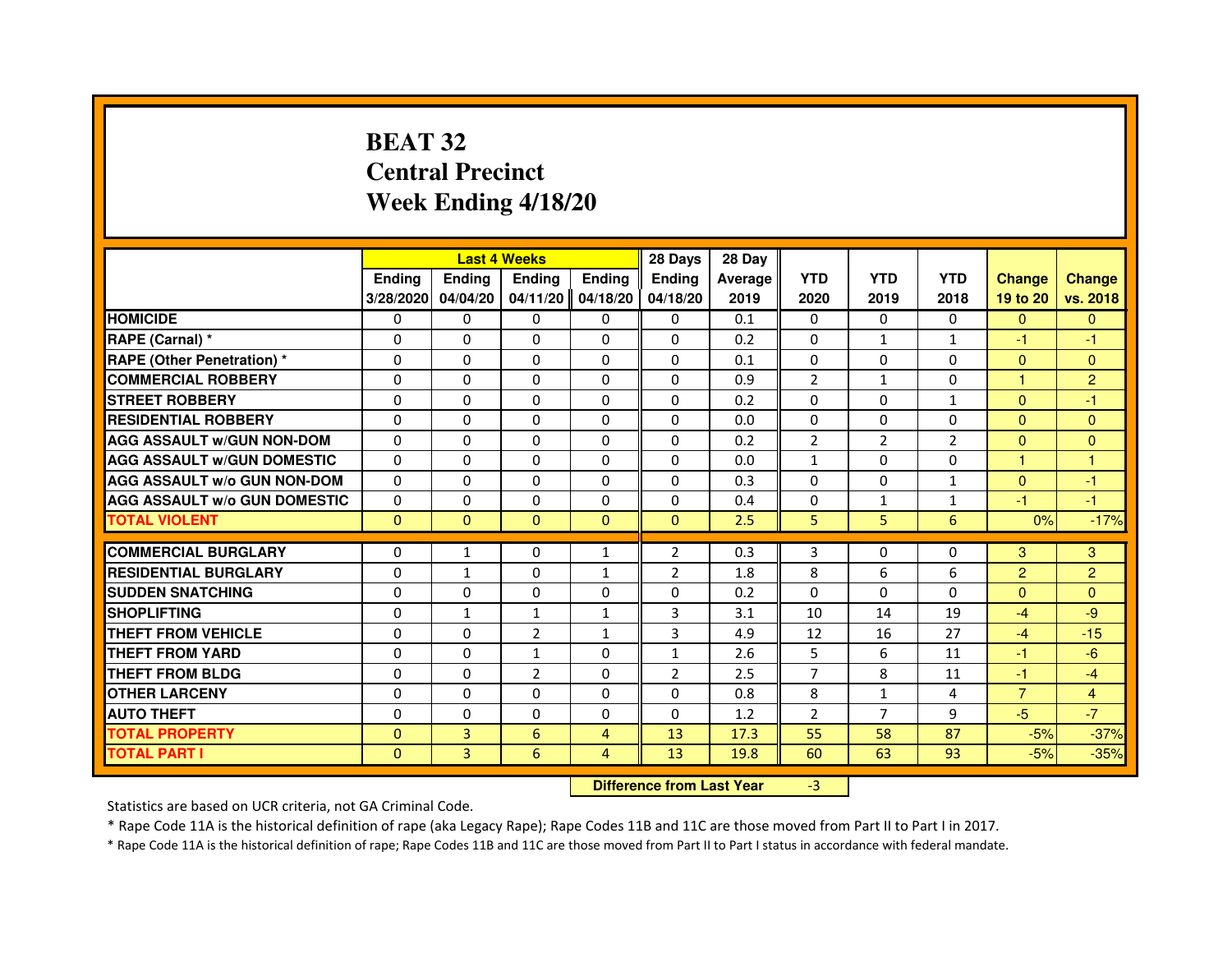# **BEAT 33 Central PrecinctWeek Ending 4/18/20**

|                                     |               | <b>Last 4 Weeks</b> |                |                   | 28 Days       | 28 Day  |                |                |                |               |                |
|-------------------------------------|---------------|---------------------|----------------|-------------------|---------------|---------|----------------|----------------|----------------|---------------|----------------|
|                                     | <b>Endina</b> | <b>Ending</b>       | <b>Endina</b>  | <b>Endina</b>     | <b>Endina</b> | Average | <b>YTD</b>     | <b>YTD</b>     | <b>YTD</b>     | <b>Change</b> | <b>Change</b>  |
|                                     | 3/28/2020     | 04/04/20            |                | 04/11/20 04/18/20 | 04/18/20      | 2019    | 2020           | 2019           | 2018           | 19 to 20      | vs. 2018       |
| <b>HOMICIDE</b>                     | 0             | $\mathbf{1}$        | 0              | 0                 | 1             | 0.2     | $\mathbf{1}$   | $\mathbf{1}$   | 0              | $\Omega$      |                |
| RAPE (Carnal) *                     | $\Omega$      | $\Omega$            | $\Omega$       | $\Omega$          | $\Omega$      | 0.0     | $\Omega$       | $\Omega$       | $\mathbf{1}$   | $\Omega$      | $-1$           |
| <b>RAPE (Other Penetration)*</b>    | $\Omega$      | $\Omega$            | $\Omega$       | $\Omega$          | $\Omega$      | 0.1     | $\Omega$       | $\Omega$       | $\mathbf{1}$   | $\Omega$      | $-1$           |
| <b>COMMERCIAL ROBBERY</b>           | 0             | $\Omega$            | 0              | 0                 | $\Omega$      | 0.3     | $\Omega$       | $\mathbf{1}$   | 0              | -1            | $\mathbf{0}$   |
| <b>STREET ROBBERY</b>               | 0             | 0                   | 0              | 0                 | 0             | 1.3     | $\overline{2}$ | 3              | 5              | $-1$          | -3             |
| <b>RESIDENTIAL ROBBERY</b>          | $\Omega$      | $\Omega$            | 0              | $\Omega$          | $\Omega$      | 0.0     | $\Omega$       | $\Omega$       | $\Omega$       | $\Omega$      | $\Omega$       |
| <b>AGG ASSAULT W/GUN NON-DOM</b>    | $\Omega$      | $\Omega$            | $\Omega$       | $\mathbf{0}$      | $\Omega$      | 1.0     | 3              | 3              | $\overline{2}$ | $\Omega$      | $\overline{1}$ |
| <b>AGG ASSAULT W/GUN DOMESTIC</b>   | $\Omega$      | $\Omega$            | $\Omega$       | 0                 | $\Omega$      | 0.2     | $\Omega$       | $\Omega$       | $\Omega$       | $\Omega$      | $\Omega$       |
| <b>AGG ASSAULT W/o GUN NON-DOM</b>  | $\Omega$      | $\mathbf{1}$        | $\Omega$       | $\Omega$          | 1             | 0.9     | 3              | 4              | 3              | -1            | $\mathbf{0}$   |
| <b>AGG ASSAULT W/o GUN DOMESTIC</b> | $\Omega$      | $\Omega$            | 0              | $\mathbf{1}$      | $\mathbf{1}$  | 0.7     | 3              | 6              | $\mathbf{1}$   | $-3$          | $\overline{2}$ |
| <b>TOTAL VIOLENT</b>                | $\Omega$      | $\overline{2}$      | $\Omega$       | $\mathbf{1}$      | 3             | 4.7     | 12             | 18             | 13             | $-33%$        | $-8%$          |
|                                     |               |                     |                |                   |               |         |                |                |                |               |                |
| <b>COMMERCIAL BURGLARY</b>          | 0             | 0                   | 1              | 0                 | $\mathbf{1}$  | 1.3     | 5              | 2              | 3              | 3             | $\overline{2}$ |
| <b>RESIDENTIAL BURGLARY</b>         | $\Omega$      | 0                   | $\mathbf{1}$   | 0                 | $\mathbf{1}$  | 1.8     | 3              | 13             | 5              | $-10$         | $-2$           |
| <b>SUDDEN SNATCHING</b>             | $\Omega$      | $\Omega$            | $\Omega$       | $\Omega$          | $\Omega$      | 0.1     | $\Omega$       | $\Omega$       | $\Omega$       | $\Omega$      | $\Omega$       |
| <b>SHOPLIFTING</b>                  | $\Omega$      | $\overline{2}$      | $\overline{0}$ | $\mathbf{1}$      | 3             | 7.9     | 13             | 29             | $\overline{7}$ | $-16$         | 6              |
| <b>THEFT FROM VEHICLE</b>           | $\mathbf{1}$  | 0                   | 0              | 0                 | $\mathbf{1}$  | 3.4     | 10             | $\overline{7}$ | 16             | 3             | $-6$           |
| <b>THEFT FROM YARD</b>              | $\Omega$      | $\mathbf{1}$        | 1              | $\mathbf{1}$      | 3             | 3.6     | 14             | 24             | 13             | $-10$         | $\overline{1}$ |
| THEFT FROM BLDG                     | $\Omega$      | $\Omega$            | 0              | $\mathbf{0}$      | $\Omega$      | 1.7     | $\overline{2}$ | 6              | 9              | $-4$          | $-7$           |
| <b>OTHER LARCENY</b>                | $\Omega$      | $\Omega$            | $\Omega$       | $\Omega$          | $\Omega$      | 2.0     | $\Omega$       | 10             | $\overline{2}$ | $-10$         | $-2$           |
| <b>AUTO THEFT</b>                   | 0             | 0                   | 0              | $\mathbf{0}$      | $\Omega$      | 1.4     | 6              | 6              | 13             | $\mathbf{0}$  | $-7$           |
| <b>TOTAL PROPERTY</b>               | $\mathbf{1}$  | 3                   | 3              | $\overline{2}$    | 9             | 23.2    | 53             | 97             | 68             | $-45%$        | $-22%$         |
| <b>TOTAL PART I</b>                 | $\mathbf{1}$  | 5                   | $\overline{3}$ | 3                 | 12            | 27.8    | 65             | 115            | 81             | $-43%$        | $-20%$         |

 **Difference from Last Year**-50

Statistics are based on UCR criteria, not GA Criminal Code.

\* Rape Code 11A is the historical definition of rape (aka Legacy Rape); Rape Codes 11B and 11C are those moved from Part II to Part I in 2017.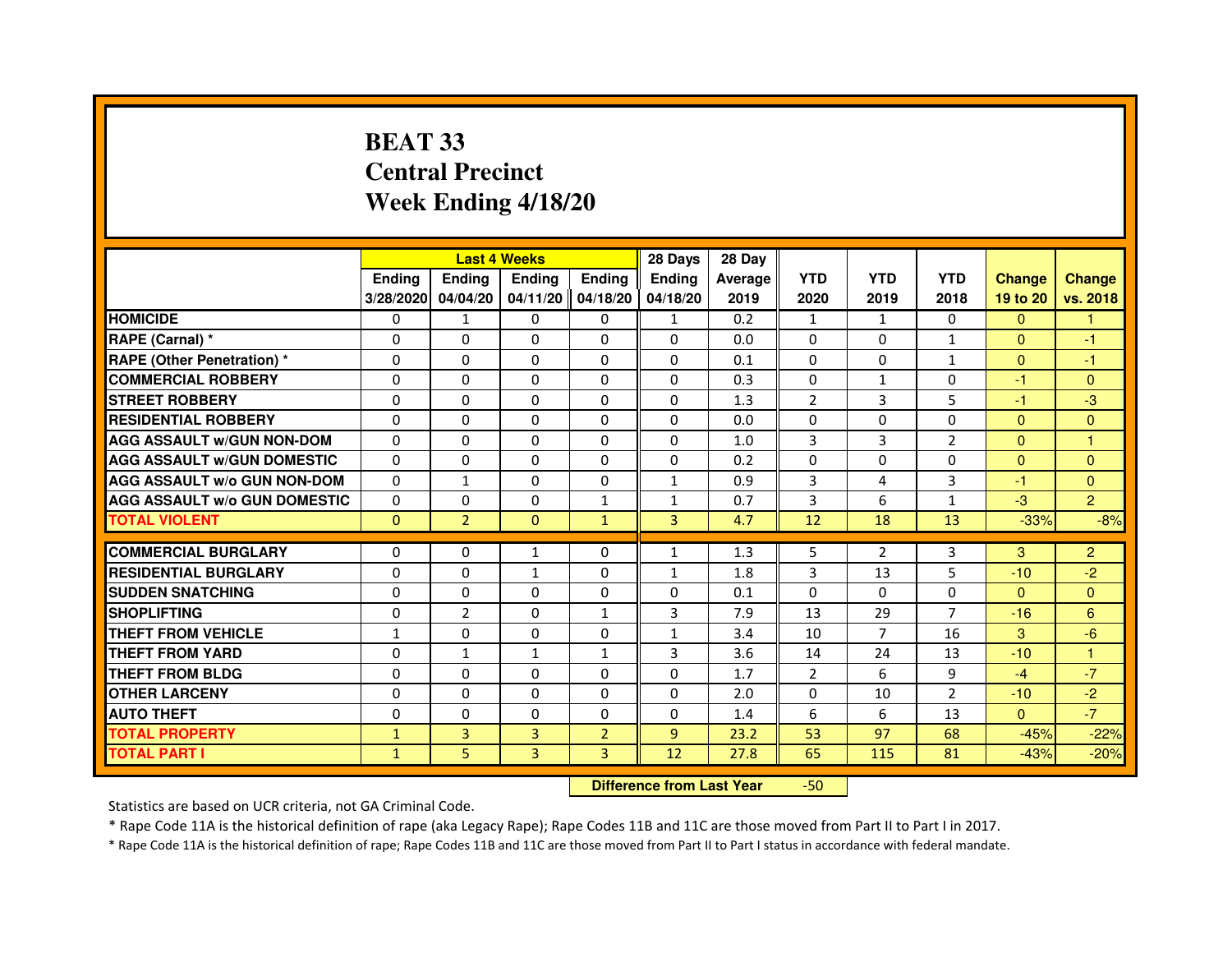# **BEAT 34 Central PrecinctWeek Ending 4/18/20**

|                                     |              | <b>Last 4 Weeks</b> |                   |                | 28 Days        | 28 Day                           |                |                |                |                |                |
|-------------------------------------|--------------|---------------------|-------------------|----------------|----------------|----------------------------------|----------------|----------------|----------------|----------------|----------------|
|                                     | Ending       | Ending              | <b>Ending</b>     | <b>Ending</b>  | Ending         | Average                          | <b>YTD</b>     | <b>YTD</b>     | <b>YTD</b>     | <b>Change</b>  | <b>Change</b>  |
|                                     | 3/28/2020    | 04/04/20            | 04/11/20 04/18/20 |                | 04/18/20       | 2019                             | 2020           | 2019           | 2018           | 19 to 20       | vs. 2018       |
| <b>HOMICIDE</b>                     | 0            | 0                   | $\mathbf{0}$      | 0              | 0              | 0.1                              | $\overline{2}$ | $\Omega$       | $\Omega$       | $\overline{2}$ | $\overline{2}$ |
| RAPE (Carnal) *                     | 0            | 0                   | 0                 | 0              | 0              | 0.2                              | 1              | $\mathbf{0}$   | $\Omega$       | 1              | 1              |
| <b>RAPE (Other Penetration) *</b>   | $\Omega$     | $\mathbf 0$         | $\Omega$          | 0              | 0              | 0.1                              | $\mathbf{1}$   | $\mathbf{1}$   | $\Omega$       | $\Omega$       | 1              |
| <b>COMMERCIAL ROBBERY</b>           | $\Omega$     | 0                   | $\Omega$          | 0              | 0              | 0.0                              | $\mathbf{0}$   | $\mathbf{0}$   | $\Omega$       | $\Omega$       | $\mathbf{0}$   |
| <b>STREET ROBBERY</b>               | $\Omega$     | $\Omega$            | $\mathbf{1}$      | $\overline{2}$ | 3              | 0.9                              | $\overline{7}$ | 5              | $\Omega$       | $\overline{2}$ | $\overline{7}$ |
| <b>RESIDENTIAL ROBBERY</b>          | $\Omega$     | $\mathbf 0$         | $\Omega$          | 0              | 0              | 0.2                              | $\Omega$       | $\mathbf{0}$   | $\mathbf{1}$   | $\Omega$       | $-1$           |
| <b>AGG ASSAULT w/GUN NON-DOM</b>    | $\Omega$     | $\mathbf{1}$        | $\Omega$          | $\Omega$       | $\mathbf{1}$   | 1.8                              | 6              | 5              | $\overline{2}$ | 1              | $\overline{4}$ |
| <b>AGG ASSAULT W/GUN DOMESTIC</b>   | $\Omega$     | $\Omega$            | $\mathbf 0$       | $\Omega$       | 0              | 0.5                              | $\Omega$       | 3              | $\mathbf{1}$   | $-3$           | $-1$           |
| <b>AGG ASSAULT W/o GUN NON-DOM</b>  | $\Omega$     | $\mathbf{1}$        | $\mathbf{1}$      | $\Omega$       | $\overline{2}$ | 0.9                              | $\overline{7}$ | $\overline{2}$ | 6              | 5              | $\mathbf{1}$   |
| <b>AGG ASSAULT w/o GUN DOMESTIC</b> | $\Omega$     | $\mathbf{1}$        | 0                 | $\Omega$       | $\mathbf{1}$   | 1.6                              | $\overline{7}$ | 5              | $\overline{2}$ | $\overline{2}$ | 5              |
| <b>TOTAL VIOLENT</b>                | $\mathbf{0}$ | $\overline{3}$      | $\overline{2}$    | $\overline{2}$ | $\overline{7}$ | 6.2                              | 31             | 21             | 12             | 48%            | 158%           |
| <b>COMMERCIAL BURGLARY</b>          | 0            | 0                   | 0                 | 0              | 0              | 0.5                              | $\mathbf{0}$   | 0              | $\mathbf{1}$   | $\Omega$       | $-1$           |
| <b>RESIDENTIAL BURGLARY</b>         | 1            | $\mathbf{1}$        | $\overline{2}$    | 4              | 8              | 3.2                              | 12             | 13             | 22             | $-1$           | $-10$          |
| <b>SUDDEN SNATCHING</b>             | $\Omega$     | $\Omega$            | $\Omega$          | $\Omega$       | $\Omega$       | 0.2                              | $\mathbf{1}$   | $\mathbf{1}$   | $\mathbf{1}$   | $\Omega$       | $\mathbf{0}$   |
| <b>SHOPLIFTING</b>                  | 0            | 0                   | $\Omega$          | 0              | 0              | 1.2                              | $\mathbf{1}$   | 3              | 2              | $-2$           | $-1$           |
| THEFT FROM VEHICLE                  | $\mathbf{1}$ | $\overline{2}$      | $\Omega$          | 0              | 3              | 2.3                              | 8              | $\overline{7}$ | 13             | 1              | $-5$           |
| <b>THEFT FROM YARD</b>              | $\Omega$     | 0                   | $\mathbf 0$       | 0              | 0              | 2.3                              | 3              | 13             | 4              | $-10$          | $-1$           |
| <b>THEFT FROM BLDG</b>              | $\mathbf{1}$ | $\Omega$            | $\Omega$          | $\Omega$       | $\mathbf{1}$   | 1.4                              | 6              | 3              | 9              | 3              | $-3$           |
| <b>OTHER LARCENY</b>                | $\Omega$     | $\Omega$            | $\Omega$          | $\Omega$       | $\Omega$       | 0.3                              | $\mathbf{0}$   | $\overline{2}$ | $\Omega$       | $-2$           | $\Omega$       |
| <b>AUTO THEFT</b>                   | $\Omega$     | $\Omega$            | $\overline{2}$    | $\Omega$       | $\overline{2}$ | 2.0                              | $\overline{7}$ | 6              | 11             | $\mathbf{1}$   | $-4$           |
| <b>TOTAL PROPERTY</b>               | 3            | 3                   | $\overline{4}$    | $\overline{4}$ | 14             | 13.3                             | 38             | 48             | 63             | $-21%$         | $-40%$         |
| <b>TOTAL PART I</b>                 | 3            | 6                   | 6                 | 6              | 21             | 19.6                             | 69             | 69             | 75             | 0%             | $-8%$          |
|                                     |              |                     |                   |                |                | <b>Difference from Last Year</b> | $\Omega$       |                |                |                |                |

### **Difference from Last Year**

Statistics are based on UCR criteria, not GA Criminal Code.

\* Rape Code 11A is the historical definition of rape (aka Legacy Rape); Rape Codes 11B and 11C are those moved from Part II to Part I in 2017.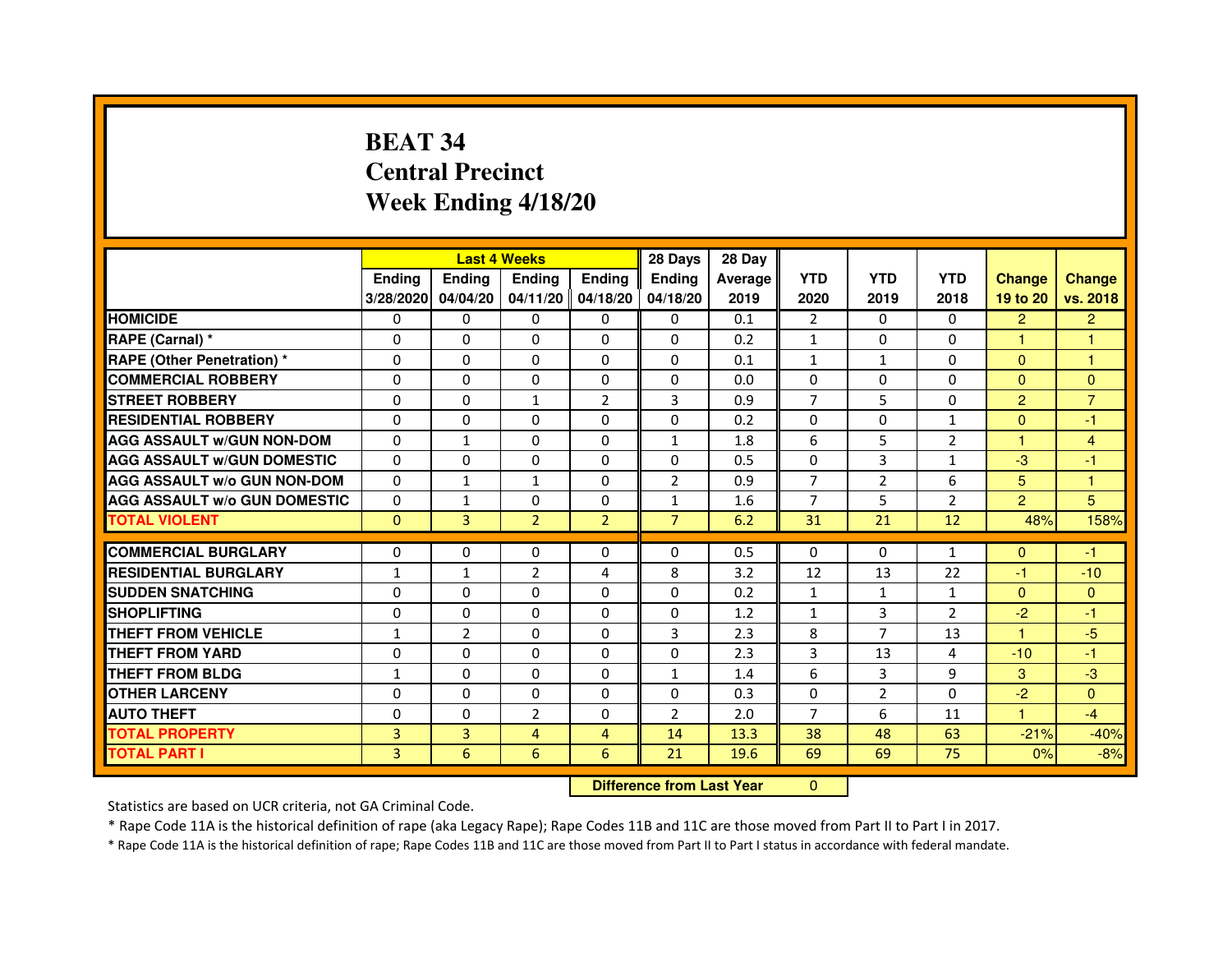# **BEAT 35 Central PrecinctWeek Ending 4/18/20**

|                                                           |                |                | <b>Last 4 Weeks</b> |               | 28 Days        | 28 Day  |                |                |                |                |                |
|-----------------------------------------------------------|----------------|----------------|---------------------|---------------|----------------|---------|----------------|----------------|----------------|----------------|----------------|
|                                                           | <b>Endina</b>  | <b>Endina</b>  | <b>Endina</b>       | <b>Ending</b> | <b>Endina</b>  | Average | <b>YTD</b>     | <b>YTD</b>     | <b>YTD</b>     | <b>Change</b>  | <b>Change</b>  |
|                                                           | 3/28/2020      | 04/04/20       | $04/11/20$ 04/18/20 |               | 04/18/20       | 2019    | 2020           | 2019           | 2018           | 19 to 20       | vs. 2018       |
| <b>HOMICIDE</b>                                           | 0              | 0              | $\mathbf{0}$        | 0             | 0              | 0.0     | 3              | 0              | $\mathbf{0}$   | 3              | 3              |
| RAPE (Carnal) *                                           | $\Omega$       | $\Omega$       | $\Omega$            | $\Omega$      | $\Omega$       | 0.0     | $\mathbf{1}$   | $\mathbf{0}$   | $\mathbf{1}$   | $\mathbf{1}$   | $\Omega$       |
| <b>RAPE (Other Penetration)*</b>                          | $\Omega$       | $\Omega$       | $\Omega$            | $\Omega$      | 0              | 0.0     | 0              | 0              | $\overline{2}$ | $\Omega$       | $-2$           |
| <b>COMMERCIAL ROBBERY</b>                                 | 0              | 0              | 0                   | 0             | 0              | 0.2     | 0              | 0              | $\Omega$       | $\Omega$       | $\Omega$       |
| <b>STREET ROBBERY</b>                                     | 0              | 0              | 0                   | 0             | 0              | 1.1     | $\mathbf{1}$   | 3              | $\mathbf{1}$   | $-2$           | $\Omega$       |
| <b>RESIDENTIAL ROBBERY</b>                                | $\Omega$       | $\Omega$       | $\Omega$            | 0             | 0              | 0.0     | $\mathbf{1}$   | $\Omega$       | $\Omega$       | $\mathbf{1}$   | 1              |
| <b>AGG ASSAULT w/GUN NON-DOM</b>                          | $\mathbf{1}$   | $\mathbf{1}$   | $\mathbf{1}$        | $\Omega$      | 3              | 2.2     | 4              | 8              | $\overline{7}$ | $-4$           | -3             |
| <b>AGG ASSAULT w/GUN DOMESTIC</b>                         | $\Omega$       | $\Omega$       | $\Omega$            | $\Omega$      | 0              | 0.2     | $\mathbf{1}$   | $\mathbf{1}$   | $\overline{2}$ | $\Omega$       | $-1$           |
| <b>AGG ASSAULT W/o GUN NON-DOM</b>                        | $\Omega$       | 0              | $\Omega$            | $\Omega$      | $\Omega$       | 0.6     | $\mathbf{1}$   | $\mathbf{1}$   | $\overline{2}$ | $\Omega$       | $-1$           |
| <b>AGG ASSAULT w/o GUN DOMESTIC</b>                       | $\Omega$       | $\overline{2}$ | 1                   | 0             | 3              | 0.9     | 5              | 4              | 1              | 1.             | $\overline{4}$ |
| <b>TOTAL VIOLENT</b>                                      | $\mathbf{1}$   | $\overline{3}$ | $\overline{2}$      | $\Omega$      | 6              | 5.2     | 17             | 17             | 16             | 0%             | 6%             |
|                                                           |                |                |                     |               |                |         |                |                |                |                |                |
| <b>COMMERCIAL BURGLARY</b><br><b>RESIDENTIAL BURGLARY</b> | $\Omega$       | $\Omega$       | $\Omega$            | $\Omega$      | $\Omega$       | 1.2     | $\overline{2}$ | 3              | $\overline{2}$ | $-1$           | $\mathbf{0}$   |
|                                                           | $\Omega$       | $\Omega$       | $\Omega$            | 0             | 0              | 2.9     | 13             | 10             | 8              | 3              | 5              |
| <b>SUDDEN SNATCHING</b>                                   | $\Omega$       | $\Omega$       | $\Omega$            | 0             | 0              | 0.2     | $\Omega$       | $\Omega$       | $\mathbf{1}$   | $\Omega$       | $-1$           |
| <b>SHOPLIFTING</b><br><b>THEFT FROM VEHICLE</b>           | $\mathbf{1}$   | $\overline{2}$ | $\Omega$            | $\mathbf{1}$  | 4              | 2.4     | 11<br>6        | 13             | 4<br>16        | $-2$<br>$-13$  | $\overline{7}$ |
|                                                           | $\Omega$       | $\Omega$       | $\mathbf{1}$        | 0             | $\mathbf{1}$   | 6.5     |                | 19             |                |                | $-10$          |
| <b>THEFT FROM YARD</b><br><b>THEFT FROM BLDG</b>          | 0              | 1              | $\Omega$            | $\Omega$      | $\mathbf{1}$   | 1.4     | $\mathbf{1}$   | $\overline{2}$ | $\overline{4}$ | $-1$           | $-3$           |
|                                                           | 0              | 0              | $\mathbf{1}$        | 1             | $\overline{2}$ | 1.8     | 5              | 3              | 5              | $\overline{2}$ | $\Omega$       |
| <b>OTHER LARCENY</b>                                      | $\Omega$       | $\Omega$       | $\Omega$            | $\mathbf{1}$  | 1              | 1.2     | $\overline{2}$ | 4              | $\overline{2}$ | $-2$           | $\Omega$       |
| <b>AUTO THEFT</b>                                         | $\Omega$       | 0              | $\Omega$            | 0             | 0              | 2.1     | 11             | 8              | 18             | 3              | $-7$           |
| <b>TOTAL PROPERTY</b>                                     | $\mathbf{1}$   | 3              | $\overline{2}$      | 3             | 9              | 19.7    | 51             | 62             | 60             | $-18%$         | $-15%$         |
| <b>TOTAL PART I</b>                                       | $\overline{2}$ | 6              | 4                   | 3             | 15             | 24.9    | 68             | 79             | 76             | $-14%$         | $-11%$         |

 **Difference from Last Year**-11

Statistics are based on UCR criteria, not GA Criminal Code.

\* Rape Code 11A is the historical definition of rape (aka Legacy Rape); Rape Codes 11B and 11C are those moved from Part II to Part I in 2017.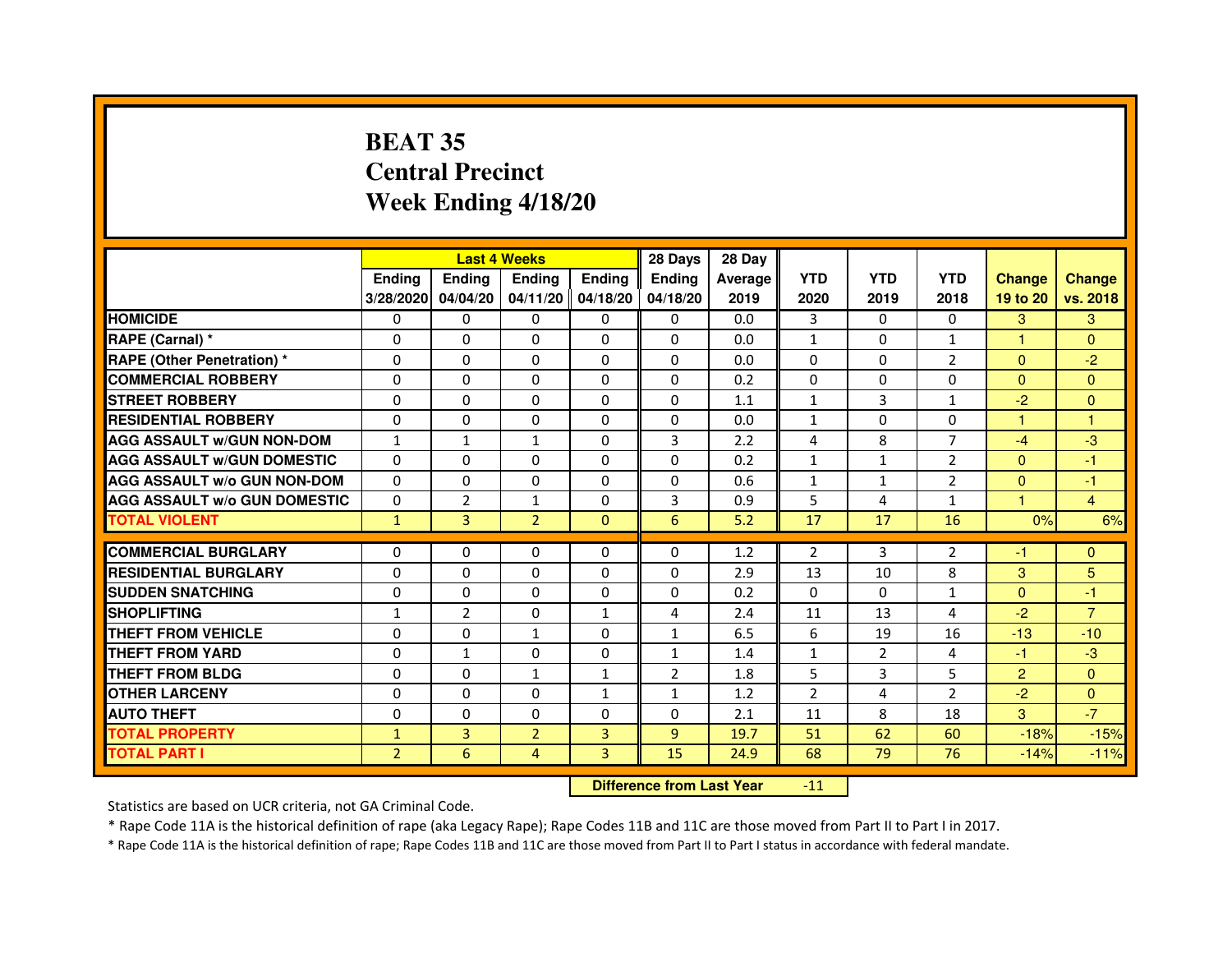### **BEAT 36 Central PrecinctWeek Ending 4/18/20**

|                                     |                | <b>Last 4 Weeks</b> |                                  |                | 28 Days        | 28 Day  |              |                |                |                |                |
|-------------------------------------|----------------|---------------------|----------------------------------|----------------|----------------|---------|--------------|----------------|----------------|----------------|----------------|
|                                     | Ending         | Ending              | Ending                           | Ending         | Ending         | Average | <b>YTD</b>   | <b>YTD</b>     | <b>YTD</b>     | <b>Change</b>  | <b>Change</b>  |
|                                     | 3/28/2020      | 04/04/20            | 04/11/20 04/18/20                |                | 04/18/20       | 2019    | 2020         | 2019           | 2018           | 19 to 20       | vs. 2018       |
| <b>HOMICIDE</b>                     | 0              | 0                   | 0                                | $\mathbf{1}$   | $\mathbf{1}$   | 0.0     | $\mathbf{1}$ | 0              | 0              | 1              | 4              |
| RAPE (Carnal) *                     | 0              | $\Omega$            | $\Omega$                         | 0              | $\Omega$       | 0.2     | $\mathbf{1}$ | $\Omega$       | $\overline{2}$ |                | -1             |
| <b>RAPE (Other Penetration) *</b>   | $\Omega$       | $\mathbf 0$         | $\Omega$                         | $\Omega$       | $\Omega$       | 0.0     | $\Omega$     | $\Omega$       | $\Omega$       | $\Omega$       | $\Omega$       |
| <b>COMMERCIAL ROBBERY</b>           | 0              | $\Omega$            | $\Omega$                         | $\Omega$       | 0              | 0.2     | $\Omega$     | $\Omega$       | $\Omega$       | $\Omega$       | $\Omega$       |
| <b>STREET ROBBERY</b>               | 0              | $\Omega$            | $\Omega$                         | 0              | 0              | 0.6     | $\Omega$     | $\mathbf{1}$   | 0              | -1             | $\Omega$       |
| <b>RESIDENTIAL ROBBERY</b>          | $\Omega$       | $\mathbf 0$         | 0                                | $\mathbf{1}$   | $\mathbf{1}$   | 0.1     | 3            | $\mathbf{1}$   | $\Omega$       | 2              | $\overline{3}$ |
| <b>AGG ASSAULT w/GUN NON-DOM</b>    | 0              | 0                   | 0                                | 0              | 0              | 0.8     | $\Omega$     | 3              | 0              | -3             | $\Omega$       |
| <b>AGG ASSAULT W/GUN DOMESTIC</b>   | $\Omega$       | $\Omega$            | $\Omega$                         | $\Omega$       | $\Omega$       | 0.2     | $\mathbf{1}$ | $\Omega$       | $\mathbf{1}$   | 1              | $\Omega$       |
| <b>AGG ASSAULT w/o GUN NON-DOM</b>  | $\mathbf{1}$   | $\mathbf{0}$        | 0                                | 0              | $\mathbf{1}$   | 0.5     | $\mathbf{1}$ | 0              | $\overline{2}$ |                | -1             |
| <b>AGG ASSAULT W/o GUN DOMESTIC</b> | $\mathbf{1}$   | $\mathbf 0$         | $\Omega$                         | 0              | $\mathbf{1}$   | 0.3     | 5            | $\overline{2}$ | $\mathbf{1}$   | 3              | $\overline{4}$ |
| <b>TOTAL VIOLENT</b>                | $\overline{2}$ | $\mathbf{0}$        | $\mathbf{0}$                     | $\overline{2}$ | $\overline{4}$ | 2.9     | 12           | $\overline{7}$ | 6              | 71%            | 100%           |
| <b>COMMERCIAL BURGLARY</b>          | 1              | 0                   | 0                                | 0              | 1              | 1.1     | 1            | 3              | 4              | $-2$           | $-3$           |
| <b>RESIDENTIAL BURGLARY</b>         | $\Omega$       | 0                   | $\Omega$                         | $\Omega$       | 0              | 2.3     | 8            | 5              | 8              | 3              | $\Omega$       |
| <b>SUDDEN SNATCHING</b>             | 0              | 0                   | $\mathbf{1}$                     | $\Omega$       | $\mathbf{1}$   | 0.1     | $\mathbf{1}$ | 0              | $\Omega$       | 1              | $\overline{1}$ |
| <b>SHOPLIFTING</b>                  | 0              | $\mathbf{1}$        | 0                                | $\overline{2}$ | 3              | 3.7     | 17           | 15             | 11             | 2              | 6              |
| THEFT FROM VEHICLE                  | 0              | $\mathbf{1}$        | $\Omega$                         | $\Omega$       | $\mathbf{1}$   | 3.3     | 11           | 10             | 13             |                | $-2$           |
| <b>THEFT FROM YARD</b>              | $\mathbf 1$    | 0                   | $\mathbf{1}$                     | $\mathbf{1}$   | 3              | 0.7     | 6            | 4              | 3              | $\overline{2}$ | 3              |
| <b>THEFT FROM BLDG</b>              | 0              | $\Omega$            | $\Omega$                         | 0              | $\Omega$       | 1.5     | 4            | 12             | 10             | $-8$           | $-6$           |
| <b>OTHER LARCENY</b>                | $\Omega$       | $\Omega$            | $\Omega$                         | $\mathbf{1}$   | $\mathbf{1}$   | 0.3     | 3            | $\Omega$       | $\Omega$       | 3              | 3              |
| <b>AUTO THEFT</b>                   | 0              | $\mathbf 0$         | $\mathbf{1}$                     | 0              | $\mathbf{1}$   | 1.8     | 8            | 13             | 6              | $-5$           | $\overline{2}$ |
| <b>TOTAL PROPERTY</b>               | $\overline{2}$ | $\overline{2}$      | 3                                | $\overline{4}$ | 11             | 14.8    | 59           | 62             | 55             | $-5%$          | 7%             |
| <b>TOTAL PART I</b>                 | 4              | $\overline{2}$      | 3                                | 6              | 15             | 17.7    | 71           | 69             | 61             | 3%             | 16%            |
|                                     |                |                     | <b>Difference from Last Year</b> |                | $\overline{2}$ |         |              |                |                |                |                |

 **Difference from Last Year**

Statistics are based on UCR criteria, not GA Criminal Code.

\* Rape Code 11A is the historical definition of rape (aka Legacy Rape); Rape Codes 11B and 11C are those moved from Part II to Part I in 2017.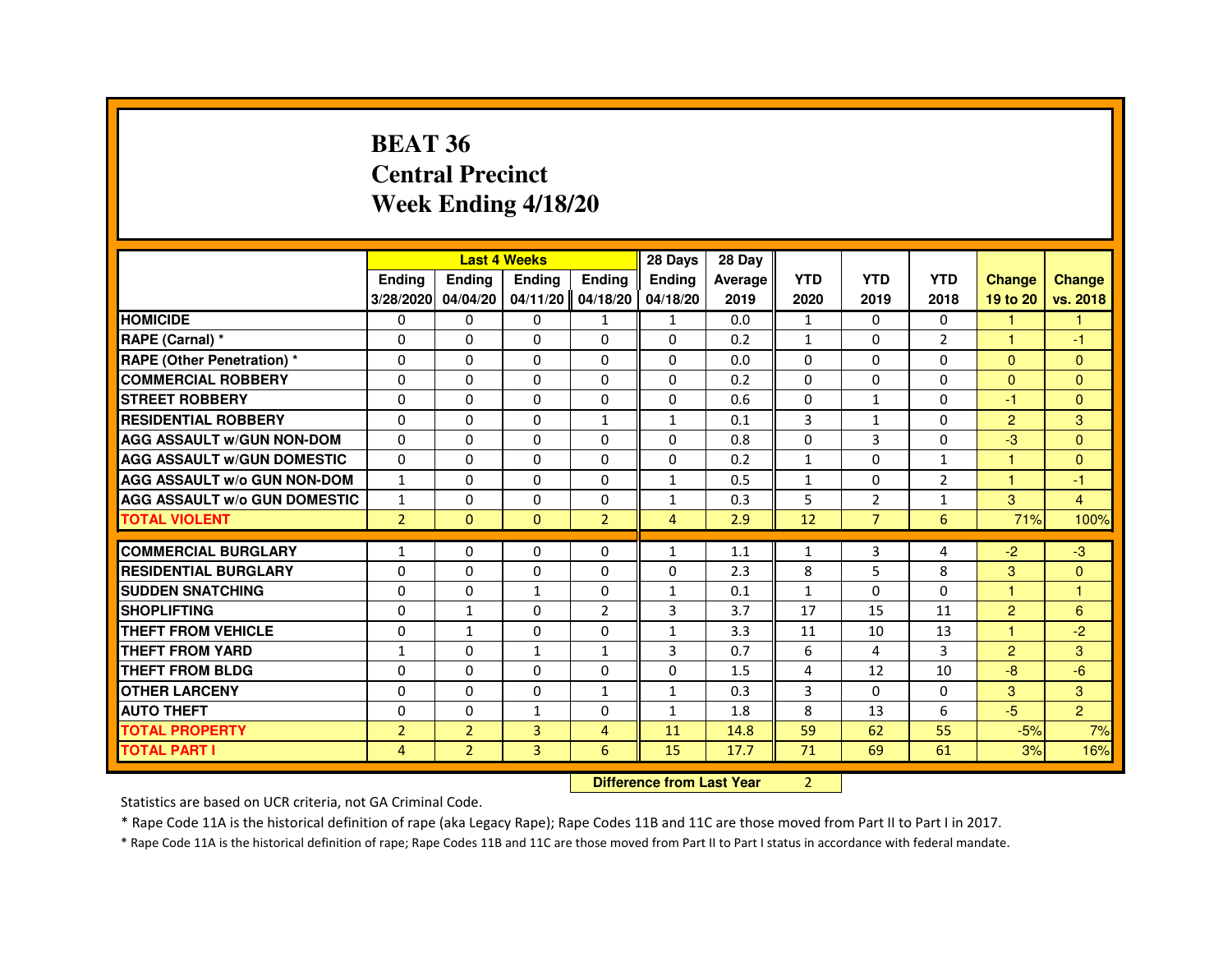# **BEAT 41 South PrecinctWeek Ending 4/18/20**

|                                     |               |                | <b>Last 4 Weeks</b> |                | 28 Days        | 28 Day  |                |                |                |               |                |
|-------------------------------------|---------------|----------------|---------------------|----------------|----------------|---------|----------------|----------------|----------------|---------------|----------------|
|                                     | <b>Ending</b> | Ending         | <b>Ending</b>       | <b>Ending</b>  | <b>Endina</b>  | Average | <b>YTD</b>     | <b>YTD</b>     | <b>YTD</b>     | <b>Change</b> | <b>Change</b>  |
|                                     | 3/28/2020     | 04/04/20       | 04/11/20            | 04/18/20       | 04/18/20       | 2019    | 2020           | 2019           | 2018           | 19 to 20      | vs. 2018       |
| <b>HOMICIDE</b>                     | 0             | $\mathbf{0}$   | 0                   | $\Omega$       | $\mathbf{0}$   | 0.1     | 0              | 0              | $\Omega$       | $\Omega$      | $\mathbf{0}$   |
| RAPE (Carnal) *                     | $\Omega$      | $\mathbf{1}$   | $\Omega$            | $\Omega$       | $\mathbf{1}$   | 0.2     | $\mathbf{1}$   | $\mathbf{1}$   | $\Omega$       | $\Omega$      | 1              |
| <b>RAPE (Other Penetration) *</b>   | 0             | $\mathbf{0}$   | 0                   | $\mathbf{0}$   | $\mathbf{0}$   | 0.0     | $\Omega$       | 0              | $\Omega$       | $\mathbf{0}$  | $\Omega$       |
| <b>COMMERCIAL ROBBERY</b>           | $\Omega$      | $\Omega$       | $\Omega$            | $\Omega$       | $\Omega$       | 0.6     | $\Omega$       | $\Omega$       | $\Omega$       | $\Omega$      | $\Omega$       |
| <b>STREET ROBBERY</b>               | $\Omega$      | $\overline{2}$ | $\Omega$            | $\Omega$       | $\overline{2}$ | 0.9     | 3              | $\overline{2}$ | $\mathbf{1}$   | 1             | $\overline{2}$ |
| <b>RESIDENTIAL ROBBERY</b>          | $\Omega$      | $\Omega$       | $\Omega$            | $\Omega$       | $\Omega$       | 0.1     | $\Omega$       | $\Omega$       | $\Omega$       | $\Omega$      | $\mathbf{0}$   |
| <b>AGG ASSAULT W/GUN NON-DOM</b>    | $\Omega$      | $\mathbf{1}$   | $\Omega$            | $\Omega$       | $\mathbf{1}$   | 0.2     | $\mathbf{1}$   | $\mathbf{1}$   | $\Omega$       | $\Omega$      | 1              |
| <b>AGG ASSAULT W/GUN DOMESTIC</b>   | $\Omega$      | $\Omega$       | $\Omega$            | $\Omega$       | $\Omega$       | 0.1     | $\Omega$       | 0              | $\Omega$       | $\Omega$      | $\Omega$       |
| <b>AGG ASSAULT W/o GUN NON-DOM</b>  | $\Omega$      | $\Omega$       | $\Omega$            | $\Omega$       | 0              | 0.3     | $\mathbf{1}$   | $\overline{2}$ | $\mathbf{1}$   | -1            | $\mathbf{0}$   |
| <b>AGG ASSAULT W/o GUN DOMESTIC</b> | $\Omega$      | $\mathbf{1}$   | $\Omega$            | 1              | $\overline{2}$ | 0.5     | $\overline{2}$ | $\mathbf{1}$   | $\Omega$       | 1             | $\overline{2}$ |
| <b>TOTAL VIOLENT</b>                | $\Omega$      | 5              | $\mathbf{0}$        | $\mathbf{1}$   | 6              | 3.0     | 8              | $\overline{7}$ | $\overline{2}$ | 14%           | 300%           |
|                                     |               |                |                     |                |                |         |                |                |                |               |                |
| <b>COMMERCIAL BURGLARY</b>          | 0             | 1              | 1                   | 0              | $\overline{2}$ | 1.1     | 2              | 3              | 1              | -1            |                |
| <b>RESIDENTIAL BURGLARY</b>         | $\Omega$      | 0              | $\Omega$            | $\Omega$       | $\Omega$       | 0.8     | $\overline{2}$ | $\mathbf{1}$   | 5              | 1             | $-3$           |
| <b>SUDDEN SNATCHING</b>             | 0             | 0              | 0                   | $\Omega$       | $\Omega$       | 0.2     | $\Omega$       | $\Omega$       | $\overline{2}$ | $\mathbf{0}$  | $-2$           |
| <b>SHOPLIFTING</b>                  | $\mathbf 0$   | $\Omega$       | $\Omega$            | $\Omega$       | $\Omega$       | 1.8     | $\mathbf{1}$   | 12             | $\overline{7}$ | $-11$         | $-6$           |
| THEFT FROM VEHICLE                  | $\Omega$      | $\Omega$       | $\Omega$            | $\Omega$       | $\Omega$       | 5.4     | $\overline{7}$ | 22             | 12             | $-15$         | $-5$           |
| THEFT FROM YARD                     | $\Omega$      | $\Omega$       | $\mathbf{1}$        | $\mathbf{1}$   | $\overline{2}$ | 0.9     | $\overline{2}$ | 3              | $\mathbf{1}$   | $-1$          | 1              |
| THEFT FROM BLDG                     | $\Omega$      | $\Omega$       | $\Omega$            | $\mathbf{1}$   | 1              | 3.3     | 5              | 16             | 7              | $-11$         | $-2$           |
| <b>OTHER LARCENY</b>                | $\Omega$      | $\Omega$       | $\Omega$            | $\Omega$       | $\Omega$       | 0.3     | $\mathbf{1}$   | 0              | $\mathbf{1}$   | $\mathbf{1}$  | $\Omega$       |
| <b>AUTO THEFT</b>                   | $\Omega$      | $\Omega$       | $\Omega$            | $\Omega$       | $\Omega$       | 1.5     | 5              | 6              | $\overline{4}$ | $-1$          | 1              |
| <b>TOTAL PROPERTY</b>               | $\Omega$      | $\mathbf{1}$   | $\overline{2}$      | $\overline{2}$ | 5              | 15.3    | 25             | 63             | 40             | $-60%$        | $-38%$         |
| <b>TOTAL PART I</b>                 | $\Omega$      | 6              | $\overline{2}$      | 3              | 11             | 18.3    | 33             | 70             | 42             | $-53%$        | $-21%$         |

 **Difference from Last Year**-37

Statistics are based on UCR criteria, not GA Criminal Code.

\* Rape Code 11A is the historical definition of rape (aka Legacy Rape); Rape Codes 11B and 11C are those moved from Part II to Part I in 2017.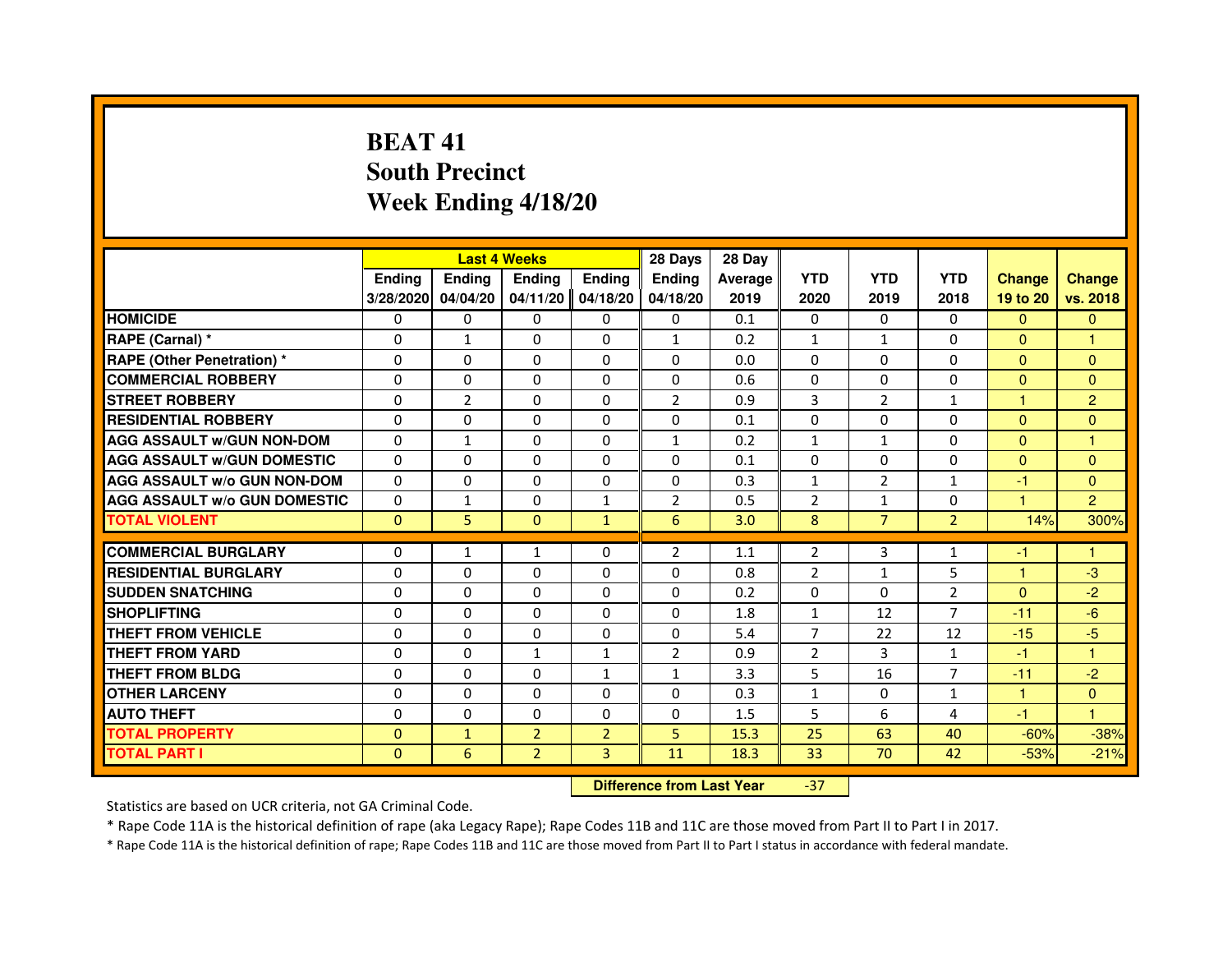# **BEAT 42 South PrecinctWeek Ending 4/18/20**

|                                     |                | <b>Last 4 Weeks</b> |               |                | 28 Days        | 28 Day  |                |                |              |                |                      |
|-------------------------------------|----------------|---------------------|---------------|----------------|----------------|---------|----------------|----------------|--------------|----------------|----------------------|
|                                     | <b>Endina</b>  | Ending              | <b>Endina</b> | <b>Endina</b>  | <b>Endina</b>  | Average | <b>YTD</b>     | <b>YTD</b>     | <b>YTD</b>   | <b>Change</b>  | <b>Change</b>        |
|                                     | 3/28/2020      | 04/04/20            | 04/11/20      | 04/18/20       | 04/18/20       | 2019    | 2020           | 2019           | 2018         | 19 to 20       | vs. 2018             |
| <b>HOMICIDE</b>                     | 0              | $\Omega$            | 0             | 0              | 0              | 0.1     | $\mathbf{0}$   | 0              | $\mathbf{0}$ | $\Omega$       | $\mathbf{0}$         |
| RAPE (Carnal) *                     | $\Omega$       | $\Omega$            | $\Omega$      | $\Omega$       | $\Omega$       | 0.2     | $\Omega$       | $\Omega$       | $\Omega$     | $\Omega$       | $\mathbf{0}$         |
| <b>RAPE (Other Penetration) *</b>   | $\Omega$       | $\Omega$            | $\Omega$      | $\Omega$       | $\Omega$       | 0.1     | $\mathbf{1}$   | $\Omega$       | $\mathbf{1}$ | $\mathbf{1}$   | $\mathbf{0}$         |
| <b>COMMERCIAL ROBBERY</b>           | 0              | 0                   | 0             | 0              | $\Omega$       | 0.2     | 3              | 2              | $\mathbf{1}$ | 1              | $\overline{2}$       |
| <b>STREET ROBBERY</b>               | $\Omega$       | $\Omega$            | $\Omega$      | $\Omega$       | $\Omega$       | 0.4     | $\Omega$       | $\mathbf{1}$   | 3            | $-1$           | $-3$                 |
| <b>RESIDENTIAL ROBBERY</b>          | $\Omega$       | $\Omega$            | $\Omega$      | $\Omega$       | $\Omega$       | 0.1     | $\mathbf{1}$   | $\Omega$       | $\Omega$     | 1              | 1                    |
| <b>AGG ASSAULT W/GUN NON-DOM</b>    | $\Omega$       | $\Omega$            | $\Omega$      | $\Omega$       | $\Omega$       | 0.4     | $\mathbf{1}$   | $\Omega$       | $\Omega$     | 1              | $\mathbf{1}$         |
| <b>AGG ASSAULT W/GUN DOMESTIC</b>   | $\Omega$       | $\Omega$            | $\Omega$      | $\Omega$       | $\Omega$       | 0.1     | $\Omega$       | $\mathbf{1}$   | $\Omega$     | $-1$           | $\mathbf{0}$         |
| <b>AGG ASSAULT W/o GUN NON-DOM</b>  | 0              | 0                   | $\Omega$      | 0              | 0              | 0.2     | 0              | 2              | $\mathbf{1}$ | $-2$           | -1                   |
| <b>AGG ASSAULT W/o GUN DOMESTIC</b> | $\Omega$       | 0                   | 0             | 0              | $\Omega$       | 0.3     | $\mathbf{1}$   | $\mathbf{1}$   | 0            | $\Omega$       | $\blacktriangleleft$ |
| <b>TOTAL VIOLENT</b>                | $\mathbf{0}$   | $\mathbf{0}$        | $\mathbf{0}$  | $\Omega$       | $\mathbf{0}$   | 2.1     | $\overline{7}$ | $\overline{7}$ | 6            | 0%             | 17%                  |
|                                     |                |                     |               |                |                |         |                |                |              |                |                      |
| <b>COMMERCIAL BURGLARY</b>          | 0              | 0                   | 0             | $\mathbf{1}$   | $\mathbf{1}$   | 0.9     | $\mathbf{1}$   | 3              | $\mathbf{1}$ | $-2$           | $\mathbf{0}$         |
| <b>RESIDENTIAL BURGLARY</b>         | $\Omega$       | 0                   | 0             | 0              | 0              | 0.8     | $\Omega$       | $\mathbf{1}$   | $\mathbf{1}$ | -1             | -1                   |
| <b>SUDDEN SNATCHING</b>             | $\Omega$       | $\Omega$            | $\Omega$      | $\Omega$       | $\Omega$       | 0.2     | $\Omega$       | 2              | $\Omega$     | $-2$           | $\Omega$             |
| <b>SHOPLIFTING</b>                  | $\mathbf{1}$   | $\Omega$            | $\mathbf 0$   | $\Omega$       | $\mathbf{1}$   | 18.6    | 59             | 101            | 83           | $-42$          | $-24$                |
| <b>THEFT FROM VEHICLE</b>           | $\overline{2}$ | $\Omega$            | $\Omega$      | $\overline{2}$ | 4              | 3.2     | 11             | 10             | 12           | 1              | $-1$                 |
| <b>THEFT FROM YARD</b>              | $\Omega$       | $\mathbf{1}$        | $\Omega$      | $\mathbf{1}$   | $\overline{2}$ | 0.7     | 4              | 2              | 6            | $\overline{2}$ | $-2$                 |
| <b>THEFT FROM BLDG</b>              | $\Omega$       | $\Omega$            | $\Omega$      | $\Omega$       | $\Omega$       | 2.3     | 11             | 8              | $\Omega$     | 3              | 11                   |
| <b>OTHER LARCENY</b>                | $\Omega$       | $\Omega$            | $\Omega$      | $\Omega$       | $\Omega$       | 0.8     | $\Omega$       | $\overline{2}$ | 0            | $-2$           | $\Omega$             |
| <b>AUTO THEFT</b>                   | 0              | $\mathbf{1}$        | $\Omega$      | 0              | $\mathbf{1}$   | 2.0     | 4              | 6              | 9            | $-2$           | $-5$                 |
| <b>TOTAL PROPERTY</b>               | 3              | $\overline{2}$      | $\Omega$      | $\overline{4}$ | $\overline{9}$ | 29.5    | 90             | 135            | 112          | $-33%$         | $-20%$               |
| <b>TOTAL PART I</b>                 | $\overline{3}$ | $\overline{2}$      | $\mathbf{0}$  | $\overline{4}$ | $\overline{9}$ | 31.5    | 97             | 142            | 118          | $-32%$         | $-18%$               |

 **Difference from Last Year**-45

Statistics are based on UCR criteria, not GA Criminal Code.

\* Rape Code 11A is the historical definition of rape (aka Legacy Rape); Rape Codes 11B and 11C are those moved from Part II to Part I in 2017.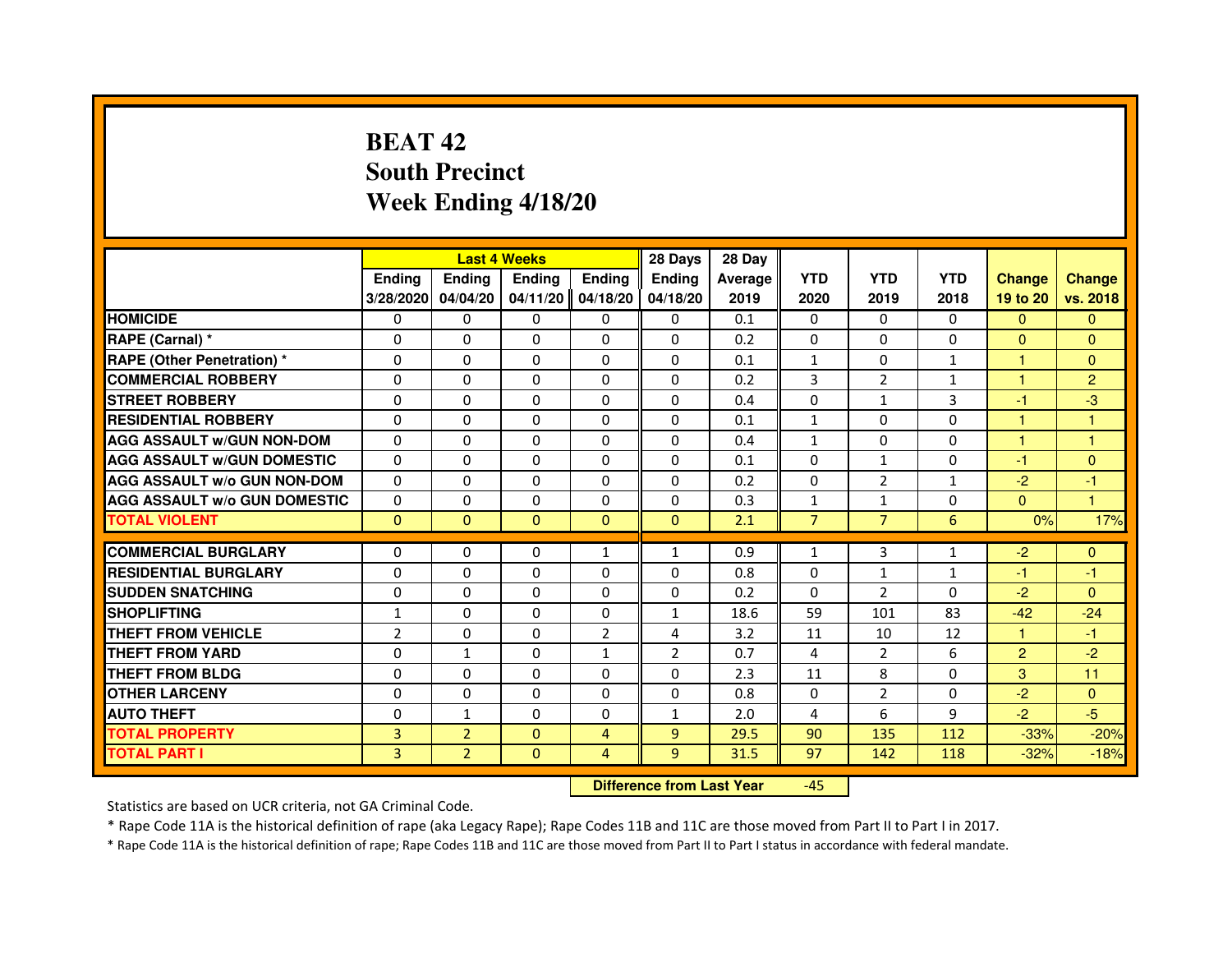# **BEAT 43 South PrecinctWeek Ending 4/18/20**

|                                     |                | <b>Last 4 Weeks</b> |                   |                | 28 Days        | 28 Day  |                |                |                |                |               |
|-------------------------------------|----------------|---------------------|-------------------|----------------|----------------|---------|----------------|----------------|----------------|----------------|---------------|
|                                     | <b>Endina</b>  | <b>Ending</b>       | <b>Endina</b>     | <b>Endina</b>  | <b>Endina</b>  | Average | <b>YTD</b>     | <b>YTD</b>     | <b>YTD</b>     | <b>Change</b>  | <b>Change</b> |
|                                     | 3/28/2020      | 04/04/20            | 04/11/20 04/18/20 |                | 04/18/20       | 2019    | 2020           | 2019           | 2018           | 19 to 20       | vs. 2018      |
| <b>HOMICIDE</b>                     | 0              | 0                   | $\mathbf{0}$      | 0              | 0              | 0.2     | $\mathbf{0}$   | $\mathbf{1}$   | $\mathbf{1}$   | $-1$           | -1            |
| RAPE (Carnal) *                     | $\Omega$       | $\Omega$            | $\Omega$          | $\Omega$       | $\Omega$       | 0.2     | $\Omega$       | $\mathbf{1}$   | $\mathbf{1}$   | $-1$           | $-1$          |
| <b>RAPE (Other Penetration) *</b>   | $\Omega$       | $\Omega$            | $\Omega$          | $\Omega$       | $\Omega$       | 0.1     | $\Omega$       | $\Omega$       | $\Omega$       | $\Omega$       | $\Omega$      |
| <b>COMMERCIAL ROBBERY</b>           | 0              | $\Omega$            | 0                 | 1              | 1              | 0.3     | 3              | 0              | $\Omega$       | 3              | 3             |
| <b>STREET ROBBERY</b>               | $\Omega$       | $\Omega$            | $\Omega$          | 0              | 0              | 0.7     | 0              | $\overline{2}$ | $\overline{2}$ | $-2$           | $-2$          |
| <b>RESIDENTIAL ROBBERY</b>          | $\Omega$       | $\Omega$            | $\Omega$          | 0              | 0              | 0.1     | $\Omega$       | $\Omega$       | $\Omega$       | $\Omega$       | $\Omega$      |
| <b>AGG ASSAULT w/GUN ON-DOM</b>     | $\Omega$       | $\Omega$            | $\mathbf{1}$      | $\mathbf{1}$   | $\overline{2}$ | 0.6     | 6              | 3              | $\mathbf{1}$   | 3              | 5             |
| <b>AGG ASSAULT W/GUN DOMESTIC</b>   | $\Omega$       | $\Omega$            | $\Omega$          | $\Omega$       | $\Omega$       | 0.2     | $\Omega$       | $\Omega$       | $\Omega$       | $\Omega$       | $\Omega$      |
| <b>AGG ASSAULT W/o GUN NON-DOM</b>  | $\mathbf{1}$   | 0                   | $\Omega$          | 0              | 1              | 0.6     | $\overline{2}$ | 3              | 1              | $-1$           | 1             |
| <b>AGG ASSAULT W/o GUN DOMESTIC</b> | 1              | 1                   | 0                 | 0              | 2              | 0.6     | 9              | $\mathbf{1}$   | 1              | 8              | 8             |
| <b>TOTAL VIOLENT</b>                | $\overline{2}$ | $\mathbf{1}$        | $\mathbf{1}$      | $\overline{2}$ | 6              | 3.5     | 20             | 11             | $\overline{7}$ | 82%            | 186%          |
|                                     |                |                     |                   |                |                |         |                |                |                |                |               |
| <b>COMMERCIAL BURGLARY</b>          | 0              | 0                   | 0                 | 0              | 0              | 1.2     | 0              | 3              | 5              | $-3$           | $-5$          |
| <b>RESIDENTIAL BURGLARY</b>         | $\mathbf{1}$   | 0                   | $\mathbf{1}$      | 0              | $\overline{2}$ | 2.1     | 8              | 6              | 15             | $\overline{2}$ | $-7$          |
| <b>SUDDEN SNATCHING</b>             | $\Omega$       | $\Omega$            | $\Omega$          | $\Omega$       | $\Omega$       | 0.2     | $\Omega$       | $\Omega$       | $\Omega$       | $\Omega$       | $\Omega$      |
| <b>SHOPLIFTING</b>                  | $\mathbf{1}$   | $\Omega$            | $\mathbf{1}$      | $\Omega$       | $\overline{2}$ | 6.8     | 11             | 31             | 14             | $-20$          | -3            |
| <b>THEFT FROM VEHICLE</b>           | 3              | 0                   | $\mathbf{1}$      | 0              | 4              | 2.7     | 15             | 8              | 15             | $\overline{7}$ | $\Omega$      |
| <b>THEFT FROM YARD</b>              | $\Omega$       | $\Omega$            | $\Omega$          | $\Omega$       | $\Omega$       | 1.2     | 3              | 3              | $\overline{2}$ | $\Omega$       | 1             |
| <b>THEFT FROM BLDG</b>              | $\Omega$       | $\Omega$            | $\Omega$          | $\overline{2}$ | $\overline{2}$ | 2.1     | 4              | 10             | 10             | $-6$           | $-6$          |
| <b>OTHER LARCENY</b>                | $\Omega$       | $\Omega$            | $\mathbf{1}$      | 0              | $\mathbf{1}$   | 0.5     | $\mathbf{1}$   | $\mathbf{1}$   | 1              | $\Omega$       | $\Omega$      |
| <b>AUTO THEFT</b>                   | 0              | $\mathbf 0$         | 0                 | $\mathbf{1}$   | $\mathbf{1}$   | 1.8     | 3              | $\overline{2}$ | 5              | 1              | $-2$          |
| <b>TOTAL PROPERTY</b>               | 5              | $\mathbf{0}$        | 4                 | 3              | 12             | 18.6    | 45             | 64             | 67             | $-30%$         | $-33%$        |
| <b>TOTAL PART I</b>                 | $\overline{7}$ | $\mathbf{1}$        | 5                 | 5              | 18             | 22.1    | 65             | 75             | 74             | $-13%$         | $-12%$        |

 **Difference from Last Year**-10

Statistics are based on UCR criteria, not GA Criminal Code.

\* Rape Code 11A is the historical definition of rape (aka Legacy Rape); Rape Codes 11B and 11C are those moved from Part II to Part I in 2017.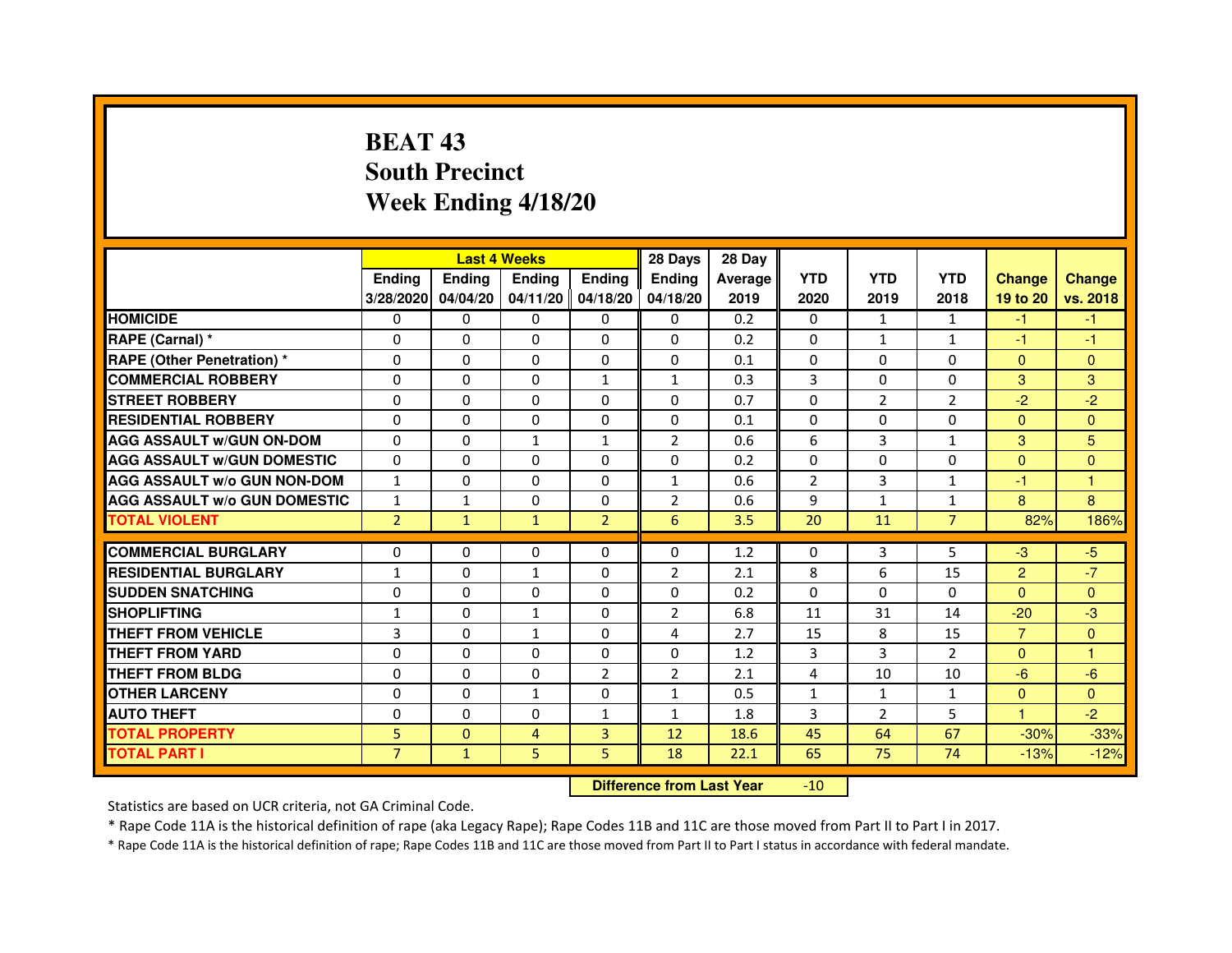# **BEAT 44 South PrecinctWeek Ending 4/18/20**

|                                     |                | <b>Last 4 Weeks</b> |                |                   | 28 Days        | 28 Day  |                |                |                |                      |                |
|-------------------------------------|----------------|---------------------|----------------|-------------------|----------------|---------|----------------|----------------|----------------|----------------------|----------------|
|                                     | <b>Ending</b>  | <b>Endina</b>       | <b>Endina</b>  | <b>Ending</b>     | <b>Endina</b>  | Average | <b>YTD</b>     | <b>YTD</b>     | <b>YTD</b>     | <b>Change</b>        | <b>Change</b>  |
|                                     | 3/28/2020      | 04/04/20            |                | 04/11/20 04/18/20 | 04/18/20       | 2019    | 2020           | 2019           | 2018           | 19 to 20             | vs. 2018       |
| <b>HOMICIDE</b>                     | 0              | 0                   | $\mathbf{0}$   | 0                 | 0              | 0.1     | 0              | 1              | 0              | $-1$                 | $\mathbf{0}$   |
| RAPE (Carnal) *                     | $\Omega$       | $\Omega$            | $\Omega$       | $\Omega$          | $\Omega$       | 0.2     | $\Omega$       | $\mathbf{1}$   | $\Omega$       | $-1$                 | $\mathbf{0}$   |
| <b>RAPE (Other Penetration) *</b>   | $\Omega$       | $\Omega$            | 0              | $\Omega$          | $\Omega$       | 0.0     | $\overline{2}$ | $\Omega$       | $\overline{2}$ | 2                    | $\mathbf{0}$   |
| <b>COMMERCIAL ROBBERY</b>           | 0              | 0                   | 0              | 0                 | $\Omega$       | 0.0     | 0              | 0              | 0              | $\mathbf{0}$         | $\overline{0}$ |
| <b>STREET ROBBERY</b>               | 0              | 0                   | 0              | 0                 | 0              | 0.5     | 3              | $\overline{2}$ | $\Omega$       | -1                   | 3              |
| <b>RESIDENTIAL ROBBERY</b>          | 0              | 0                   | 0              | $\Omega$          | $\Omega$       | 0.0     | $\mathbf{1}$   | $\Omega$       | $\mathbf{1}$   | $\blacktriangleleft$ | $\Omega$       |
| <b>AGG ASSAULT w/GUN NON-DOM</b>    | $\Omega$       | $\mathbf{1}$        | $\Omega$       | $\Omega$          | $\mathbf{1}$   | 0.8     | 4              | 4              | $\mathbf{1}$   | $\Omega$             | 3              |
| <b>AGG ASSAULT W/GUN DOMESTIC</b>   | $\Omega$       | $\Omega$            | 0              | 0                 | 0              | 0.2     | $\mathbf{1}$   | 2              | $\mathbf{1}$   | $-1$                 | $\Omega$       |
| <b>AGG ASSAULT W/o GUN NON-DOM</b>  | $\Omega$       | $\Omega$            | $\Omega$       | $\Omega$          | $\Omega$       | 0.4     | 3              | $\overline{2}$ | $\overline{2}$ | $\blacktriangleleft$ | 1              |
| <b>AGG ASSAULT W/o GUN DOMESTIC</b> | $\Omega$       | $\Omega$            | 0              | $\Omega$          | 0              | 1.2     | 3              | 6              | $\mathbf{1}$   | $-3$                 | $\overline{2}$ |
| <b>TOTAL VIOLENT</b>                | $\mathbf{0}$   | $\mathbf{1}$        | $\Omega$       | $\Omega$          | $\mathbf{1}$   | 3.3     | 17             | 18             | 8              | $-6%$                | 113%           |
|                                     |                |                     |                |                   |                |         |                |                |                |                      |                |
| <b>COMMERCIAL BURGLARY</b>          | 0              | 0                   | 0              | 0                 | $\Omega$       | 0.8     | $\overline{2}$ | 5              | $\Omega$       | $-3$                 | $\overline{2}$ |
| <b>RESIDENTIAL BURGLARY</b>         | 1              | 0                   | 0              | $\mathbf{1}$      | 2              | 1.5     | 11             | 2              | 7              | 9                    | 4              |
| <b>SUDDEN SNATCHING</b>             | 0              | 0                   | 0              | 0                 | $\Omega$       | 0.2     | 0              | $\overline{2}$ | $\Omega$       | $-2$                 | $\Omega$       |
| <b>SHOPLIFTING</b>                  | $\mathbf{1}$   | 0                   | $\Omega$       | $\mathbf{1}$      | $\overline{c}$ | 2.7     | 9              | 9              | 20             | $\Omega$             | $-11$          |
| <b>THEFT FROM VEHICLE</b>           | $\overline{2}$ | $\overline{2}$      | $\overline{2}$ | $\mathbf{1}$      | $\overline{7}$ | 6.5     | 19             | 23             | 21             | $-4$                 | $-2$           |
| <b>THEFT FROM YARD</b>              | $\Omega$       | $\Omega$            | $\overline{2}$ | $\Omega$          | $\overline{2}$ | 0.7     | 3              | 4              | 4              | $-1$                 | $-1$           |
| <b>THEFT FROM BLDG</b>              | 0              | 0                   | 0              | 0                 | 0              | 1.4     | 3              | 6              | 3              | $-3$                 | $\mathbf{0}$   |
| <b>OTHER LARCENY</b>                | 0              | 0                   | 1              | $\Omega$          | $\mathbf{1}$   | 0.8     | $\overline{2}$ | 3              | 3              | $-1$                 | $-1$           |
| <b>AUTO THEFT</b>                   | $\mathbf 0$    | $\mathbf 0$         | $\mathbf{1}$   | $\Omega$          | $\mathbf{1}$   | 2.7     | $\overline{3}$ | $\overline{7}$ | 4              | $-4$                 | $-1$           |
| <b>TOTAL PROPERTY</b>               | 4              | $\overline{2}$      | 6              | 3                 | 15             | 17.3    | 52             | 61             | 62             | $-15%$               | $-16%$         |
| <b>TOTAL PART I</b>                 | 4              | 3                   | 6              | 3                 | 16             | 20.6    | 69             | 79             | 70             | $-13%$               | $-1%$          |

 **Difference from Last Year**-10

Statistics are based on UCR criteria, not GA Criminal Code.

\* Rape Code 11A is the historical definition of rape (aka Legacy Rape); Rape Codes 11B and 11C are those moved from Part II to Part I in 2017.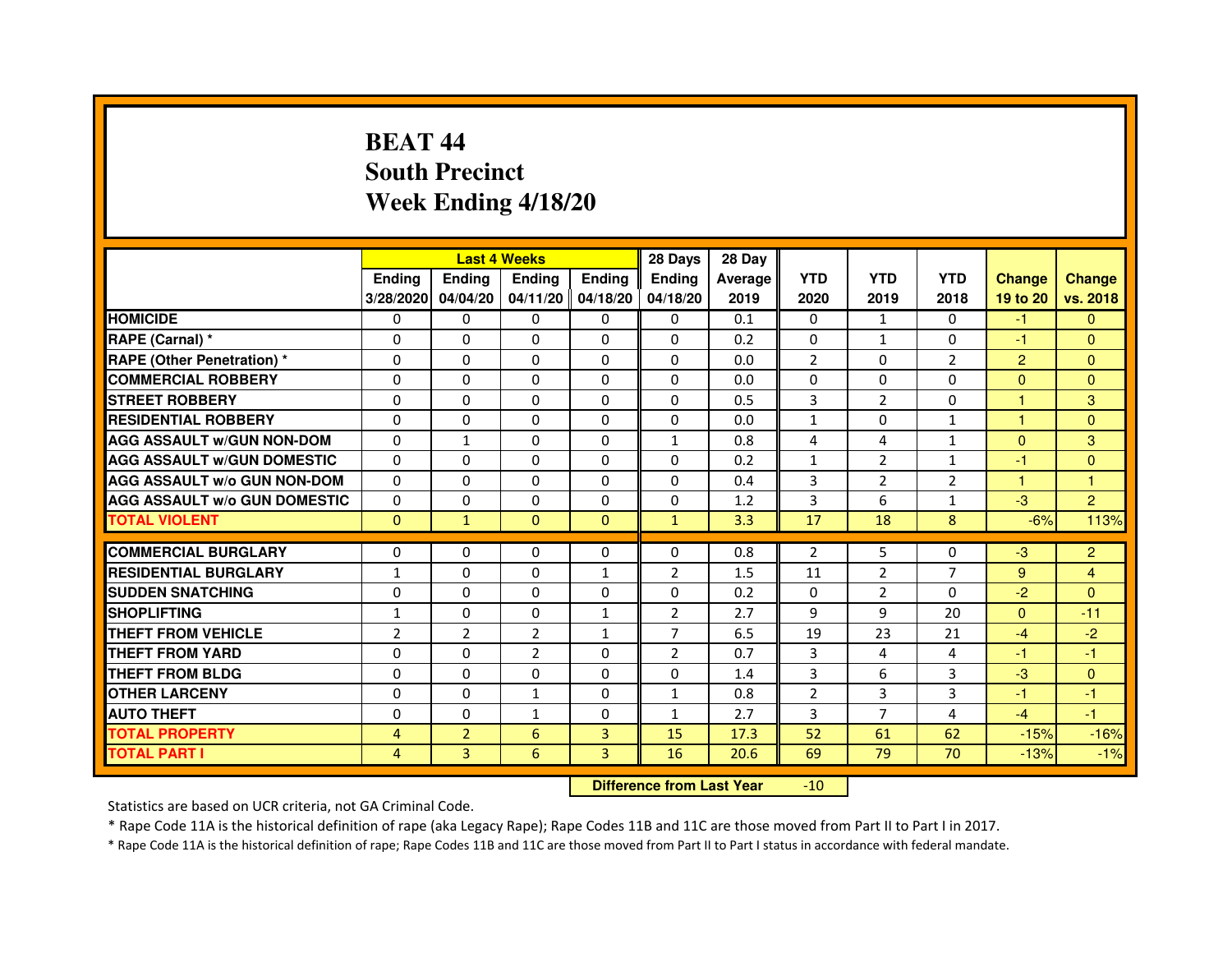# **BEAT 45 South PrecinctWeek Ending 4/18/20**

|                                     |               | <b>Last 4 Weeks</b> |                     |               | 28 Days        | 28 Day  |                |                |                |                |                |
|-------------------------------------|---------------|---------------------|---------------------|---------------|----------------|---------|----------------|----------------|----------------|----------------|----------------|
|                                     | <b>Endina</b> | <b>Endina</b>       | <b>Endina</b>       | <b>Ending</b> | <b>Endina</b>  | Average | <b>YTD</b>     | <b>YTD</b>     | <b>YTD</b>     | <b>Change</b>  | <b>Change</b>  |
|                                     | 3/28/2020     | 04/04/20            | $04/11/20$ 04/18/20 |               | 04/18/20       | 2019    | 2020           | 2019           | 2018           | 19 to 20       | vs. 2018       |
| <b>HOMICIDE</b>                     | 0             | $\mathbf{0}$        | $\mathbf{0}$        | 0             | 0              | 0.0     | $\mathbf{1}$   | 0              | $\mathbf{0}$   | 1              |                |
| RAPE (Carnal) *                     | $\mathbf{1}$  | $\Omega$            | $\Omega$            | $\Omega$      | $\mathbf{1}$   | 0.1     | $\overline{2}$ | $\Omega$       | $\overline{2}$ | $\overline{2}$ | $\Omega$       |
| <b>RAPE (Other Penetration)*</b>    | $\Omega$      | $\Omega$            | $\Omega$            | $\Omega$      | 0              | 0.0     | $\mathbf{1}$   | $\Omega$       | $\Omega$       | 1              | $\mathbf{1}$   |
| <b>COMMERCIAL ROBBERY</b>           | 0             | $\Omega$            | 0                   | 0             | 0              | 0.2     | $\mathbf{1}$   | 0              | $\mathbf{1}$   | 1              | $\Omega$       |
| <b>STREET ROBBERY</b>               | $\Omega$      | 1                   | $\Omega$            | 0             | $\mathbf{1}$   | 0.3     | $\mathbf{1}$   | $\overline{2}$ | $\Omega$       | $-1$           | 1              |
| <b>RESIDENTIAL ROBBERY</b>          | 0             | 0                   | 0                   | 0             | 0              | 0.1     | $\Omega$       | $\Omega$       | $\Omega$       | $\Omega$       | $\Omega$       |
| <b>AGG ASSAULT w/GUN NON-DOM</b>    | $\Omega$      | $\Omega$            | $\mathbf 0$         | $\Omega$      | $\Omega$       | 0.5     | $\mathbf{1}$   | $\overline{2}$ | $\Omega$       | $-1$           | 1              |
| <b>AGG ASSAULT W/GUN DOMESTIC</b>   | $\Omega$      | 0                   | 0                   | 0             | 0              | 0.2     | $\mathbf{1}$   | $\mathbf{1}$   | $\Omega$       | $\Omega$       | 1              |
| <b>AGG ASSAULT W/o GUN NON-DOM</b>  | $\Omega$      | $\Omega$            | $\Omega$            | 0             | $\Omega$       | 0.2     | $\Omega$       | $\Omega$       | $\overline{2}$ | $\Omega$       | $-2$           |
| <b>AGG ASSAULT W/o GUN DOMESTIC</b> | $\Omega$      | $\Omega$            | $\Omega$            | 0             | 0              | 0.5     | $\mathbf{1}$   | $\overline{2}$ | $\mathbf{1}$   | $-1$           | $\Omega$       |
| <b>TOTAL VIOLENT</b>                | $\mathbf{1}$  | $\mathbf{1}$        | $\Omega$            | $\Omega$      | $\overline{2}$ | 1.9     | 9              | $\overline{7}$ | 6              | 29%            | 50%            |
|                                     |               |                     |                     |               |                |         |                |                |                |                |                |
| <b>COMMERCIAL BURGLARY</b>          | $\mathbf{1}$  | 0                   | 0                   | 1             | $\overline{2}$ | 0.2     | $\overline{2}$ | $\mathbf{1}$   | $\mathbf{1}$   | 1              | 1              |
| <b>RESIDENTIAL BURGLARY</b>         | 0             | 0                   | 0                   | 0             | 0              | 1.2     | 3              | 3              | 17             | $\Omega$       | $-14$          |
| <b>SUDDEN SNATCHING</b>             | 0             | $\Omega$            | 0                   | 0             | 0              | 0.1     | 0              | $\Omega$       | $\Omega$       | $\Omega$       | $\Omega$       |
| <b>SHOPLIFTING</b>                  | $\mathbf{1}$  | $\overline{2}$      | $\Omega$            | $\Omega$      | 3              | 8.0     | 8              | 40             | 15             | $-32$          | $-7$           |
| <b>THEFT FROM VEHICLE</b>           | 6             | $\overline{2}$      | 8                   | $\Omega$      | 16             | 3.1     | 23             | 10             | 19             | 13             | $\overline{4}$ |
| <b>THEFT FROM YARD</b>              | 0             | 0                   | $\Omega$            | $\Omega$      | $\Omega$       | 1.2     | $\overline{2}$ | $\overline{7}$ | $\overline{4}$ | $-5$           | $-2$           |
| <b>THEFT FROM BLDG</b>              | $\mathbf{1}$  | 0                   | 0                   | 0             | 1              | 1.2     | 5              | 6              | 3              | $-1$           | $\overline{2}$ |
| <b>OTHER LARCENY</b>                | 1             | $\Omega$            | $\Omega$            | 0             | $\mathbf{1}$   | 0.5     | 3              | $\Omega$       | $\mathbf{1}$   | 3              | $\overline{2}$ |
| <b>AUTO THEFT</b>                   | $\Omega$      | $\mathbf 0$         | $\Omega$            | 0             | $\Omega$       | 1.0     | $\overline{2}$ | 3              | 6              | $-1$           | $-4$           |
| <b>TOTAL PROPERTY</b>               | 10            | 4                   | 8                   | $\mathbf{1}$  | 23             | 16.3    | 48             | 70             | 66             | $-31%$         | $-27%$         |
| <b>TOTAL PART I</b>                 | 11            | 5                   | 8                   | $\mathbf{1}$  | 25             | 18.2    | 57             | 77             | 72             | $-26%$         | $-21%$         |

 **Difference from Last Year**-20

Statistics are based on UCR criteria, not GA Criminal Code.

\* Rape Code 11A is the historical definition of rape (aka Legacy Rape); Rape Codes 11B and 11C are those moved from Part II to Part I in 2017.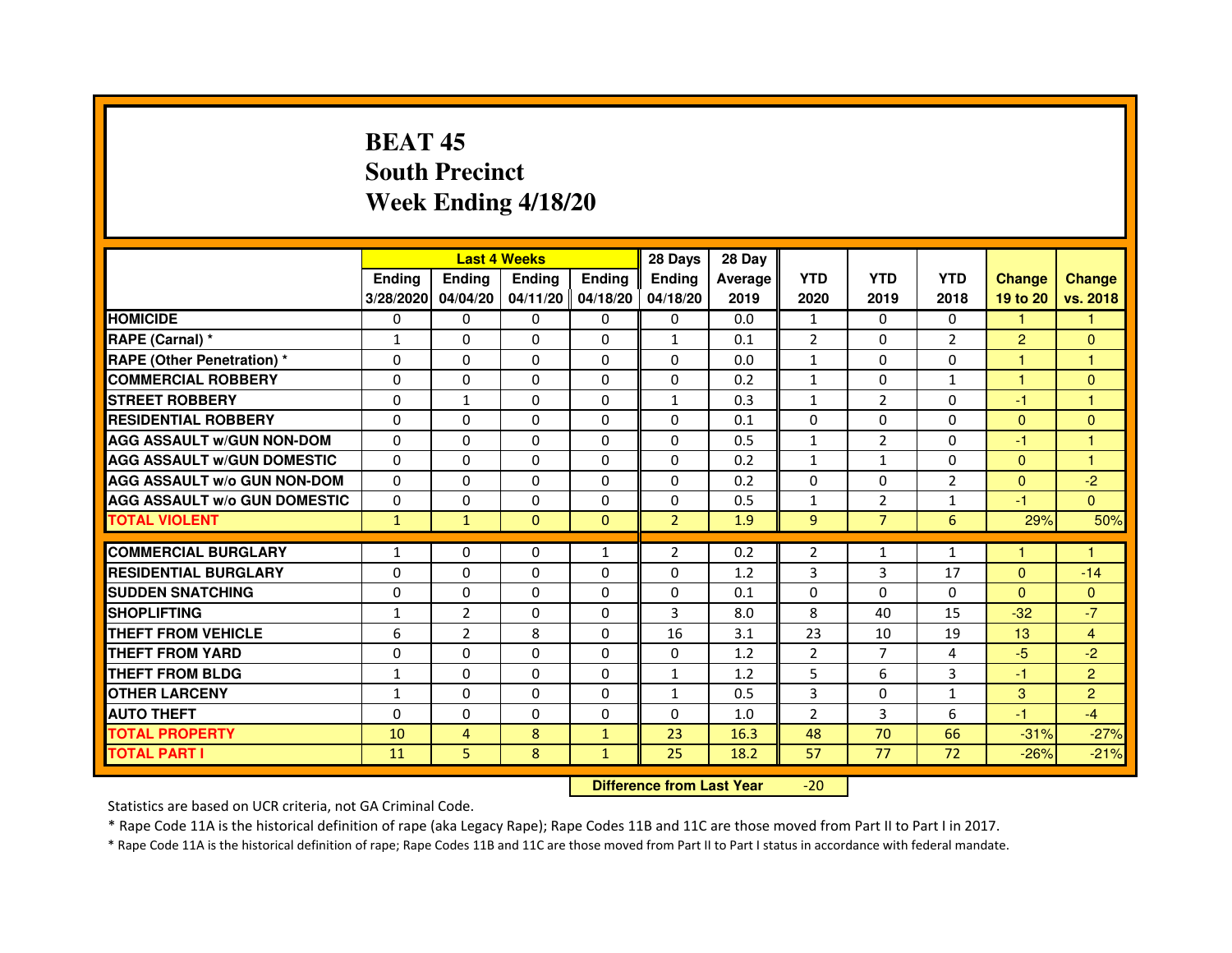# **BEAT 46 South PrecinctWeek Ending 4/18/20**

|                                     |                |              | <b>Last 4 Weeks</b> |               | 28 Days                          | 28 Day  |                |               |                |                |                |
|-------------------------------------|----------------|--------------|---------------------|---------------|----------------------------------|---------|----------------|---------------|----------------|----------------|----------------|
|                                     | <b>Ending</b>  | Ending       | <b>Ending</b>       | <b>Ending</b> | <b>Ending</b>                    | Average | <b>YTD</b>     | <b>YTD</b>    | <b>YTD</b>     | <b>Change</b>  | <b>Change</b>  |
|                                     | 3/28/2020      | 04/04/20     | 04/11/20            | 04/18/20      | 04/18/20                         | 2019    | 2020           | 2019          | 2018           | 19 to 20       | vs. 2019       |
| <b>HOMICIDE</b>                     | $\Omega$       | $\Omega$     | $\Omega$            | 0             | 0                                | 0.2     | 0              | $\mathcal{P}$ | $\Omega$       | $-2$           | $\mathbf{0}$   |
| RAPE (Carnal) *                     | 0              | 0            | 0                   | 0             | 0                                | 0.2     | 2              | 0             | 1              | $\overline{2}$ | 1              |
| RAPE (Other Penetration) *          | $\Omega$       | 0            | $\Omega$            | $\Omega$      | $\Omega$                         | 0.0     | $\Omega$       | $\Omega$      | $\overline{2}$ | $\Omega$       | $-2$           |
| <b>COMMERCIAL ROBBERY</b>           | $\Omega$       | $\mathbf{1}$ | $\Omega$            | $\Omega$      | $\mathbf{1}$                     | 0.2     | $\mathbf{1}$   | $\mathbf{1}$  | $\overline{2}$ | $\Omega$       | $-1$           |
| <b>STREET ROBBERY</b>               | $\Omega$       | $\Omega$     | $\Omega$            | $\Omega$      | $\Omega$                         | 0.2     | 3              | $\Omega$      | $\mathbf{1}$   | 3              | $\overline{2}$ |
| <b>RESIDENTIAL ROBBERY</b>          | 0              | 0            | $\Omega$            | 0             | 0                                | 0.0     | 0              | 0             | $\Omega$       | $\Omega$       | $\mathbf{0}$   |
| <b>AGG ASSAULT W/GUN NON-DOM</b>    | $\Omega$       | $\Omega$     | $\Omega$            | $\Omega$      | $\Omega$                         | 0.3     | $\overline{3}$ | $\mathbf{1}$  | $\Omega$       | 2              | 3              |
| <b>AGG ASSAULT W/GUN DOMESTIC</b>   | $\Omega$       | $\Omega$     | $\Omega$            | $\Omega$      | $\Omega$                         | 0.2     | $\mathbf{1}$   | $\mathbf{1}$  | $\Omega$       | $\Omega$       | $\mathbf{1}$   |
| <b>AGG ASSAULT W/o GUN NON-DOM</b>  | $\Omega$       | $\Omega$     | $\mathbf{1}$        | $\Omega$      | $\mathbf{1}$                     | 0.4     | $\overline{2}$ | $\mathbf{1}$  | $\Omega$       | $\mathbf{1}$   | $\overline{2}$ |
| <b>AGG ASSAULT W/o GUN DOMESTIC</b> | $\Omega$       | $\Omega$     | $\Omega$            | $\Omega$      | $\Omega$                         | 0.9     | $\Omega$       | 3             | $\overline{2}$ | $-3$           | $-2$           |
| <b>TOTAL VIOLENT</b>                | $\mathbf{0}$   | $\mathbf{1}$ | $\mathbf{1}$        | $\mathbf{0}$  | $\overline{2}$                   | 2.5     | 12             | 9             | 8              | 33%            | 50%            |
| <b>COMMERCIAL BURGLARY</b>          | 2              | 0            | 0                   | 0             | 2                                | 0.8     | 2              | 4             | 6              | $-2$           | $-4$           |
| <b>RESIDENTIAL BURGLARY</b>         | $\Omega$       | $\Omega$     | $\Omega$            | $\Omega$      | $\Omega$                         | 2.2     | 4              | 3             | 16             | 1              | $-12$          |
| <b>SUDDEN SNATCHING</b>             | $\Omega$       | $\Omega$     | $\Omega$            | $\Omega$      | $\Omega$                         | 0.3     | $\mathbf{1}$   | $\Omega$      | $\mathbf{1}$   | $\mathbf{1}$   | $\Omega$       |
| <b>SHOPLIFTING</b>                  | $\overline{2}$ | 0            | $\Omega$            | 1             | 3                                | 9.6     | 25             | 41            | 35             | $-16$          | $-10$          |
| THEFT FROM VEHICLE                  | 1              | 0            | $\mathbf{1}$        | 4             | 6                                | 4.1     | 15             | 12            | 11             | 3              | $\overline{4}$ |
| <b>THEFT FROM YARD</b>              | $\Omega$       | $\Omega$     | $\mathbf{1}$        | $\Omega$      | $\mathbf{1}$                     | 0.6     | 3              | $\mathbf{1}$  | $\overline{2}$ | $\overline{2}$ | $\mathbf{1}$   |
| <b>THEFT FROM BLDG</b>              | $\mathbf{1}$   | $\Omega$     | $\Omega$            | $\Omega$      | $\mathbf{1}$                     | 2.1     | $\overline{7}$ | 4             | 5              | 3              | $\overline{2}$ |
| <b>OTHER LARCENY</b>                | 0              | $\Omega$     | 0                   | 0             | 0                                | 0.8     | $\mathbf{1}$   | $\mathbf{1}$  | 1              | $\Omega$       | $\Omega$       |
| <b>AUTO THEFT</b>                   | $\mathbf{1}$   | $\Omega$     | $\Omega$            | $\Omega$      | $\mathbf{1}$                     | 1.9     | $\overline{2}$ | 10            | 16             | $-8$           | $-14$          |
| <b>TOTAL PROPERTY</b>               | $\overline{7}$ | $\mathbf{0}$ | $\overline{2}$      | 5             | 14                               | 22.3    | 60             | 76            | 93             | $-21%$         | $-35%$         |
| <b>TOTAL PART I</b>                 | $\overline{7}$ | $\mathbf{1}$ | 3                   | 5             | 16                               | 24.8    | 72             | 85            | 101            | $-15%$         | $-29%$         |
|                                     |                |              |                     |               | <b>Difference from Last Year</b> |         | $-13$          |               |                |                |                |

 **Difference from Last Year**

Statistics are based on UCR criteria, not GA Criminal Code.

\* Rape Code 11A is the historical definition of rape (aka Legacy Rape); Rape Codes 11B and 11C are those moved from Part II to Part I in 2017.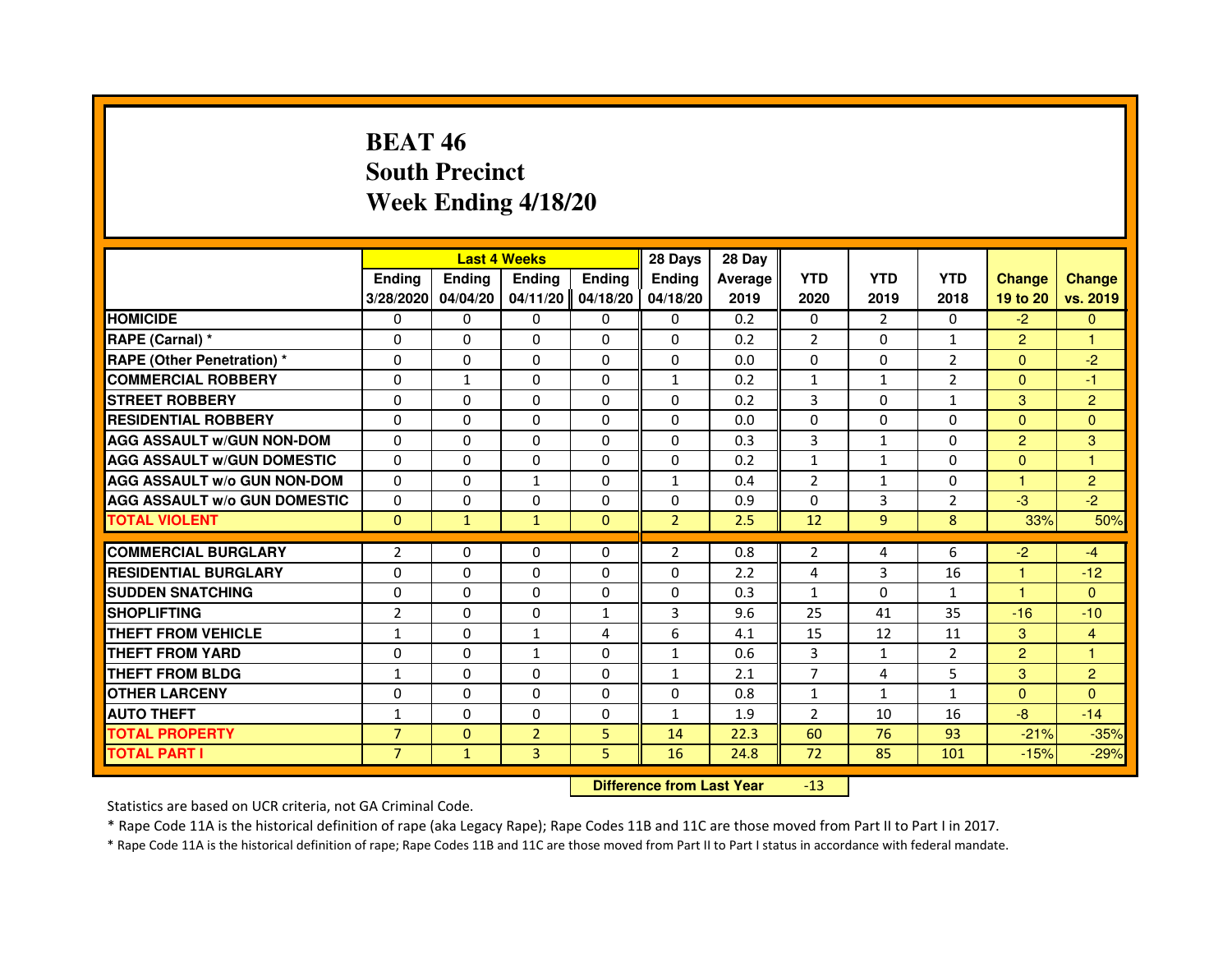# **BEAT 47 South PrecinctWeek Ending 4/18/20**

|                                     |               | <b>Last 4 Weeks</b>              |              |              | 28 Days        | 28 Day  |                |                |                |                |                |
|-------------------------------------|---------------|----------------------------------|--------------|--------------|----------------|---------|----------------|----------------|----------------|----------------|----------------|
|                                     | <b>Ending</b> | Ending                           | Ending       | Ending       | Ending         | Average | <b>YTD</b>     | <b>YTD</b>     | <b>YTD</b>     | <b>Change</b>  | <b>Change</b>  |
|                                     | 3/28/2020     | 04/04/20                         | 04/11/20     | 04/18/20     | 04/18/20       | 2019    | 2020           | 2019           | 2018           | 19 to 20       | vs. 2018       |
| <b>HOMICIDE</b>                     | 0             | $\Omega$                         | 0            | 0            | $\mathbf{0}$   | 0.0     | $\mathbf{0}$   | $\Omega$       | $\Omega$       | $\mathbf{0}$   | $\mathbf{0}$   |
| RAPE (Carnal) *                     | 0             | 0                                | 0            | 0            | 0              | 0.0     | 0              | 0              | 0              | $\Omega$       | $\mathbf{0}$   |
| RAPE (Other Penetration) *          | $\Omega$      | 0                                | $\Omega$     | $\Omega$     | $\Omega$       | 0.0     | $\Omega$       | $\Omega$       | $\Omega$       | $\Omega$       | $\overline{0}$ |
| <b>COMMERCIAL ROBBERY</b>           | 0             | $\Omega$                         | $\Omega$     | $\Omega$     | $\Omega$       | 0.0     | $\Omega$       | $\Omega$       | $\Omega$       | $\Omega$       | $\mathbf{0}$   |
| <b>STREET ROBBERY</b>               | $\Omega$      | $\Omega$                         | $\Omega$     | $\Omega$     | $\Omega$       | 0.1     | $\Omega$       | $\Omega$       | $\Omega$       | $\Omega$       | $\mathbf{0}$   |
| <b>RESIDENTIAL ROBBERY</b>          | 0             | 0                                | 0            | 0            | 0              | 0.0     | $\mathbf{1}$   | 0              | 0              | $\mathbf{1}$   | $\mathbf{1}$   |
| <b>AGG ASSAULT w/GUN NON-GUN</b>    | $\mathbf{1}$  | $\Omega$                         | $\Omega$     | $\Omega$     | $\mathbf{1}$   | 0.2     | $\Omega$       | $\Omega$       | 0              | $\Omega$       | $\Omega$       |
| <b>AGG ASSAULT W/GUN DOMESTIC</b>   | $\Omega$      | $\Omega$                         | $\Omega$     | $\Omega$     | $\Omega$       | 0.1     | $\Omega$       | $\Omega$       | $\Omega$       | $\Omega$       | $\Omega$       |
| <b>AGG ASSAULT W/o GUN NON-DOM</b>  | $\Omega$      | $\Omega$                         | $\Omega$     | $\Omega$     | $\Omega$       | 0.3     | $\Omega$       | $\mathbf{1}$   | $\Omega$       | $-1$           | $\mathbf{0}$   |
| <b>AGG ASSAULT w/o GUN DOMESTIC</b> | $\Omega$      | $\Omega$                         | $\Omega$     | $\Omega$     | $\Omega$       | 0.4     | $\Omega$       | $\mathbf{1}$   | $\Omega$       | -1             | $\Omega$       |
| <b>TOTAL VIOLENT</b>                | $\mathbf{1}$  | $\mathbf{0}$                     | $\mathbf{0}$ | $\mathbf{0}$ | $\mathbf{1}$   | 1.1     | $\mathbf{1}$   | $\overline{2}$ | $\mathbf{0}$   | $-50%$         | #DIV/0!        |
| <b>COMMERCIAL BURGLARY</b>          | 0             | 0                                | 0            | 0            | 0              | 0.1     | 0              | 0              | 0              | $\mathbf{0}$   | $\mathbf{0}$   |
| <b>RESIDENTIAL BURGLARY</b>         | 0             | $\Omega$                         | $\Omega$     | $\Omega$     | 0              | 0.3     | $\mathbf{1}$   | $\mathbf{1}$   | 6              | $\mathbf{0}$   | $-5$           |
| <b>SUDDEN SNATCHING</b>             | $\Omega$      | $\Omega$                         | $\Omega$     | $\Omega$     | $\Omega$       | 0.0     | $\Omega$       | $\Omega$       | 0              | $\Omega$       | $\overline{0}$ |
| <b>SHOPLIFTING</b>                  | 0             | $\Omega$                         | $\Omega$     | 0            | $\Omega$       | 0.1     | $\Omega$       | 0              | $\mathbf{1}$   | $\Omega$       | -1             |
| <b>THEFT FROM VEHICLE</b>           | 0             | 0                                | $\mathbf{1}$ | $\mathbf{1}$ | $\overline{2}$ | 1.3     | 4              | 8              | 8              | $-4$           | $-4$           |
| <b>THEFT FROM YARD</b>              | $\Omega$      | $\Omega$                         | $\Omega$     | $\Omega$     | $\Omega$       | 0.7     | $\overline{2}$ | $\overline{2}$ | $\overline{2}$ | $\overline{0}$ | $\overline{0}$ |
| <b>THEFT FROM BLDG</b>              | $\Omega$      | $\Omega$                         | $\Omega$     | $\Omega$     | $\Omega$       | 0.5     | $\mathbf{1}$   | $\Omega$       | $\overline{2}$ | $\mathbf{1}$   | $-1$           |
| <b>OTHER LARCENY</b>                | 0             | $\Omega$                         | $\Omega$     | $\Omega$     | $\Omega$       | 0.8     | $\Omega$       | 3              | 0              | $-3$           | $\overline{0}$ |
| <b>AUTO THEFT</b>                   | $\Omega$      | $\Omega$                         | $\Omega$     | $\Omega$     | $\Omega$       | 0.5     | $\mathbf{1}$   | 3              | $\mathbf{1}$   | $-2$           | $\Omega$       |
| <b>TOTAL PROPERTY</b>               | $\Omega$      | $\Omega$                         | $\mathbf{1}$ | $\mathbf{1}$ | $\overline{2}$ | 4.2     | $\overline{9}$ | 17             | 20             | $-47%$         | $-55%$         |
| <b>TOTAL PART I</b>                 | $\mathbf{1}$  | $\mathbf{0}$                     | $\mathbf{1}$ | $\mathbf{1}$ | 3              | 5.3     | 10             | 19             | 20             | $-47%$         | $-50%$         |
|                                     |               | <b>Difference from Last Year</b> |              | $-9$         |                |         |                |                |                |                |                |

 **Difference from Last Year**

Statistics are based on UCR criteria, not GA Criminal Code.

\* Rape Code 11A is the historical definition of rape (aka Legacy Rape); Rape Codes 11B and 11C are those moved from Part II to Part I in 2017.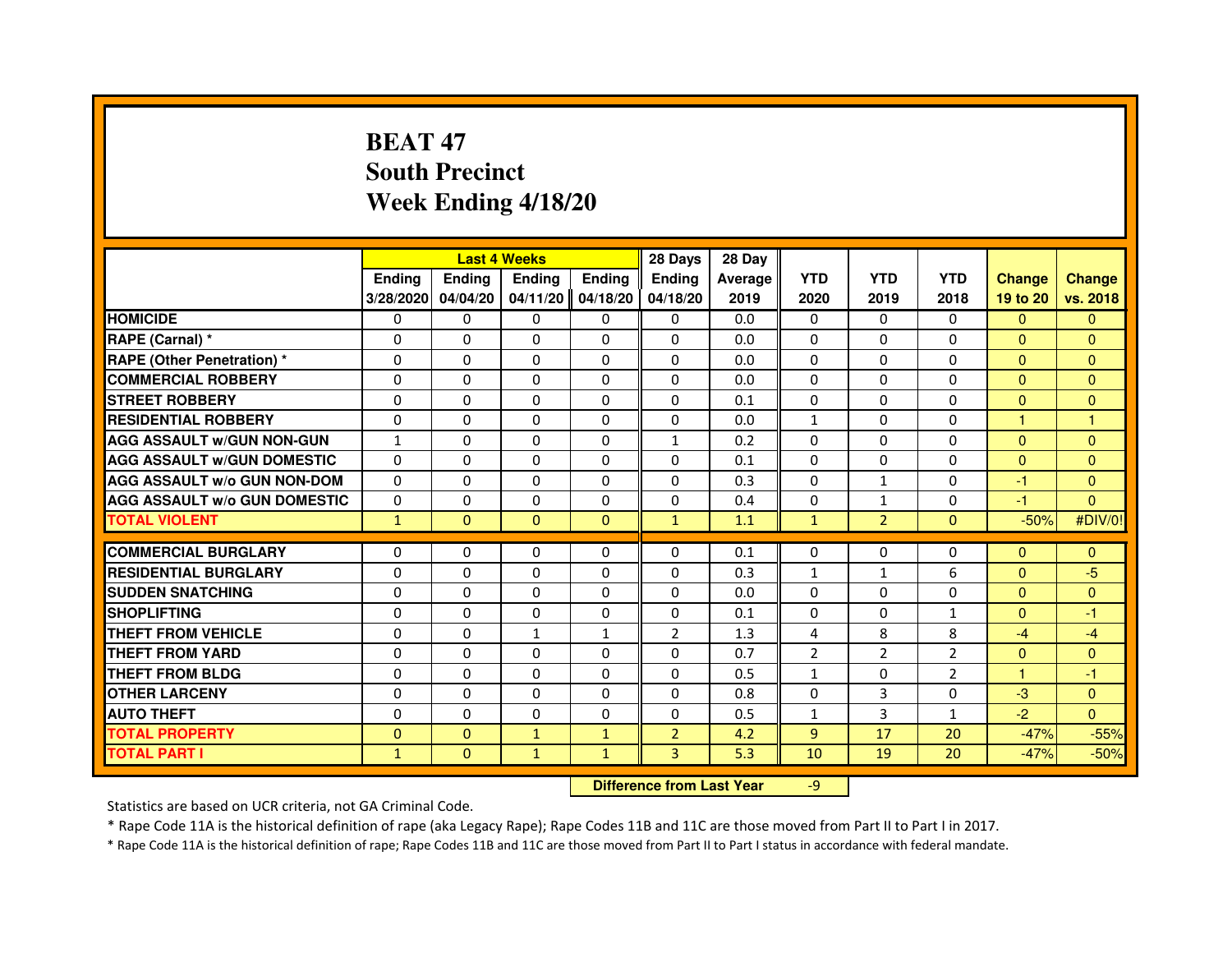### **BEAT 51 East PrecinctWeek Ending 4/18/20**

|                                     |                |                                  | <b>Last 4 Weeks</b> |                | 28 Days        | 28 Day  |                |                |                |                |                |
|-------------------------------------|----------------|----------------------------------|---------------------|----------------|----------------|---------|----------------|----------------|----------------|----------------|----------------|
|                                     | Ending         | Ending                           | Ending              | Ending         | <b>Ending</b>  | Average | <b>YTD</b>     | <b>YTD</b>     | <b>YTD</b>     | <b>Change</b>  | <b>Change</b>  |
|                                     | 3/28/2020      | 04/04/20                         | 04/11/20            | 04/18/20       | 04/18/20       | 2019    | 2020           | 2019           | 2018           | 19 to 20       | vs. 2018       |
| <b>HOMICIDE</b>                     | 0              | $\mathbf{0}$                     | 0                   | $\mathbf{1}$   | $\mathbf{1}$   | 0.2     | $\mathbf{1}$   | 1              | $\mathbf{1}$   | $\mathbf{0}$   | $\mathbf{0}$   |
| RAPE (Carnal) *                     | 0              | $\Omega$                         | $\Omega$            | $\Omega$       | 0              | 0.2     | 0              | $\mathbf{1}$   | $\mathbf{1}$   | $-1$           | $-1$           |
| <b>RAPE (Other Penetration) *</b>   | 0              | 0                                | $\Omega$            | $\Omega$       | $\Omega$       | 0.1     | $\Omega$       | $\Omega$       | $\mathbf{1}$   | $\Omega$       | -1             |
| <b>COMMERCIAL ROBBERY</b>           | $\Omega$       | $\Omega$                         | $\Omega$            | $\Omega$       | 0              | 0.1     | $\Omega$       | $\Omega$       | $\mathbf 0$    | $\Omega$       | $\overline{0}$ |
| <b>STREET ROBBERY</b>               | $\Omega$       | $\Omega$                         | $\mathbf{1}$        | $\Omega$       | $\mathbf{1}$   | 1.2     | $\mathbf{1}$   | $\overline{2}$ | 3              | $-1$           | $-2$           |
| <b>RESIDENTIAL ROBBERY</b>          | 0              | 0                                | 0                   | $\Omega$       | 0              | 0.2     | 0              | 0              | 0              | $\Omega$       | $\mathbf{0}$   |
| <b>AGG ASSAULT W/GUN NON-DOM</b>    | $\overline{2}$ | $\mathbf{1}$                     | $\mathbf{1}$        | $\Omega$       | 4              | 1.7     | 6              | 4              | 4              | $\overline{2}$ | $\overline{2}$ |
| <b>AGG ASSAULT W/GUN DOMESTIC</b>   | $\Omega$       | $\Omega$                         | $\Omega$            | $\Omega$       | $\Omega$       | 0.5     | $\Omega$       | $\Omega$       | $\Omega$       | $\Omega$       | $\Omega$       |
| <b>AGG ASSAULT W/o GUN NON-DOM</b>  | $\mathbf{1}$   | $\mathbf{1}$                     | $\Omega$            | $\mathbf{1}$   | 3              | 1.5     | 4              | $\overline{7}$ | 5              | $-3$           | $-1$           |
| <b>AGG ASSAULT W/o GUN DOMESTIC</b> | $\Omega$       | $\mathbf{1}$                     | $\Omega$            | $\Omega$       | $\mathbf{1}$   | 0.8     | 4              | 5              | $\overline{2}$ | $-1$           | $\overline{2}$ |
| <b>TOTAL VIOLENT</b>                | $\overline{3}$ | $\overline{3}$                   | $\overline{2}$      | $\overline{2}$ | 10             | 6.4     | 16             | 20             | 17             | $-20%$         | $-6%$          |
| <b>COMMERCIAL BURGLARY</b>          | 0              | 0                                | 0                   | $\Omega$       | $\Omega$       | 0.2     | 2              | $\mathbf{1}$   | 2              | $\mathbf{1}$   | $\mathbf{0}$   |
| <b>RESIDENTIAL BURGLARY</b>         | $\mathbf{1}$   | $\Omega$                         | $\mathbf{1}$        | $\mathbf{1}$   | 3              | 2.8     | 9              | 14             | 6              | $-5$           | 3              |
| <b>SUDDEN SNATCHING</b>             | $\Omega$       | $\Omega$                         | $\Omega$            | $\Omega$       | $\Omega$       | 0.0     | $\Omega$       | $\Omega$       | $\overline{2}$ | $\Omega$       | $-2$           |
| <b>SHOPLIFTING</b>                  | 0              | 0                                | 0                   | $\mathbf{1}$   | 1              | 2.0     | 9              | 6              | 6              | 3              | 3              |
| <b>THEFT FROM VEHICLE</b>           | $\mathbf{1}$   | $\overline{2}$                   | $\Omega$            | $\Omega$       | $\overline{3}$ | 2.2     | 13             | 10             | 17             | 3              | $-4$           |
| <b>THEFT FROM YARD</b>              | $\Omega$       | $\Omega$                         | $\Omega$            | $\Omega$       | $\Omega$       | 1.2     | 6              | 4              | 4              | $\overline{2}$ | $\overline{2}$ |
| <b>THEFT FROM BLDG</b>              | $\Omega$       | $\Omega$                         | $\mathbf{1}$        | $\Omega$       | $\mathbf{1}$   | 1.3     | 10             | $\overline{3}$ | 9              | $\overline{7}$ | $\overline{1}$ |
| <b>OTHER LARCENY</b>                | $\mathbf{1}$   | $\Omega$                         | $\Omega$            | $\Omega$       | $\mathbf{1}$   | 1.4     | 3              | 5              | $\overline{7}$ | $-2$           | $-4$           |
| <b>AUTO THEFT</b>                   | $\Omega$       | $\Omega$                         | $\Omega$            | $\overline{4}$ | $\overline{4}$ | 2.3     | $\overline{7}$ | 8              | 9              | $-1$           | $-2$           |
| <b>TOTAL PROPERTY</b>               | $\overline{3}$ | $\overline{2}$                   | $\overline{2}$      | 6              | 13             | 13.3    | 59             | 51             | 62             | 16%            | $-5%$          |
| <b>TOTAL PART I</b>                 | 6              | 5.                               | $\overline{4}$      | 8              | 23             | 19.8    | 75             | 71             | 79             | 6%             | $-5%$          |
|                                     |                | <b>Difference from Last Year</b> |                     | 4              |                |         |                |                |                |                |                |

 **Difference from Last Year**

Statistics are based on UCR criteria, not GA Criminal Code.

\* Rape Code 11A is the historical definition of rape (aka Legacy Rape); Rape Codes 11B and 11C are those moved from Part II to Part I in 2017.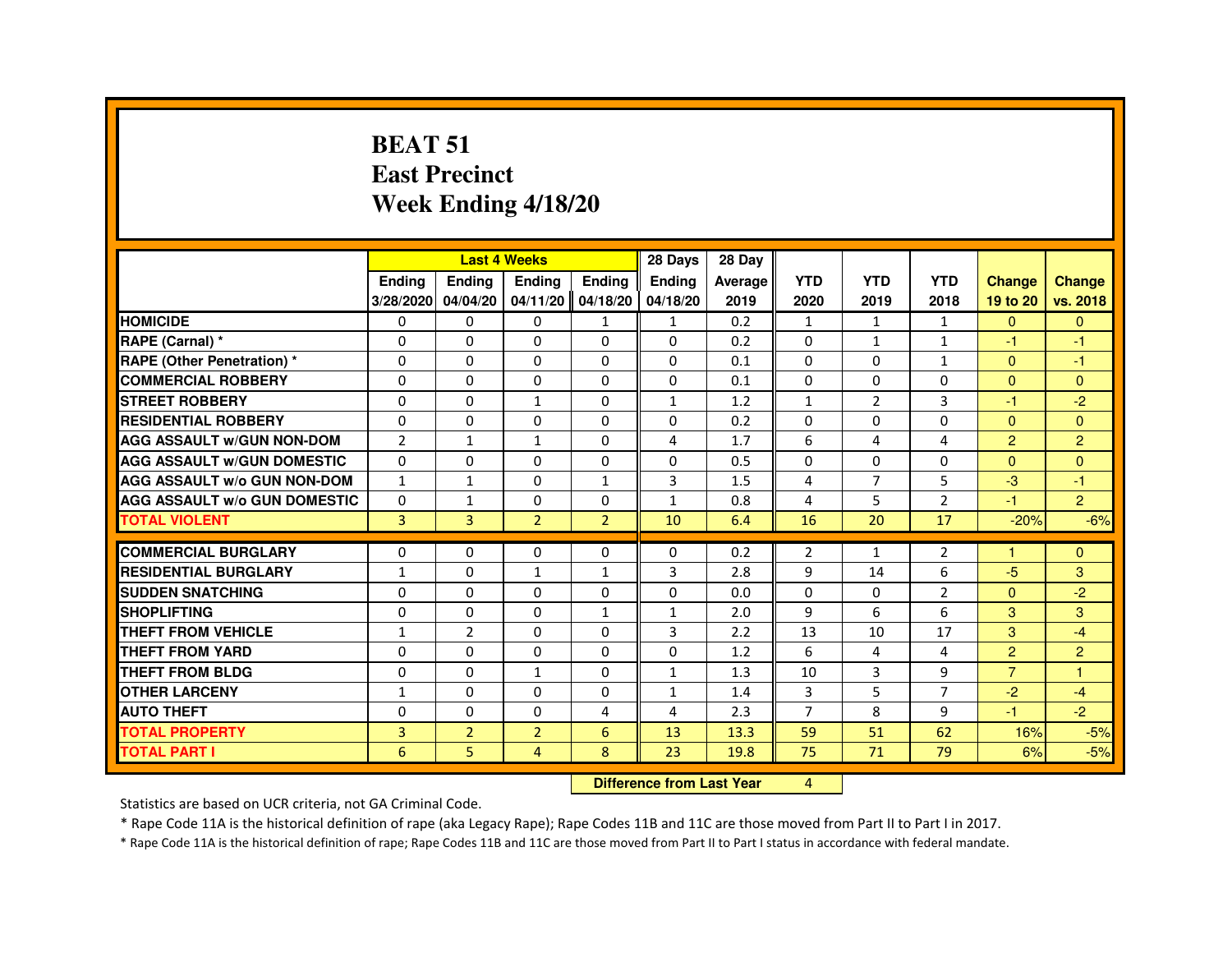# **BEAT 52 East PrecinctWeek Ending 4/18/20**

|                                     |                |                | <b>Last 4 Weeks</b> |                     | 28 Days        | 28 Day         |                |                |                |                |                |
|-------------------------------------|----------------|----------------|---------------------|---------------------|----------------|----------------|----------------|----------------|----------------|----------------|----------------|
|                                     | <b>Endina</b>  | <b>Endina</b>  | <b>Endina</b>       | <b>Endina</b>       | <b>Endina</b>  | <b>Average</b> | <b>YTD</b>     | <b>YTD</b>     | <b>YTD</b>     | <b>Change</b>  | <b>Change</b>  |
|                                     | 3/28/2020      | 04/04/20       |                     | $04/11/20$ 04/18/20 | 04/18/20       | 2019           | 2020           | 2019           | 2018           | 19 to 20       | vs. 2018       |
| <b>HOMICIDE</b>                     | 0              | 0              | 0                   | 0                   | 0              | 0.1            | 0              | 0              | 0              | $\mathbf{0}$   | $\Omega$       |
| RAPE (Carnal) *                     | $\Omega$       | $\Omega$       | $\Omega$            | $\Omega$            | $\Omega$       | 0.3            | $\Omega$       | $\Omega$       | $\mathbf{1}$   | $\Omega$       | $-1$           |
| <b>RAPE (Other Penetration) *</b>   | $\Omega$       | $\Omega$       | $\Omega$            | $\Omega$            | $\Omega$       | 0.0            | $\Omega$       | $\Omega$       | $\Omega$       | $\Omega$       | $\mathbf{0}$   |
| <b>COMMERCIAL ROBBERY</b>           | 0              | 0              | $\Omega$            | 0                   | $\Omega$       | 0.2            | $\Omega$       | $\Omega$       | $\mathbf{1}$   | $\Omega$       | $-1$           |
| <b>STREET ROBBERY</b>               | $\Omega$       | 0              | $\mathbf{1}$        | $\Omega$            | $\mathbf{1}$   | 0.9            | 1              | 3              | $\overline{2}$ | $-2$           | $-1$           |
| <b>RESIDENTIAL ROBBERY</b>          | $\Omega$       | $\Omega$       | 0                   | 0                   | 0              | 0.2            | $\Omega$       | $\overline{2}$ | $\Omega$       | $-2$           | $\mathbf{0}$   |
| <b>AGG ASSAULT w/GUN NON-DOM</b>    | $\Omega$       | $\mathbf 0$    | $\Omega$            | $\Omega$            | $\Omega$       | 1.1            | $\mathbf{1}$   | 3              | 3              | $-2$           | $-2$           |
| <b>AGG ASSAULT W/GUN DOMESTIC</b>   | $\Omega$       | 0              | 0                   | 0                   | 0              | 0.2            | $\mathbf{1}$   | $\mathbf{1}$   | $\mathbf{1}$   | $\Omega$       | $\Omega$       |
| <b>AGG ASSAULT W/o GUN NON-DOM</b>  | $\Omega$       | $\overline{2}$ | $\Omega$            | $\Omega$            | $\overline{2}$ | 0.8            | 5              | $\mathbf{1}$   | $\overline{2}$ | $\overline{4}$ | 3              |
| <b>AGG ASSAULT W/o GUN DOMESTIC</b> | $\Omega$       | 0              | $\mathbf{1}$        | $\mathbf{1}$        | $\overline{2}$ | 0.8            | 8              | 3              | $\overline{2}$ | 5              | 6              |
| <b>TOTAL VIOLENT</b>                | $\Omega$       | $\overline{2}$ | $\overline{2}$      | $\mathbf{1}$        | 5              | 4.6            | 16             | 13             | 12             | 23%            | 33%            |
|                                     |                |                |                     |                     |                |                |                |                |                |                |                |
| <b>COMMERCIAL BURGLARY</b>          | $\Omega$       | $\Omega$       | $\Omega$            | 0                   | $\Omega$       | 0.1            | $\overline{2}$ | $\Omega$       | $\mathbf{1}$   | $\overline{2}$ | 1              |
| <b>RESIDENTIAL BURGLARY</b>         | $\overline{2}$ | $\Omega$       | 0                   | $\mathbf{0}$        | $\overline{2}$ | 4.4            | 8              | 12             | 19             | $-4$           | $-11$          |
| <b>SUDDEN SNATCHING</b>             | 0              | 0              | 0                   | $\Omega$            | $\Omega$       | 0.2            | $\overline{2}$ | $\Omega$       | $\Omega$       | $\overline{2}$ | $\overline{2}$ |
| <b>SHOPLIFTING</b>                  | 1              | 0              | $\mathbf 0$         | $\mathbf{1}$        | $\overline{2}$ | 0.5            | 5              | $\mathbf{1}$   | $\Omega$       | $\overline{4}$ | 5              |
| <b>THEFT FROM VEHICLE</b>           | 1              | 1              | $\Omega$            | 4                   | 6              | 4.9            | 23             | 20             | 9              | 3              | 14             |
| <b>THEFT FROM YARD</b>              | $\mathbf{1}$   | $\mathbf{1}$   | $\mathbf{1}$        | $\mathbf{1}$        | $\overline{4}$ | 2.5            | 10             | 8              | $\overline{a}$ | $\overline{2}$ | 6              |
| <b>THEFT FROM BLDG</b>              | 0              | 0              | 0                   | 0                   | 0              | 2.8            | 11             | 13             | 6              | $-2$           | 5              |
| <b>OTHER LARCENY</b>                | $\Omega$       | $\mathbf{1}$   | 1                   | 0                   | $\overline{2}$ | 0.8            | $\overline{4}$ | $\overline{2}$ | 5              | $\overline{2}$ | $-1$           |
| <b>AUTO THEFT</b>                   | $\mathbf 0$    | 0              | 1                   | $\Omega$            | $\mathbf{1}$   | 2.0            | 4              | 9              | 13             | $-5$           | $-9$           |
| <b>TOTAL PROPERTY</b>               | 5              | 3              | 3                   | 6                   | 17             | 18.3           | 69             | 65             | 57             | 6%             | 21%            |
| <b>TOTAL PART I</b>                 | 5              | 5              | 5                   | $\overline{7}$      | 22             | 22.9           | 85             | 78             | 69             | 9%             | 23%            |

 **Difference from Last Year**

<sup>7</sup>

Statistics are based on UCR criteria, not GA Criminal Code.

\* Rape Code 11A is the historical definition of rape (aka Legacy Rape); Rape Codes 11B and 11C are those moved from Part II to Part I in 2017.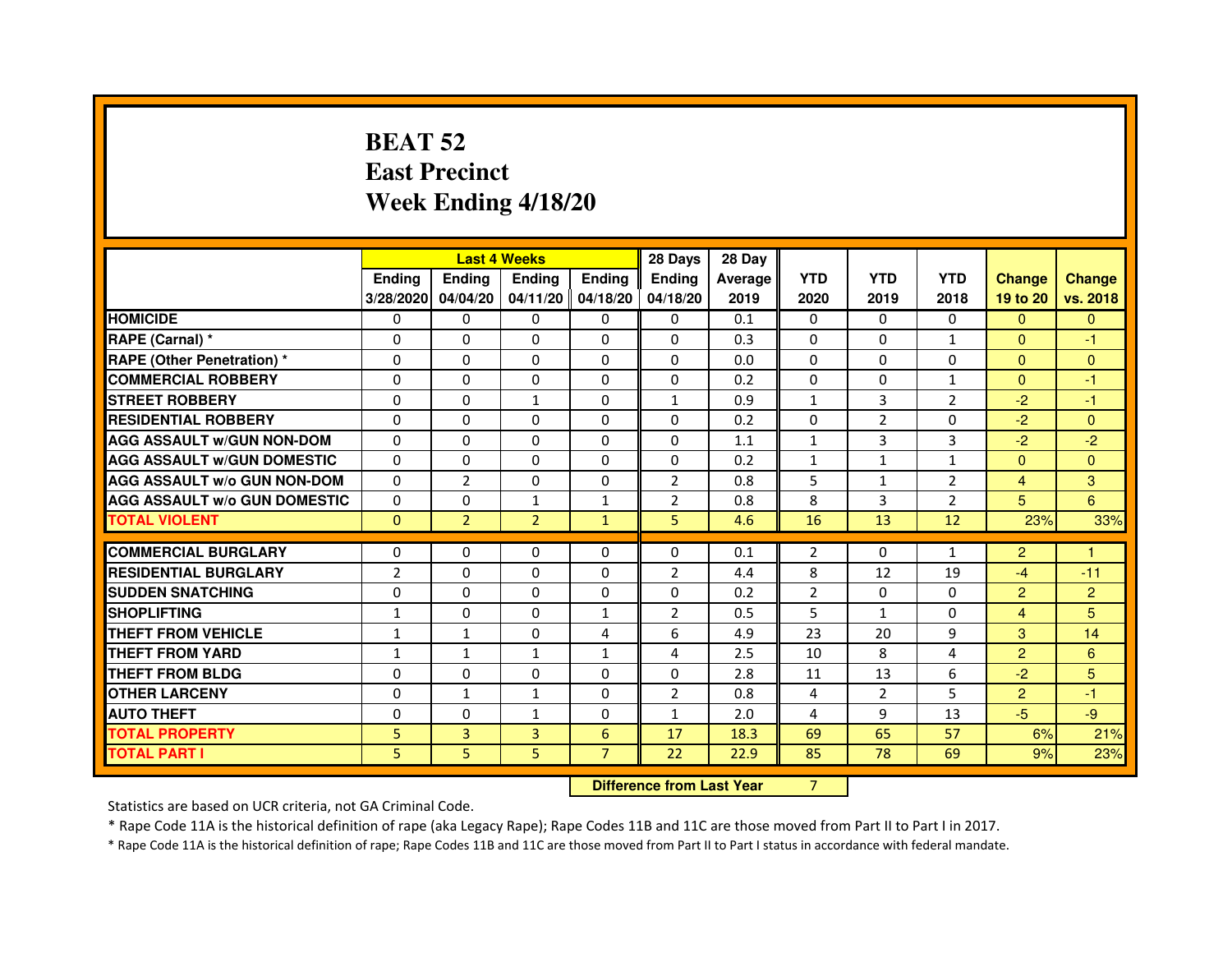# **BEAT 53 East PrecinctWeek Ending 4/18/20**

|                                     |                |              | <b>Last 4 Weeks</b> |                | 28 Days        | 28 Day  |                |                |                |                |                |
|-------------------------------------|----------------|--------------|---------------------|----------------|----------------|---------|----------------|----------------|----------------|----------------|----------------|
|                                     | <b>Ending</b>  | Ending       | <b>Ending</b>       | Ending         | <b>Endina</b>  | Average | <b>YTD</b>     | <b>YTD</b>     | <b>YTD</b>     | <b>Change</b>  | <b>Change</b>  |
|                                     | 3/28/2020      | 04/04/20     | 04/11/20            | 04/18/20       | 04/18/20       | 2019    | 2020           | 2019           | 2018           | 19 to 20       | vs. 2018       |
| <b>HOMICIDE</b>                     | 0              | $\mathbf{0}$ | 0                   | $\mathbf{0}$   | $\mathbf{0}$   | 0.0     | 0              | 0              | $\Omega$       | $\Omega$       | $\mathbf{0}$   |
| RAPE (Carnal) *                     | $\Omega$       | $\Omega$     | $\Omega$            | $\Omega$       | $\Omega$       | 0.0     | $\Omega$       | $\Omega$       | $\mathbf{1}$   | $\Omega$       | $-1$           |
| <b>RAPE (Other Penetration) *</b>   | 0              | $\mathbf{0}$ | 0                   | $\mathbf{0}$   | $\mathbf{0}$   | 0.1     | $\mathbf{1}$   | 0              | 0              | $\mathbf{1}$   | 1              |
| <b>COMMERCIAL ROBBERY</b>           | $\Omega$       | $\Omega$     | $\Omega$            | $\Omega$       | $\Omega$       | 0.0     | $\Omega$       | $\Omega$       | $\Omega$       | $\Omega$       | $\Omega$       |
| <b>STREET ROBBERY</b>               | $\Omega$       | $\Omega$     | $\Omega$            | $\Omega$       | $\Omega$       | 0.8     | $\mathbf{1}$   | 3              | 4              | $-2$           | -3             |
| <b>RESIDENTIAL ROBBERY</b>          | $\Omega$       | $\Omega$     | $\Omega$            | $\Omega$       | $\Omega$       | 0.0     | $\mathbf{1}$   | $\Omega$       | $\Omega$       | $\mathbf{1}$   | 1              |
| <b>AGG ASSAULT W/GUN NON-DOM</b>    | $\mathbf{1}$   | $\Omega$     | $\Omega$            | $\Omega$       | $\mathbf{1}$   | 1.3     | 3              | 3              | $\mathbf{1}$   | $\Omega$       | $\overline{2}$ |
| <b>AGG ASSAULT W/GUN DOMESTIC</b>   | $\Omega$       | $\Omega$     | $\Omega$            | $\mathbf{1}$   | $\mathbf{1}$   | 0.2     | $\overline{2}$ | $\mathbf{1}$   | $\Omega$       | $\mathbf{1}$   | $\overline{2}$ |
| <b>AGG ASSAULT W/o GUN NON-DOM</b>  | $\Omega$       | $\Omega$     | $\mathbf{1}$        | 0              | $\mathbf{1}$   | 0.6     | 5              | $\overline{2}$ | 3              | 3              | $\overline{2}$ |
| <b>AGG ASSAULT W/o GUN DOMESTIC</b> | $\Omega$       | $\Omega$     | $\Omega$            | 1              | 1              | 1.7     | $\overline{2}$ | $\overline{7}$ | $\overline{4}$ | $-5$           | $-2$           |
| <b>TOTAL VIOLENT</b>                | $\mathbf{1}$   | $\mathbf{0}$ | $\mathbf{1}$        | $\overline{2}$ | $\overline{4}$ | 4.7     | 15             | 16             | 13             | $-6%$          | 15%            |
|                                     |                |              |                     |                |                |         |                |                |                |                |                |
| <b>COMMERCIAL BURGLARY</b>          | 0              | 0            | 0                   | $\mathbf{0}$   | 0              | 0.2     | 2              | 1              | 1              |                |                |
| <b>RESIDENTIAL BURGLARY</b>         | $\Omega$       | 1            | $\Omega$            | $\Omega$       | 1              | 3.8     | $\overline{7}$ | 19             | 14             | $-12$          | $-7$           |
| <b>SUDDEN SNATCHING</b>             | 0              | 0            | 0                   | $\Omega$       | $\Omega$       | 0.2     | 0              | 0              | $\mathbf{1}$   | $\mathbf{0}$   | -1             |
| <b>SHOPLIFTING</b>                  | $\Omega$       | $\Omega$     | $\Omega$            | $\mathbf{1}$   | $\mathbf{1}$   | 0.3     | $\mathbf{1}$   | $\Omega$       | $\overline{2}$ | $\mathbf{1}$   | $-1$           |
| THEFT FROM VEHICLE                  | $\mathbf{1}$   | $\mathbf{1}$ | $\Omega$            | $\mathbf{1}$   | 3              | 3.7     | 13             | 18             | 18             | $-5$           | $-5$           |
| THEFT FROM YARD                     | $\Omega$       | $\mathbf{1}$ | $\mathbf{1}$        | 0              | $\overline{2}$ | 1.4     | 5              | 3              | 8              | $\overline{2}$ | $-3$           |
| THEFT FROM BLDG                     | $\Omega$       | $\mathbf{1}$ | $\Omega$            | $\mathbf{1}$   | $\overline{2}$ | 2.7     | 8              | 13             | 10             | $-5$           | $-2$           |
| <b>OTHER LARCENY</b>                | $\Omega$       | $\Omega$     | $\Omega$            | $\Omega$       | $\Omega$       | 1.1     | 3              | 7              | 4              | $-4$           | $-1$           |
| <b>AUTO THEFT</b>                   | $\overline{2}$ | $\Omega$     | $\Omega$            | $\mathbf{1}$   | 3              | 1.3     | 5              | 8              | 10             | $-3$           | $-5$           |
| <b>TOTAL PROPERTY</b>               | 3              | 4            | $\mathbf{1}$        | 4              | 12             | 14.6    | 44             | 69             | 68             | $-36%$         | $-35%$         |
| <b>TOTAL PART I</b>                 | 4              | 4            | $\overline{2}$      | 6              | 16             | 19.3    | 59             | 85             | 81             | $-31%$         | $-27%$         |

 **Difference from Last Year**-26

Statistics are based on UCR criteria, not GA Criminal Code.

\* Rape Code 11A is the historical definition of rape (aka Legacy Rape); Rape Codes 11B and 11C are those moved from Part II to Part I in 2017.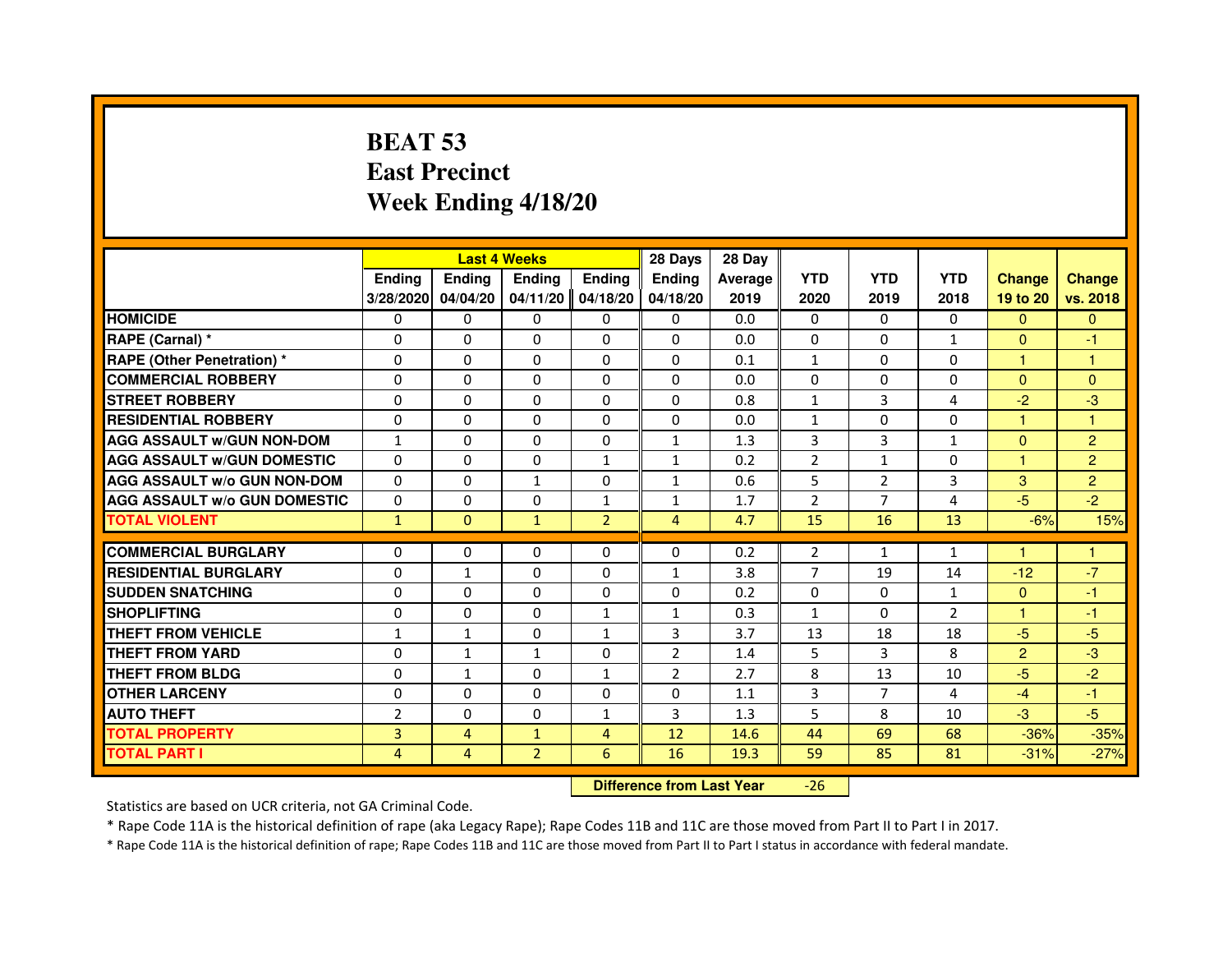# **BEAT 54 East PrecinctWeek Ending 4/18/20**

|                                     |                | <b>Last 4 Weeks</b> |               |                   | 28 Days        | 28 Day  |                |                |                |                |                |
|-------------------------------------|----------------|---------------------|---------------|-------------------|----------------|---------|----------------|----------------|----------------|----------------|----------------|
|                                     | <b>Ending</b>  | <b>Ending</b>       | <b>Endina</b> | <b>Endina</b>     | <b>Endina</b>  | Average | <b>YTD</b>     | <b>YTD</b>     | <b>YTD</b>     | <b>Change</b>  | <b>Change</b>  |
|                                     | 3/28/2020      | 04/04/20            |               | 04/11/20 04/18/20 | 04/18/20       | 2019    | 2020           | 2019           | 2018           | 19 to 20       | vs. 2018       |
| <b>HOMICIDE</b>                     | 0              | 0                   | $\mathbf{0}$  | 0                 | 0              | 0.0     | $\mathbf{0}$   | 0              | 3              | $\mathbf{0}$   | $-3$           |
| RAPE (Carnal) *                     | $\Omega$       | $\Omega$            | $\Omega$      | $\Omega$          | $\Omega$       | 0.2     | $\Omega$       | $\mathbf{1}$   | $\Omega$       | $-1$           | $\Omega$       |
| <b>RAPE (Other Penetration) *</b>   | $\Omega$       | $\Omega$            | $\Omega$      | $\Omega$          | $\Omega$       | 0.0     | $\mathbf{1}$   | 0              | $\Omega$       | $\mathbf{1}$   | 1              |
| <b>COMMERCIAL ROBBERY</b>           | 0              | 0                   | $\Omega$      | 0                 | $\Omega$       | 0.3     | 3              | $\mathbf{1}$   | $\mathbf{1}$   | 2              | $\overline{2}$ |
| <b>STREET ROBBERY</b>               | $\Omega$       | 1                   | $\Omega$      | 0                 | $\mathbf{1}$   | 0.7     | $\overline{2}$ | 3              | 3              | $-1$           | $-1$           |
| <b>RESIDENTIAL ROBBERY</b>          | $\Omega$       | $\Omega$            | $\Omega$      | 0                 | 0              | 0.2     | 0              | $\Omega$       | $\Omega$       | $\Omega$       | $\Omega$       |
| <b>AGG ASSAULT w/GUN NON-DOM</b>    | $\Omega$       | 0                   | $\mathbf 0$   | $\mathbf{1}$      | $\mathbf{1}$   | 1.7     | $\overline{2}$ | $\overline{7}$ | 5              | $-5$           | -3             |
| <b>AGG ASSAULT W/GUN DOMESTIC</b>   | $\Omega$       | 1                   | 0             | 0                 | $\mathbf{1}$   | 0.2     | $\mathbf{1}$   | $\mathbf{1}$   | $\mathbf{1}$   | $\mathbf{0}$   | $\Omega$       |
| <b>AGG ASSAULT W/o GUN NON-DOM</b>  | $\Omega$       | $\mathbf{1}$        | $\Omega$      | $\Omega$          | 1              | 0.8     | $\overline{2}$ | $\overline{2}$ | $\overline{2}$ | $\Omega$       | $\Omega$       |
| <b>AGG ASSAULT W/o GUN DOMESTIC</b> | $\Omega$       | $\Omega$            | $\Omega$      | 0                 | 0              | 0.2     | 3              | $\overline{2}$ | 1              | 1.             | $\overline{2}$ |
| <b>TOTAL VIOLENT</b>                | $\Omega$       | $\overline{3}$      | $\Omega$      | $\mathbf{1}$      | 4              | 4.2     | 14             | 17             | 16             | $-18%$         | $-13%$         |
|                                     |                |                     |               |                   |                |         |                |                |                |                |                |
| <b>COMMERCIAL BURGLARY</b>          | $\Omega$       | $\Omega$            | $\Omega$      | $\Omega$          | $\Omega$       | 0.5     | $\Omega$       | $\mathbf{1}$   | $\mathbf{1}$   | $-1$           | $-1$           |
| <b>RESIDENTIAL BURGLARY</b>         | $\mathbf{1}$   | $\overline{2}$      | $\Omega$      | 0                 | 3              | 2.9     | 10             | 10             | 25             | $\mathbf{0}$   | $-15$          |
| <b>SUDDEN SNATCHING</b>             | 0              | $\Omega$            | 0             | 0                 | 0              | 0.3     | $\Omega$       | 3              | $\Omega$       | $-3$           | $\Omega$       |
| <b>SHOPLIFTING</b>                  | 0              | 1                   | 1             | 3                 | 5              | 3.1     | 17             | 10             | 25             | $\overline{7}$ | -8             |
| <b>THEFT FROM VEHICLE</b>           | 0              | $\overline{2}$      | $\Omega$      | $\Omega$          | $\overline{2}$ | 6.4     | 20             | 39             | 14             | $-19$          | 6              |
| <b>THEFT FROM YARD</b>              | 0              | 0                   | $\Omega$      | $\Omega$          | $\Omega$       | 2.1     | 5              | 8              | 9              | $-3$           | $-4$           |
| <b>THEFT FROM BLDG</b>              | $\Omega$       | $\Omega$            | 0             | 0                 | 0              | 2.2     | 9              | 5              | 8              | $\overline{4}$ | 1              |
| <b>OTHER LARCENY</b>                | $\mathbf{1}$   | $\Omega$            | $\Omega$      | 0                 | 1              | 0.5     | 5              | 3              | 3              | $\overline{2}$ | $\overline{2}$ |
| <b>AUTO THEFT</b>                   | $\overline{2}$ | $\mathbf 0$         | 0             | 0                 | $\overline{2}$ | 2.4     | 5              | 10             | 13             | $-5$           | -8             |
| <b>TOTAL PROPERTY</b>               | 4              | 5                   | $\mathbf{1}$  | 3                 | 13             | 20.6    | 71             | 89             | 98             | $-20%$         | $-28%$         |
| <b>TOTAL PART I</b>                 | 4              | 8                   | $\mathbf{1}$  | $\overline{4}$    | 17             | 24.8    | 85             | 106            | 114            | $-20%$         | $-25%$         |

 **Difference from Last Year**-21

Statistics are based on UCR criteria, not GA Criminal Code.

\* Rape Code 11A is the historical definition of rape (aka Legacy Rape); Rape Codes 11B and 11C are those moved from Part II to Part I in 2017.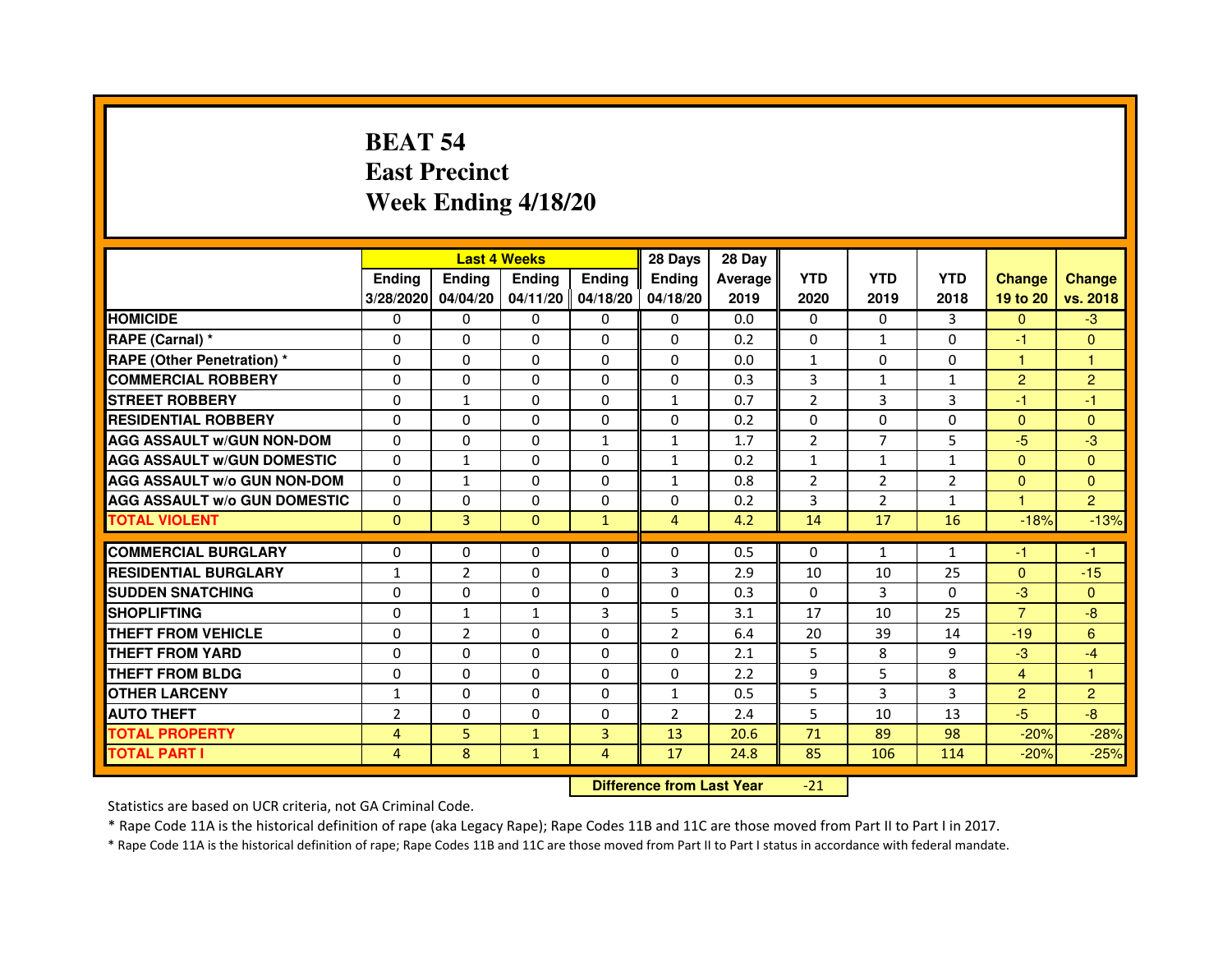# **BEAT 55 East PrecinctWeek Ending 4/18/20**

|                                     |               |               | <b>Last 4 Weeks</b> |                | 28 Days                          | 28 Day  |              |                |                |               |                |
|-------------------------------------|---------------|---------------|---------------------|----------------|----------------------------------|---------|--------------|----------------|----------------|---------------|----------------|
|                                     | <b>Ending</b> | <b>Ending</b> | <b>Ending</b>       | Ending         | Ending                           | Average | <b>YTD</b>   | <b>YTD</b>     | <b>YTD</b>     | <b>Change</b> | <b>Change</b>  |
|                                     | 3/28/2020     | 04/04/20      | 04/11/20            | 04/18/20       | 04/18/20                         | 2019    | 2020         | 2019           | 2018           | 19 to 20      | vs. 2018       |
| <b>HOMICIDE</b>                     | $\Omega$      | $\Omega$      | 0                   | 0              | 0                                | 0.0     | $\Omega$     | $\Omega$       | $\mathbf{1}$   | $\Omega$      | $-1$           |
| RAPE (Carnal) *                     | $\Omega$      | $\mathbf{0}$  | 0                   | 0              | 0                                | 0.2     | 0            | $\overline{2}$ | 0              | $-2$          | $\mathbf{0}$   |
| RAPE (Other Penetration) *          | $\Omega$      | 0             | $\Omega$            | $\Omega$       | $\Omega$                         | 0.0     | $\Omega$     | $\Omega$       | $\Omega$       | $\Omega$      | $\overline{0}$ |
| <b>COMMERCIAL ROBBERY</b>           | $\Omega$      | $\Omega$      | $\Omega$            | $\Omega$       | $\Omega$                         | 0.1     | 0            | $\Omega$       | $\Omega$       | $\mathbf{0}$  | $\mathbf{0}$   |
| <b>STREET ROBBERY</b>               | $\Omega$      | $\Omega$      | $\Omega$            | $\Omega$       | $\Omega$                         | 0.3     | $\mathbf{1}$ | $\mathbf{1}$   | $\mathbf{1}$   | $\Omega$      | $\Omega$       |
| <b>RESIDENTIAL ROBBERY</b>          | 0             | 0             | 0                   | 0              | 0                                | 0.1     | 0            | 0              | $\Omega$       | $\Omega$      | $\overline{0}$ |
| <b>AGG ASSAULT w/GUN NON- DOM</b>   | $\Omega$      | $\Omega$      | $\Omega$            | $\Omega$       | $\Omega$                         | 0.2     | $\Omega$     | $\mathbf{1}$   | $\overline{2}$ | $-1$          | $-2$           |
| <b>AGG ASSAULT W/GUN DOMESTIC</b>   | $\Omega$      | $\Omega$      | $\Omega$            | $\Omega$       | $\Omega$                         | 0.3     | $\Omega$     | $\Omega$       | $\Omega$       | $\mathbf{0}$  | $\overline{0}$ |
| <b>AGG ASSAULT W/o GUN NON-DOM</b>  | $\Omega$      | $\Omega$      | $\Omega$            | $\Omega$       | $\Omega$                         | 0.4     | $\mathbf{1}$ | $\mathbf{1}$   | $\Omega$       | $\Omega$      | 1              |
| <b>AGG ASSAULT W/o GUN DOMESTIC</b> | $\mathbf{1}$  | $\Omega$      | $\Omega$            | $\Omega$       | $\mathbf{1}$                     | 0.4     | $\mathbf{1}$ | $\overline{2}$ | 1              | $-1$          | $\Omega$       |
| <b>TOTAL VIOLENT</b>                | $\mathbf{1}$  | $\mathbf{0}$  | $\mathbf{0}$        | $\mathbf{0}$   | $\mathbf{1}$                     | 2.0     | 3            | $\overline{7}$ | 5              | $-57%$        | $-40%$         |
| <b>COMMERCIAL BURGLARY</b>          | $\mathbf{0}$  | 0             | 0                   | 0              | 0                                | 0.5     | $\mathbf{1}$ | 0              | 2              | 1             | -1             |
| <b>RESIDENTIAL BURGLARY</b>         | $\mathbf{1}$  | $\Omega$      | $\Omega$            | $\Omega$       | $\mathbf{1}$                     | 1.8     | 5            | 5              | 7              | $\Omega$      | $-2$           |
| <b>SUDDEN SNATCHING</b>             | $\Omega$      | $\Omega$      | $\Omega$            | $\Omega$       | $\Omega$                         | 0.2     | $\Omega$     | $\mathbf{1}$   | $\Omega$       | $-1$          | $\Omega$       |
| <b>SHOPLIFTING</b>                  | 4             | 4             | $\Omega$            | 5              | 13                               | 16.0    | 66           | 58             | 52             | 8             | 14             |
| THEFT FROM VEHICLE                  | $\Omega$      | $\Omega$      | $\mathbf{1}$        | $\mathbf{1}$   | $\overline{2}$                   | 3.6     | 9            | 12             | 13             | $-3$          | $-4$           |
| <b>THEFT FROM YARD</b>              | $\Omega$      | $\Omega$      | $\Omega$            | $\Omega$       | 0                                | 1.3     | 3            | 6              | 6              | $-3$          | $-3$           |
| <b>THEFT FROM BLDG</b>              | $\Omega$      | $\Omega$      | $\mathbf{1}$        | $\Omega$       | $\mathbf{1}$                     | 1.8     | 5            | 6              | 6              | $-1$          | $-1$           |
| <b>OTHER LARCENY</b>                | $\mathbf{0}$  | $\Omega$      | $\Omega$            | $\Omega$       | $\Omega$                         | 0.3     | $\mathbf{1}$ | $\overline{2}$ | $\overline{2}$ | $-1$          | $-1$           |
| <b>AUTO THEFT</b>                   | $\Omega$      | $\mathbf{1}$  | $\Omega$            | $\Omega$       | $\mathbf{1}$                     | 0.8     | 3            | 4              | 8              | $-1$          | $-5$           |
| <b>TOTAL PROPERTY</b>               | 5             | 5             | $\overline{2}$      | $6\phantom{1}$ | 18                               | 26.2    | 93           | 94             | 96             | $-1%$         | $-3%$          |
| <b>TOTAL PART I</b>                 | 6             | 5             | $\overline{2}$      | 6              | 19                               | 28.2    | 96           | 101            | 101            | $-5%$         | $-5%$          |
|                                     |               |               |                     |                | <b>Difference from Last Year</b> |         | $-5$         |                |                |               |                |

 **Difference from Last Year**

Statistics are based on UCR criteria, not GA Criminal Code.

\* Rape Code 11A is the historical definition of rape (aka Legacy Rape); Rape Codes 11B and 11C are those moved from Part II to Part I in 2017.